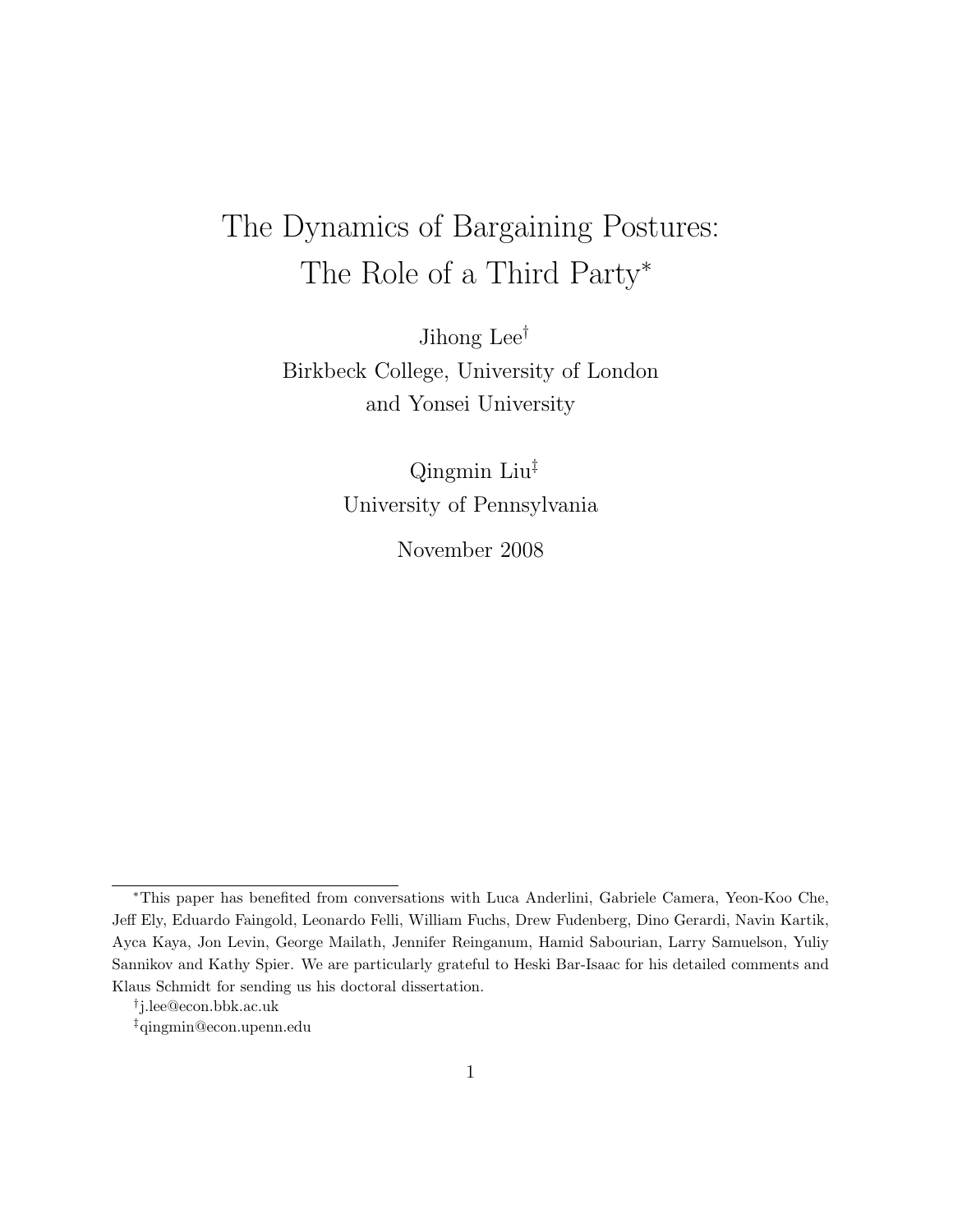#### Abstract

In many real world negotiations, from wage contract bargaining to product liability disputes, the bargaining parties often interact repeatedly and have the option of seeking outside judgement. This paper studies a model of repeated bargaining with a third party to analyze how and why bargaining postures endogenously evolve over time. A privately informed long-lived player bargains with a sequence of short-lived players, one at a time. Should the players fail to reach an agreement, an unbiased yet imperfect third party is called upon to make a judgement. The uninformed shortlived players learn through two channels: observed behavior of the informed player ("soft" information) and, if any, verdicts of the third party ("hard" information). The long-lived player wants to guard his private information by bargaining tough but at the expense of more information disclosure from the third party. As a result of the strategic use of these two sources of information, the players' bargaining postures change as the uninformed players' beliefs evolve. Interestingly, as third party information becomes more precise, the players adopt tough bargaining postures for a wider range of beliefs. Many repeated bargaining problems can be analyzed in this framework. In particular, the equilibrium dynamics provide an explanation for the puzzling contrast between the bargaining postures of Merck and Pfizer in their recent high-profile product liability litigations. The results also help to understand several other phenomena documented in the related literature.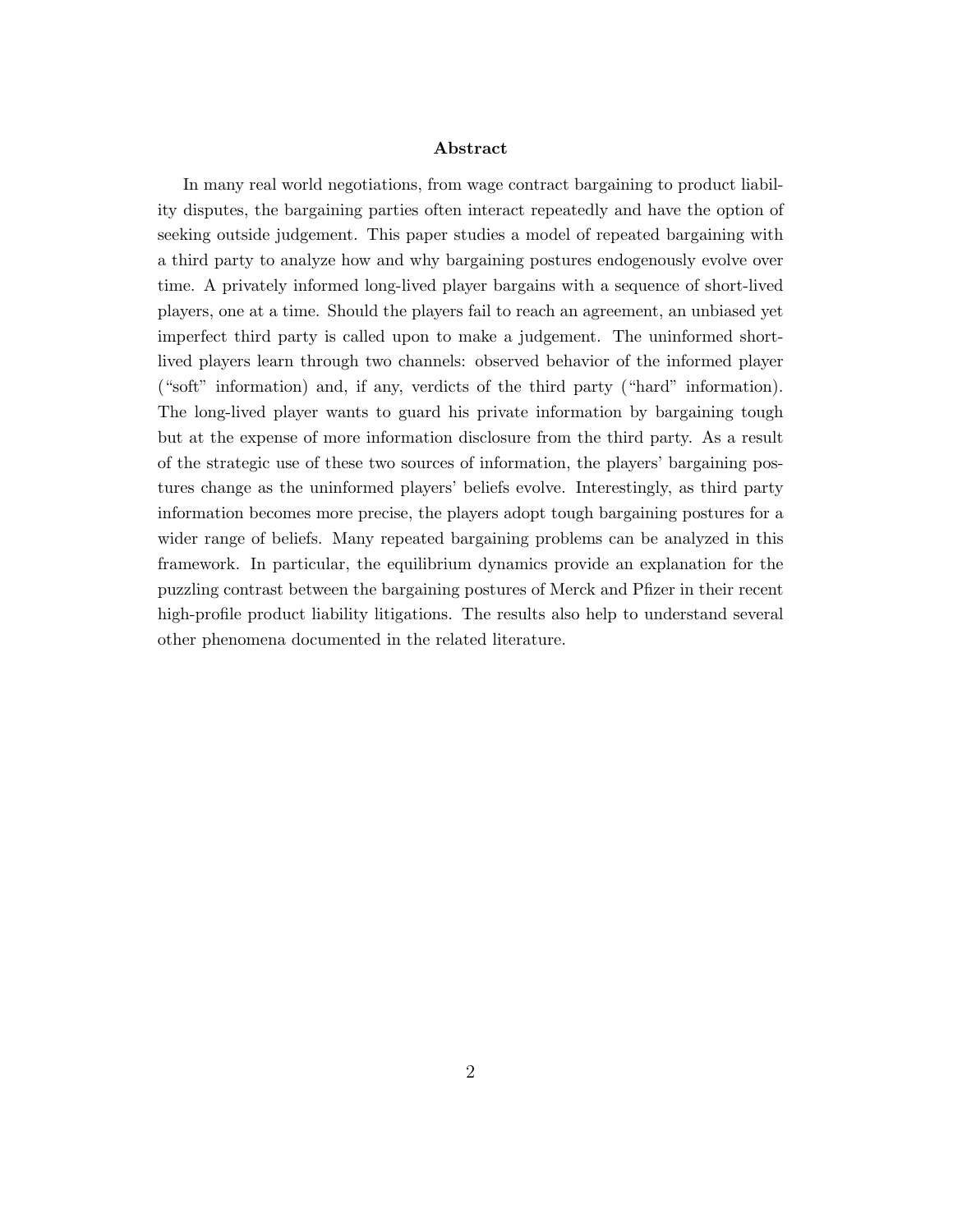# 1 Introduction

# 1.1 Overview

Recently, Merck and Pfizer, two of the largest pharmaceutical manufacturers, have been involved in a series of high-profile litigations surrounding their painkillers.<sup>1</sup> Despite the close similarity of their cases, the two firms have adopted contrasting approaches to the disputes. Merck contested every case in court. After losing the first case with a compensation verdict of \$253 million in 2005, it continued to fight and won most of the cases that reached juries over the following two years. Subsequently, in 2007, the firm agreed to settle further 27,000 cases out of court for \$4.85 billion in total, an amount far smaller than analysts and lawyers predicted at the time of the drug's withdrawal and, especially, after Merck's first defeat in court.<sup>2</sup> In sharp contrast, Pfizer sought to settle its disputes before taking any of them to court.<sup>3</sup> How do we reconcile these differences in bargaining postures?

Product liability litigations such as the above drugs cases in fact represent one of many important applications of bargaining and dispute resolutions that share several distinguishing characteristics. First, many negotiations feature repeated interactions between a large player and a pool of small players. For example, a landlord often contests with tenants over the amount of deposit to be returned and a firm routinely faces wage disputes with its employees. Second, and more importantly, these disputes are rarely resolved by the two sides alone. Amid the deadlock of a wage dispute, the bargaining parties often turn to a third party, such as an arbitrator or even a court. When traders disagree on the quality of goods or the terms of a deal, they hire an expert to make an assessment on their behalf. Even when transactions are conducted smoothly without outside intervention, the third party is usually in the shadow of the interaction.

In this paper, we develop a model of repeated bargaining with a third party, or an "expert". A long-lived player (e.g. firm) is in dispute with a sequence of short-lived players (e.g. customers, employees). The long-lived player has private information regarding his responsibility towards a transfer (e.g. damage compensation, wage increase) to each shortlived player. He is either "good" or "bad", with the bad type being more likely to be

<sup>&</sup>lt;sup>1</sup>The drugs in dispute are Vioxx for Merck and Bextra and Celebrex for Pfizer. They all belong to the same class of painkillers known as COX-2 inhibitors.

<sup>2</sup>Source: New York Times, http://www.nytimes.com/2007/11/09/business/09merck.html <sup>3</sup>Source: Wall Street Journal (May 2, 2008).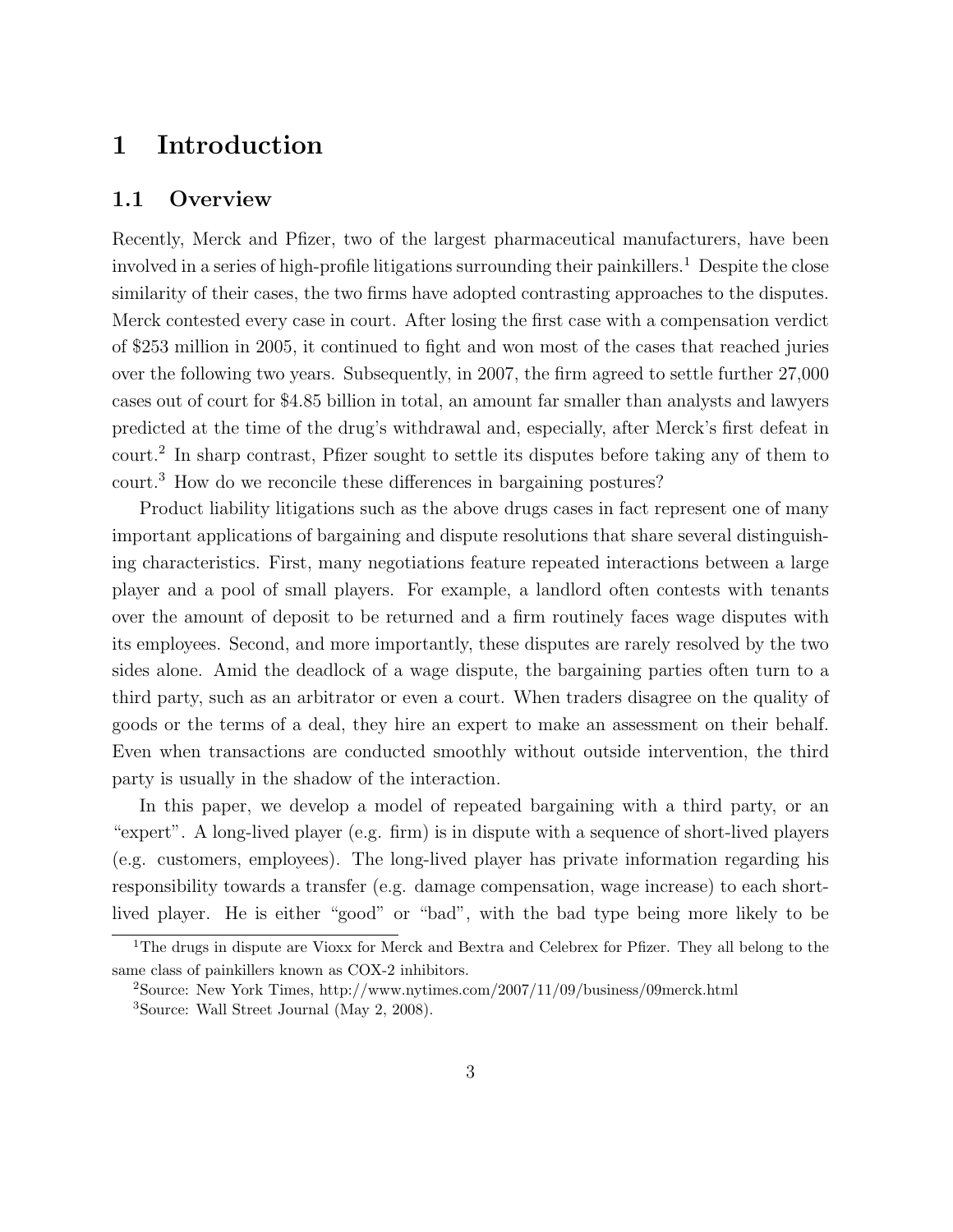responsible. For instance, a firm privately knows whether or not its profits are high enough to warrant extra wages and a drug company has better knowledge about its own product's link to the user's health problem. In each period, a new short-lived player enters the game with a claim and makes a demand. If his demand is accepted, the short-lived player receives the corresponding amount from the long-lived player and leaves the game. But, if the longlived player rejects the demand, an expert is called upon to make a decision on their behalf, at a cost to each party. An expert verdict is publicly observable, and so are the details of an agreement.

A critical aspect of this model is that expert verdicts are informative, unbiased but nonetheless imperfect. The "quality" of an expert is measured by the parameter  $q \in (\frac{1}{2})$  $(\frac{1}{2}, 1).$ With probability  $q$ , he correctly rules a responsible (or non-responsible) long-lived player to be indeed responsible (or not responsible). The expert is informative since  $q > \frac{1}{2}$ , imperfect since  $q < 1$  and unbiased since, independently of the true state, he makes a mistake with probability  $1 - q$  and the quality q is fixed over time. For example, it could be that an expert is drawn independently in each period from a pool of experts.

Learning of the uninformed short-lived players arises from two sources: the informed long-run player's equilibrium actions and the decisions made by the expert, if any. We interpret the former as "soft" information and the latter as "hard" information. The interplay between these two sources of information is the key innovative feature of our model that generates new, interesting equilibrium dynamics of bargaining postures and enables us to analyze several empirical observations. We interpret the public belief about the long-lived player being the good type as his "reputation". It turns out that the players' bargaining postures, as well as the interplay between the two sources of information, are characterized by two threshold levels of reputation, as illustrated by Figure 1 below:





When reputation is above the upper threshold  $p^{**}$ , the short-lived player makes a low demand and both types of the long-lived player accept it for sure. Here, the short-lived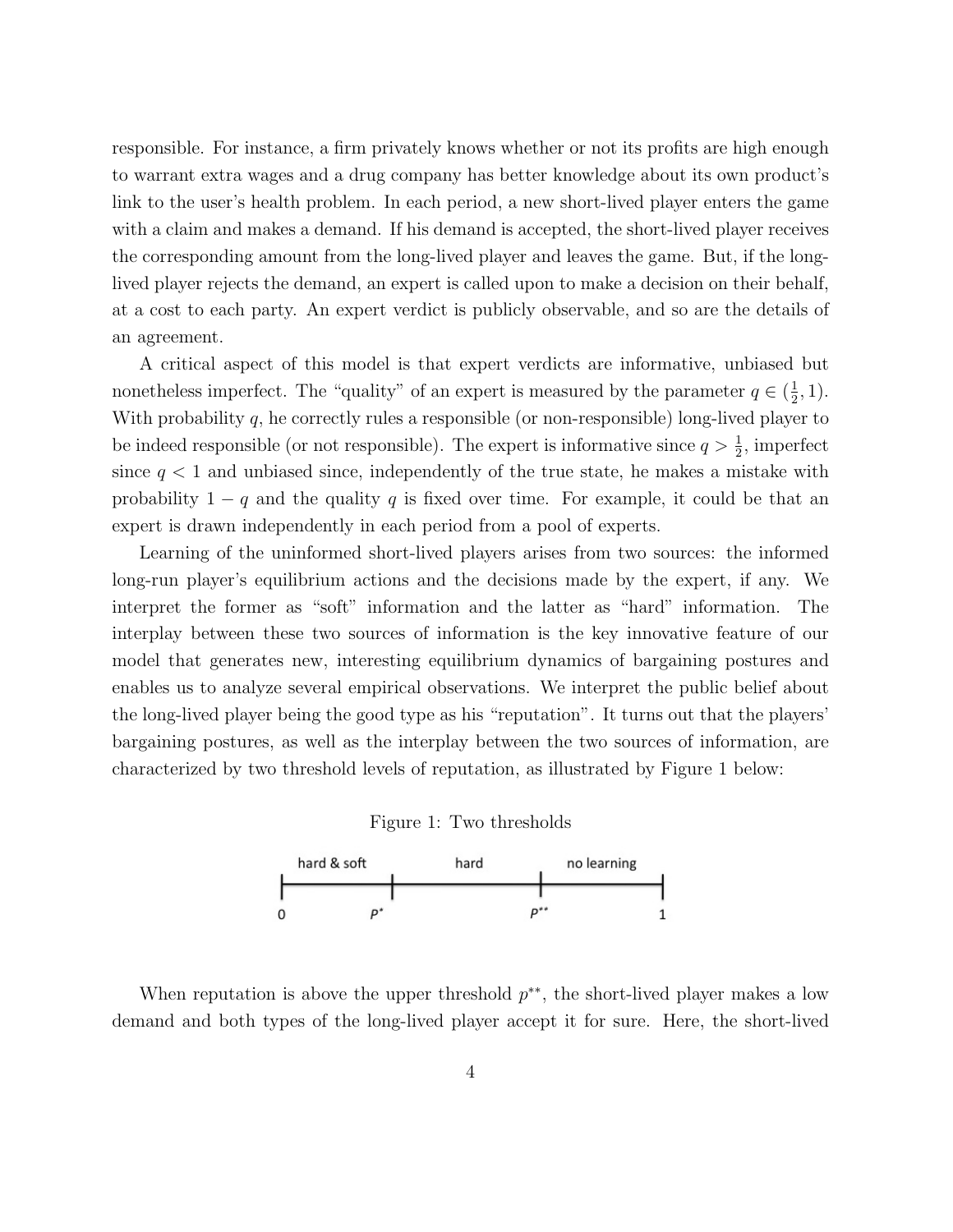player takes a weak bargaining posture, while the long-lived player takes a tough bargaining posture by never accepting any higher demand. This is where the full benefits of successful reputation building are reaped by the bad long-lived player. There is no learning on the part of the short-lived players in this region either from soft or hard information, because the long-lived player plays a pooling strategy and an agreement is reached without the expert.

When reputation is intermediate, the short-lived players makes a large demand that the good type cannot accept since this type expects a lower transfer from expert verdict. The bad type mimics the good type and also rejects the demand for sure, with the prospect of a high continuation payoff (or a low expected transfer) in the neighboring high reputation region. Rejection leads to an arrival of hard information which, in expectation, will reduce the bad type's reputation. Here, learning occurs but only through hard information since the long-lived player's pooling behavior conveys no soft information. The two parties adopt incompatible tough bargaining postures and, hence, an agreement cannot be reached without the third party.

When reputation is below the lower threshold  $p^*$ , the bad long-lived player faces a slim prospect of a high continuation payoff (or a low expected transfer) as the upper threshold is far away, that is, many pieces of good luck (favorable expert verdicts) are needed to reach the region where only low demands are made. Thus, he is willing to accommodate the tough bargaining posture of the short-lived player. In equilibrium, the bad long-lived player builds reputation by randomizing between tough and weak bargaining postures and, hence, hard information arrives only occasionally. Here, the impact of hard information is reduced in the presence of soft information and, in fact, soft information can sometimes revert the adverse effects of hard information. We fully characterize an open interval within this low reputation region where a brave rejection enhances reputation even after an unfavorable expert verdict.

Our results provide an explanation of the contrasting bargaining postures adopted by the two aforementioned pharmaceutical companies. Merck may have suffered a damage to its reputation by losing the first case in court, but winning many other cases would eventually take it to the high reputation region, where cases are settled for a low amount. Nonetheless, the ex ante benefit from building reputation from a low level is very small, and it is costly to repeatedly resort to the court. This may well have been the reason behind Pfizer's decision.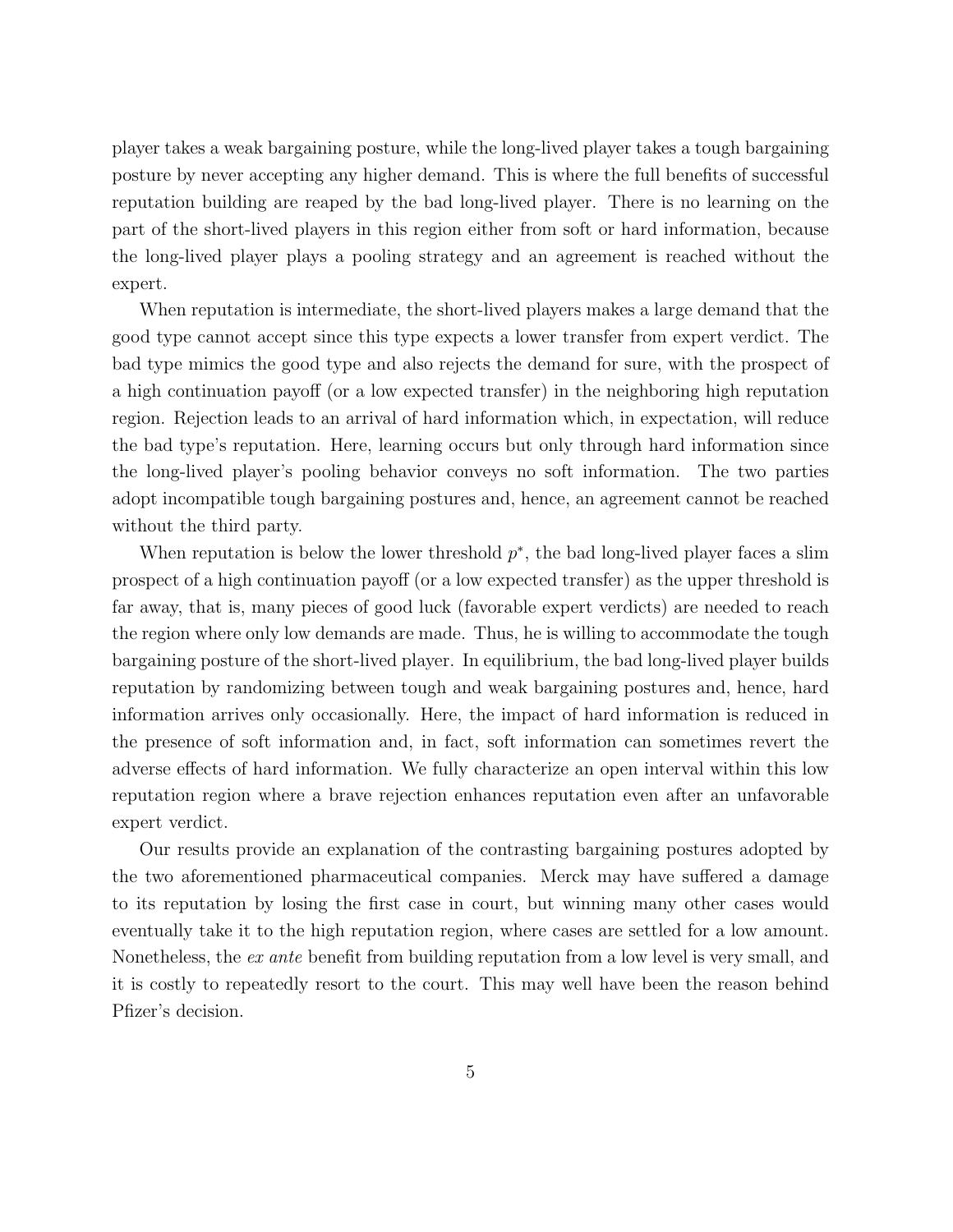We also examine the effects of the expert quality q and the discount factor on the players' bargaining postures. It is shown that, as  $q$  goes to 1, the low reputation region is completely squeezed out by the intermediate region, while the high reputation region shrinks (yet remain present). Since the players resort to the expert with probability 1 in the intermediate region, our result may sound counterintuitive: why is a bad long-lived player more willing to go to expert when the expert will find him out almost surely? The reason lies in the conflict of interests between the forward-looking and myopic parties. When the expert is very precise, the short-lived player's expected payoff from expert verdict increases, and this makes the demand too high for the long-lived player to tolerate. The long-lived player is willing to take even a small chance of expert error; after all, a single mistake will greatly enhance his reputation when hard information is very precise. We show that, as the long-lived player becomes extremely patient, the low reputation region disappears and the high reputation region remains unchanged.

We characterize the exact payoff gain from reputation in all Markov equilibria. For low prior beliefs, the ex ante benefit is small, in contrast to the result of standard reputation games (e.g. Fudenberg and Levine [8]). It is shown that all equilibria are characterized by two threshold levels of reputation which determine the payoff bounds. Furthermore, in any equilibrium, there are two constant levels of demand that could be accepted. Interestingly, this fact is consistent with observations documented in the legal literature.

## 1.2 Contributions

Theory of repeated bargaining This paper develops a repeated bargaining model that explains how and why bargaining postures change over time. Related works on repeated bargaining include Schmidt [17] and Hart and Tirole [10]. To focus on the repeated interaction, we follow the literature and consider a simple bargaining protocol within each transaction. What distinguishes our paper from other repeated bargaining models is the presence of a third party. This feature is important for many applications. Real life transactions seldom involve just a pair of bargainers; the "background" of the bargaining matters. Experts, institutions and other third parties often influence the outcome of a transaction indirectly or directly. Note that the involvement of a third party is optional to the players in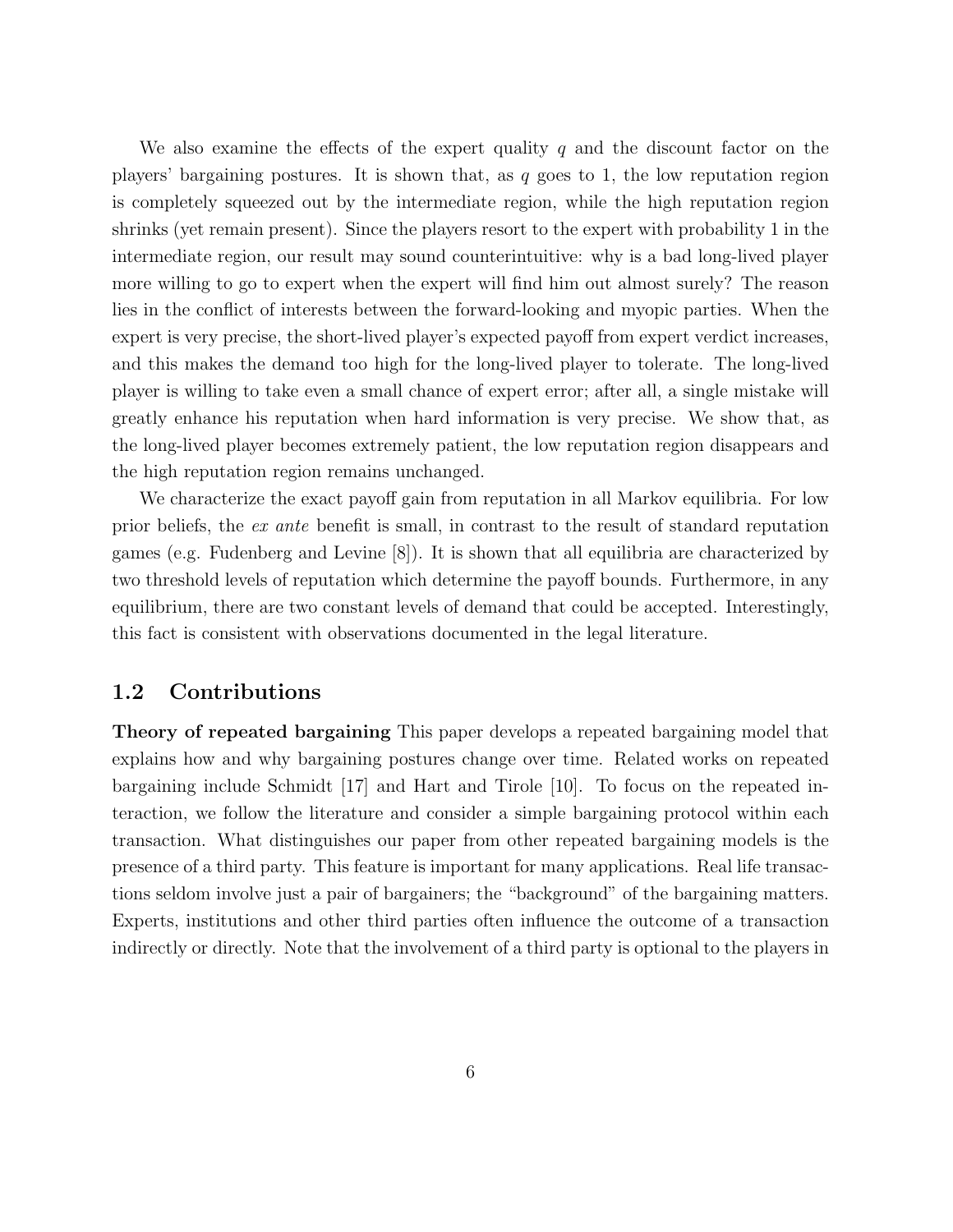our model. The arrival of hard information is endogenous.<sup>4</sup> As we demonstrate in this paper, this realistic feature leads to distinct strategic implications and delievers new insights about bargaining postures that cannot be captured by the standard repeated bargaining models.

Theory of reputation Our results enrich the adverse selection theory of reputation initiated by Kreps, Milgrom, Roberts and Wilson [13] and later developed by, among many others, Fudenberg and Levine [8]. As Mailath and Samuelson [14] point out, in standard reputation models, no players actually build reputation in equilibrium; the privately informed player starts pooling with another type from the very beginning of the game and so "reputation springs to life". Furthermore, even though reputation can increase the equilibrium payoff, reputation can always be built.

In many applications, these features are not completely realistic. By introducing the interplay between soft and hard information, we show non-degenerate equilibrium dynamics in which reputation can be built and maintained but not always. In our equilibrium, the bad type attempts to gradually build up his reputation when it is low, but he can successfully do so only with a probability strictly less than 1. Reputation may move up or down and also, with a strictly positive probability, the bad type will reveal himself and hence fail to build reputation. It is worth noting that the bad type reveals himself only when he voluntarily gives up reputation building; hard information from the expert, due to its imperfectness, can never lead to full revelation.

Another related work is by Bar-Isaac [3] who considers a repeated signaling model in which the quality of a seller is imperfectly revealed in each period should he decide to produce.<sup>5</sup> In his model, the buyers purchase the seller's product at a price equal to the seller's expected quality and, thus, a buyer's response is a continuous and monotone function of the seller's reputation level. In contrast, the short-lived players in our model are strategic as in the other reputation models mentioned above. Indeed, we show that the short-lived players essentially make one of just two demands in any Markov equilibrium, even though they are allowed to choose any distribution over the real line. This prediction is actually important since it clarifies some puzzling observations about the demand distribution documented in

<sup>4</sup>Deterministic arrival of hard information has been studied in education signaling models (e.g. Kremer and Skryzpacz [12]).

<sup>5</sup>See also Bar-Isaac and Tadelis [4] for a comprenhensive survey of economic models on signaling and reputation.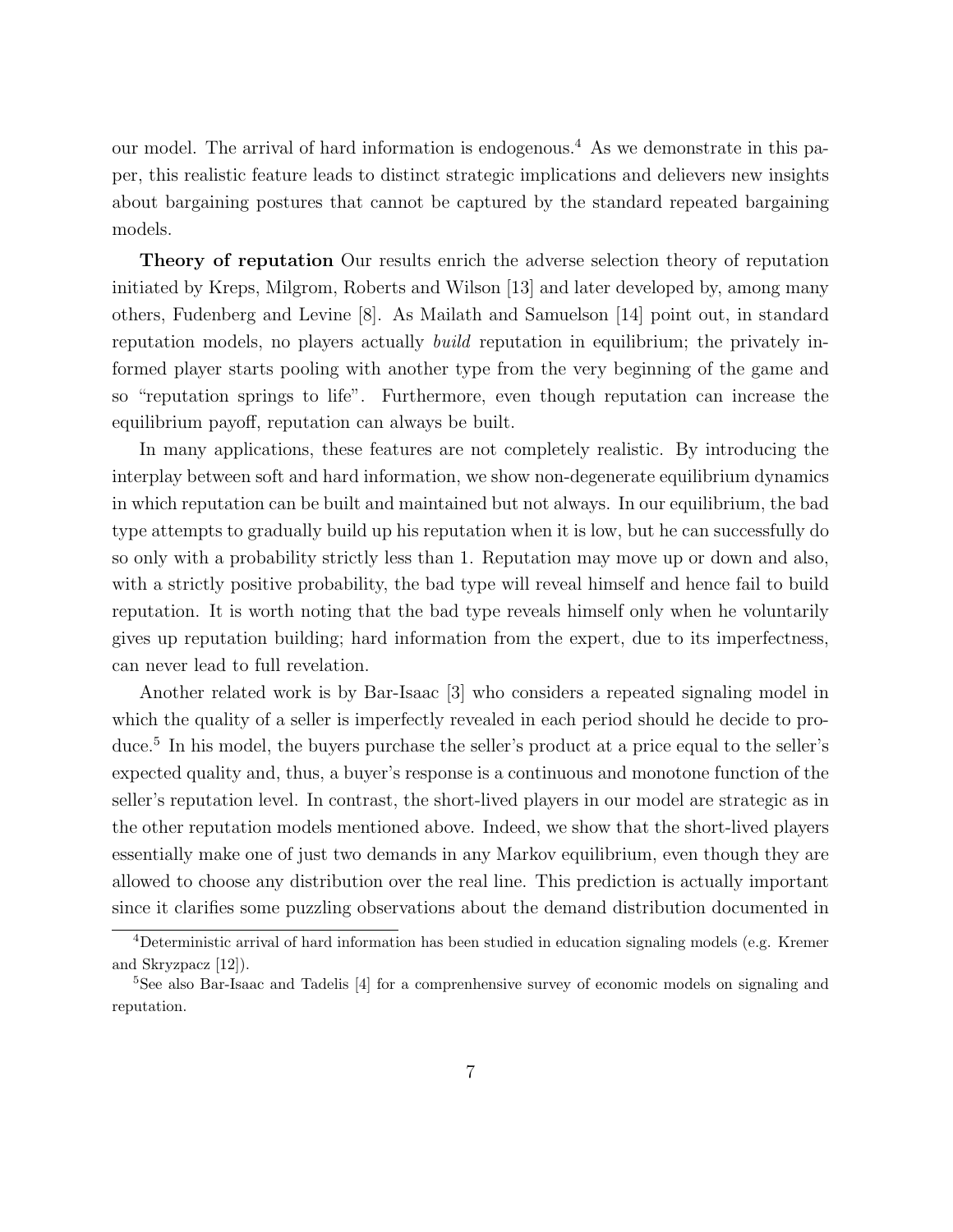the litigation literature (see Section 5). We also note that the equilibrium value function in our model displays discontinuity, as similarly encountered by Mailath and Samuelson [14]. Our equilibrium construction, however, is entirely different from theirs.

Repeated settlement and litigation An important application of our analysis is found in repeated litigations with long-lived defendants. The economic significance of such disputes are often strikingly large. For instance, in the year of 2007 alone, the US experienced 177 federal securities fraud claims, where auditors and underwriters often face lawsuits repeatedly, with a total disclosure loss of \$151 billion.<sup>6</sup> Also, in the US, the claimed damages involved in medical malpractice litigations totaled \$28.7 billion in 2004 and, around the same period, the corresponding amount was about  $\epsilon$ 2.4 billion in Italy.<sup>7</sup>

Our repeated bargaining model enables us to piece together several empirical observations identified in the aforementioned product liability litigations, regarding the long-run relationships between the strength of a case and settlement outcome (Alexander [2]) and between the strength of a case and trial rate (Palmrose [16]). We shall discuss our contribution to this literature in closer detail in Section 5.

## 1.3 Plan

The rest of the paper is organized as follows. The next section describes a model of repeated bargaining with a third party. In Section 3, we construct an equilibrium of the game and, also, conduct comparative static analysis. Section 4 then presents general characterization results. Finally, we offer some concluding remarks in Section 5. All technical proofs are relegated to Appendix.

# 2 The model

#### 2.1 Description

We consider a discrete time model. Periods are indexed by  $t = 1, 2, \ldots$ . A single long-lived player 1 faces an infinite sequence of short-lived players 2, with a new player 2 entering in every period. Each player 2 brings a claim to player 1.

<sup>6</sup>Source: Stanford law school securities class action clearinghouse, http://securities.stanford.edu. <sup>7</sup>Source: OECD [15].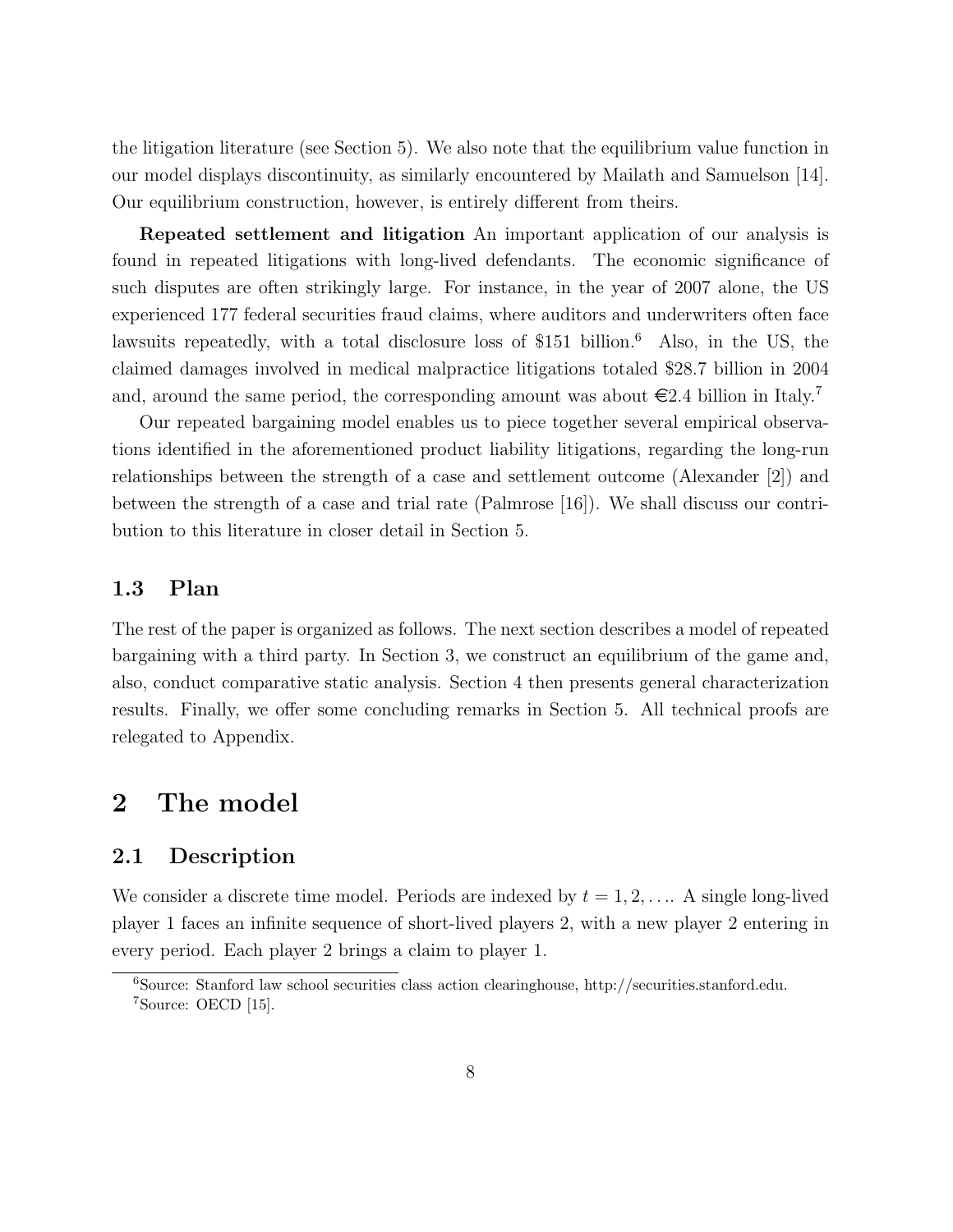Player 1 privately knows his type  $\theta \in \{G, B\}$ , where G stands for good and B for bad. Type  $B$  is responsible for each claim, while type  $G$  is not. The assumption is valid in applications, such as the aforementioned Merck/Pfizer cases, where the long-lived player faces repeated disputes all related to some foregone act.<sup>8</sup>

The stake involved in each claim, denoted by  $H > 0$ , is fixed and commonly known. Alternatively, H could be the expectation of a fixed distribution of uncertain stakes. Each player 1-player 2 pair attempt to settle their dispute via voluntary bargaining. Should they fail to reach an agreement, they call upon an external third party, an expert, an arbitrator or a court, to determine whether player 1 is responsible or not. Both players are committed to obey the third party's suggestion: player 1, if judged to be responsible, should pay  $H$ to player 2, and player 2 should receive no transfer otherwise. Seeking a third party incurs a cost  $c_i > 0$  to player i, regardless of the verdict. We shall henceforth refer to the third party as an "expert".

The expert is informative, unbiased but imperfect: independently of the true type of player 1, he makes an error with probability  $1-q$ , where  $q \in \left(\frac{1}{2}\right)$  $(\frac{1}{2}, 1)$  is common knowledge. Specifically, when player 1 is responsible (or not responsible), the expert will incorrectly rule that the player is not responsible (or responsible) and hence owes nothing (or  $H$ ) to player 2 with probability  $1 - q$ . We shall interpret q as the "quality" of the expert. Furthermore, we shall assume that the quality of expert judgement is independent of history and, hence, the expert is non-strategic.<sup>9</sup>

The timing of the stage game in period t is as follows. Player 2 makes a take-it-orleave-it demand  $s_t \in \mathbb{R}$ , which player 1 can either accept or reject. If  $s_t$  is accepted, then player 1 transfers  $s_t$  to player 2; if the demand is rejected, an expert is called upon to make a judgement. At the end of a period, player 2 leaves the game forever.

Note that if player 1 is of type  $B$  his expected transfer to player 2 under expert resolution is equal to qH; if he is of type G the corresponding amount is  $(1 - q)H$ . To focus on interesting cases, it is assumed throughout that  $c_1 + c_2 < qH - (1 - q)H = (2q - 1)H$ .

An expert verdict is publicly observable, and so are the details of an agreement.<sup>10</sup> The

<sup>8</sup>See Section 5 for further discussion on this assumption.

<sup>9</sup>See Section 5 for further discussion on this last assumption.

<sup>10</sup>As discussed in Section 5, our results are robust to the possibility of (endogenous) confidentiality agreements. We also note that our assumption is consistent with many cases of actual settlement bargaining as, for example, in the securities/auditor cases studied by Alexander [2] and Palmrose [16]. The details of any negotiation process (such as the value of rejected demands) are usually private information known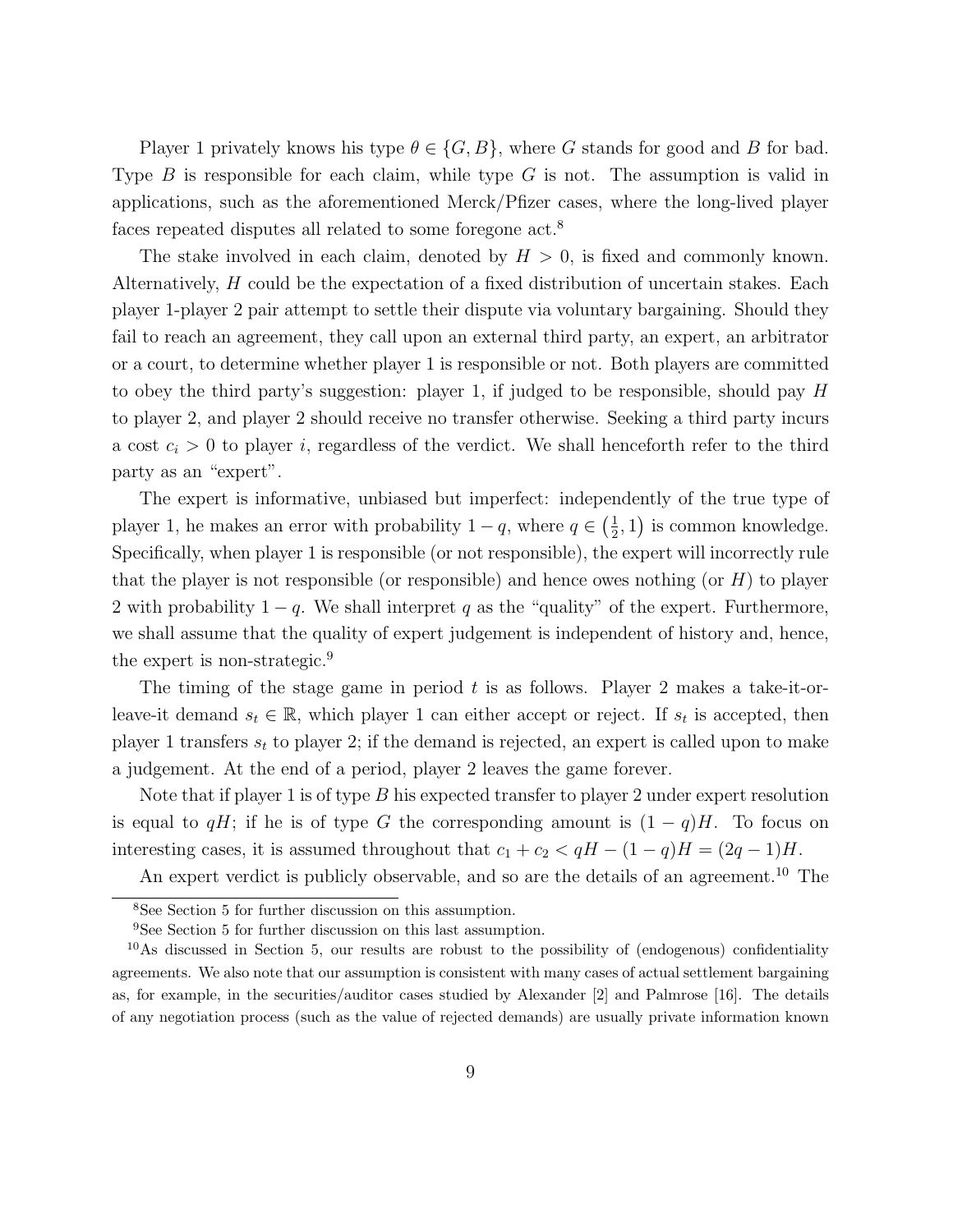first player 2 holds a prior belief,  $p_1 \in (0, 1)$ , that player 1 is good. Later short-lived players update their beliefs from this prior and the public history that they observe. Let  $p_t \in [0, 1]$ denote player 2's posterior belief that player 1 is good in period  $t$ . This will be sometimes referred to as player 1's "reputation."

## 2.2 Strategies, payoffs and equilibrium notion

A (behavioral) strategy of player 1 is a mapping from the set of all possible histories that he can observe at the beginning of each period and the set of all possible demands from player 2 to probability distributions over the set  $\{A, R\}$ , where A and R denote acceptance and rejection, respectively.

A (behavioral) strategy of player 2 in period  $t$  is a mapping from the set of all possible histories that he can observe over preceding  $t-1$  periods to probability distributions over all possible demands, R.

We focus on perfect Bayesian equilibria in Markov strategies in which any relevant past history can be summarized by the level of belief that it induces. A Markov strategy for type  $\theta$  player 1,  $r^{\theta}$ , is

$$
r^{\theta} : [0,1] \times \mathbb{R} \to [0,1]
$$

such that  $r^{\theta}(p, s)$  is the probability with which type  $\theta$  rejects the demand  $s \in \mathbb{R}$  at belief  $p \in [0, 1].$ 

The Markovian property renders irrelevant the period in which player 2 makes entry and, hence, we shall write a Markov strategy for player 2, d, simply as

$$
d:[0,1]\to\triangle(\mathbb{R})
$$

such that  $d(p) \in \Delta(\mathbb{R})$  for any  $p \in [0, 1]$ .

If  $(r^B, r^G, d)$  is a Makrov strategy profile, we write type  $\theta$ 's discounted average expected payment at belief p as  $V^{\theta}(p)$  with discount factor  $\delta \in (0,1)$ . This involves player 1's transfers to player 2s as well as expert costs. Note that we have already surpressed the dependence of  $V^{\theta}$  on the strategy profile and the discount factor. Following the reputation literature, our focus below will be on interesting equilibrium behavior of the bad type. Thus, when the

only to the negotiating parties. But, once a deal is struck, the terms of the deal often enter the public domain.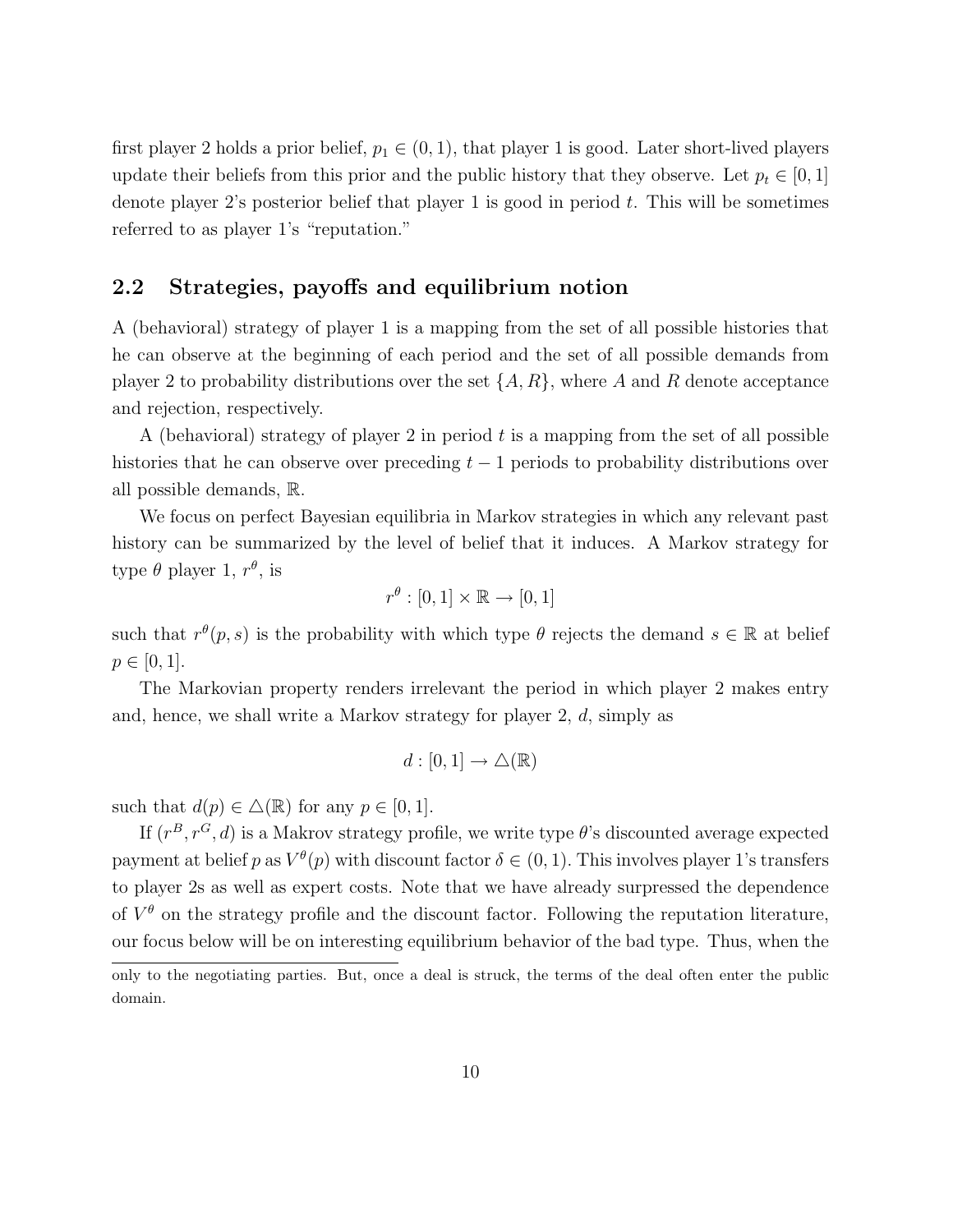meaning is clear, we shall refer to  $V^B(p)$  simply as  $V(p)$ . Player 2 maximizes his expected stage game payoff while player 1 minimizes his (discounted average) expected payment.

A strategy profile  $(r^B, r^G, d)$ , together with a system of beliefs, forms a Makrov perfect Bayesian equilibrium if the usual conditions are satisfied. See, for instance, Fudenberg and Tirole [9] for a formal definition. We will invoke a natural restriction of beliefs: when the type is revealed, the game proceeds as if it has complete information. Note also that the Markov property of the complete information game implies that the bad type, because his type is known, will accept a demand equal to the best that he could expect from expert verdict, that is,  $qH + c_1$ .<sup>11</sup>

# 3 Equilibrium analysis

#### 3.1 Equilibrium behavior of the good type

If a dispute goes to the expert, good player 1, in expectation, incurs total payment  $(1$  $q$ ) $H + c_1$ . It is then natural that this player 1 should not agree to pay anything above this amount from bargaining with player 2. We shall assume throughout that, regardless of past history, the good type accepts a demand if and only if it does not exceed  $(1 - q)H + c_1$ , and any observation of deviation from this behavior reveals the bad type. Other similar strategies with different cutoff levels can also constitute an equilibrium but, as shall be clear from our analysis and the equilibrium construction, they do not alter our findings.

The cutoff behavior of the good type appears similar to the irrational type's behavior in the bargaining model of Abreu and Gul [1]. However, it is important to note that, in our model, this behavior emerges as part of an equilibrium rather than as an assumption often imposed in standard reputation models. Whenever we henceforth refer to player 1 without mentioning his type, we shall mean the bad type.

# 3.2 First intuition

Let us first spell out some intuition. On the one hand, if player 2's posterior belief (on the good type) is high, his expected payoff from resolving the dispute via the expert is low and, moreover, he has to pay a cost to obtain a verdict. Thus, when the belief is sufficiently

 $11$ We would have a folk theorem type result if the Markov property is not imposed.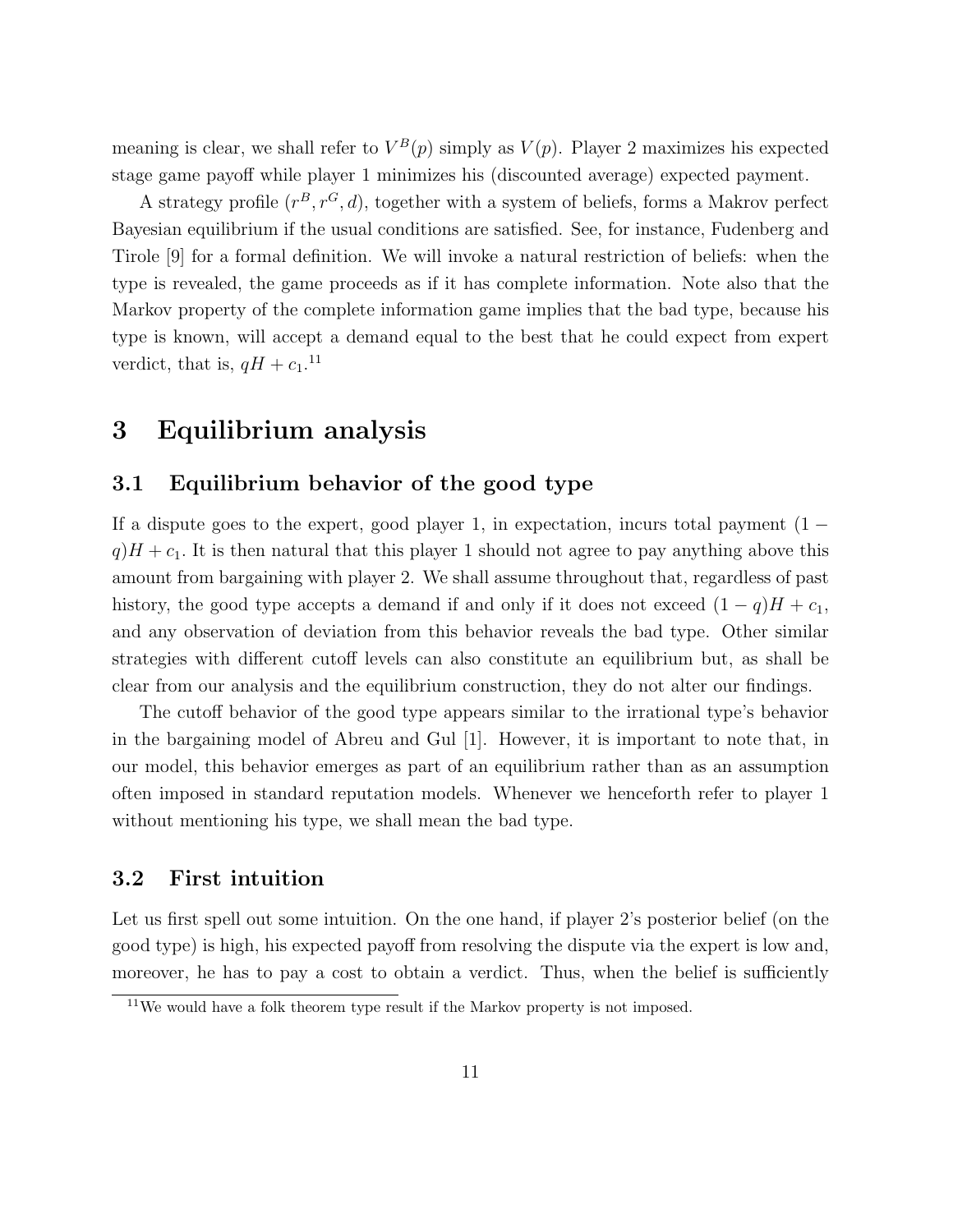high, player 2 should make a low demand that will be accepted by both types of player 1 and the dispute is resolved without expert intervention.

If the posterior belief is low, on the other hand, player 2 expects to win a large transfer if the case goes to the expert. The corresponding expectation of good player 1 is still low and, therefore, player 2 should make a large demand that the good type will not tolerate. How should the bad type respond?

If the bad type accepts this demand, he reveals his type and consequently his future transfers will be high. He cannot therefore accept it with probability 1; otherwise, the equilibrium belief following rejection must be 1, and the bad type would mimic the good type by rejecting the demand. The bad type should also be reluctant to reject the large demand for sure. An expert verdict is imperfect but nonetheless informative  $(q > \frac{1}{2})$ . Thus, it will hurt his reputation on average. Moreover, from a very low reputation level, the bad type needs many pieces of good luck (favorable expert verdicts) in order to reach a level of reputation high enough that player 2 begins to make low demands.

This suggests that, when his reputation is very low, the bad type should play a mixed strategy: he rejects the high demand with an interior probability. The role of randomization here is to mitigate the effect of a non-favorable expert verdict. Since the good type rejects the demand for sure and the bad type rejects it only occasionally, the act of rejection will itself enhance player 1's reputation and may even overturn the effect of a non-favorable verdict.

Nonetheless, when reputation is sufficiently close to the point beyond which player 2 finds optimal to make a low demand, the bad type may still wish to fully mimic the good type, reject the high demand with probability 1 and count on the chance that expert verdict favors him. If he is lucky, his reputation will enter the region in which player 2 makes only a small demand.

These arguments suggest that the equilibrium can be characterized by two threshold beliefs that quantify the "low" and "high" reputation regions. This is indeed the case.

## 3.3 Formal description

We now formally describe the equilibrium characterized by two threshold beliefs,  $0 < p^{\ast} <$  $p^{**}$  < 1, confirming our previous intuition.<sup>12</sup> As is usual in a bargaining game, player 2 can

 $\frac{12}{12}$ In Section 4 below, we characterize the key properties of all Markov perfect Bayesian equilibria.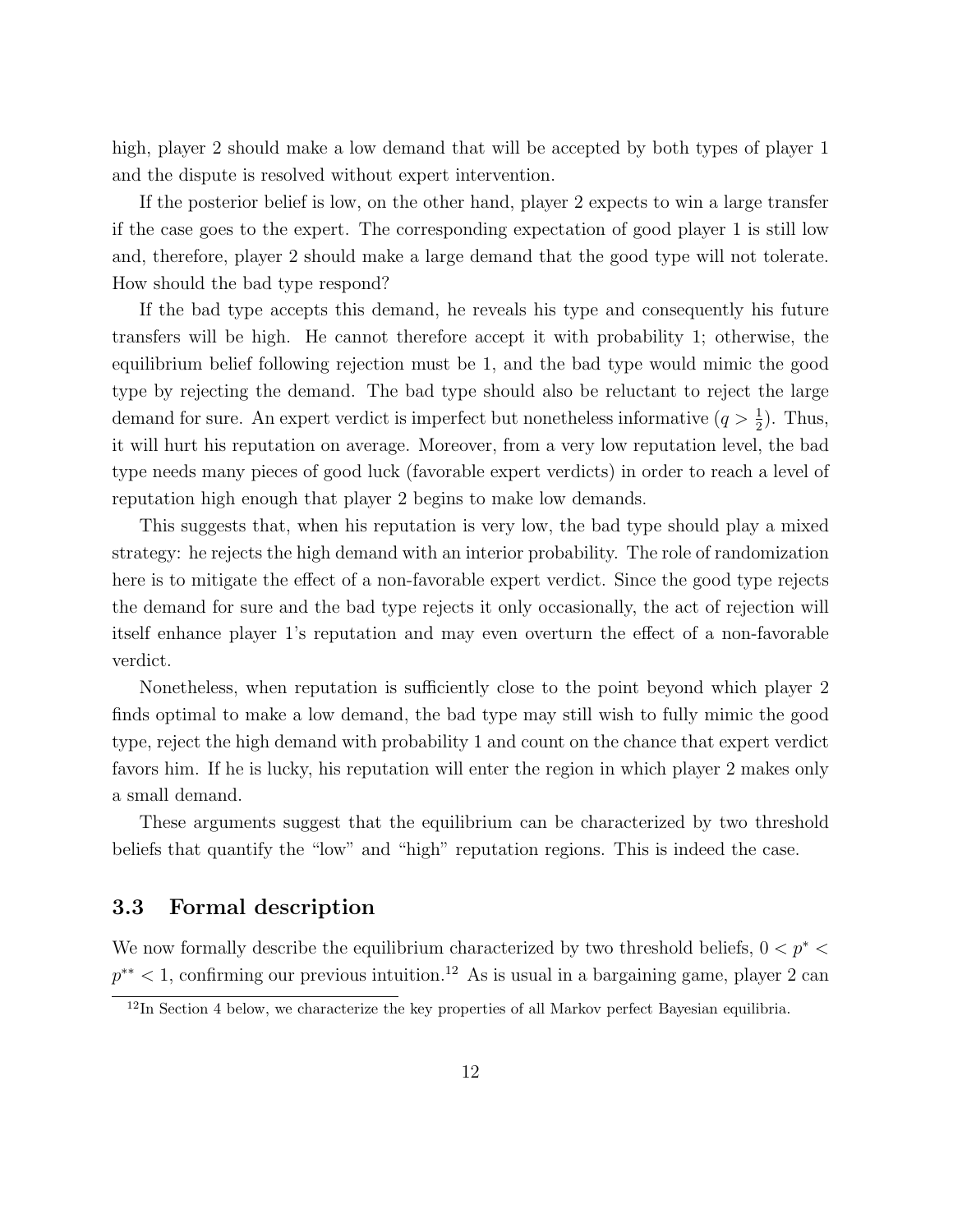make a demand which he knows will be rejected for sure; let us refer to such a demand as a losing demand.

Figure 2 below illustrates the equilibrium strategies of the two players around three belief "regions". The left panel describes player 2's demand as a function of the belief; the right panel illustrates bad player 1's rejection probability of the equilibrium demand at each belief level.





The low reputation region,  $(0, p^*)$ . This is a region of learning through both soft and hard information. Player 2 makes a high demand, equal to  $qH - c_2$ , which the good type will reject for sure.<sup>13</sup> The bad type responds to such a demand by randomization; the rejection probability is monotonically increasing in  $p$  over this region such that, at the lower threshold  $p^*$ , it becomes exactly 1. The act of rejection itself leads to reputation building, and the subsequent expert signal will also lead to learning from player 2. A favorable verdict enhances reputation further, while a non-favorable verdict brings reputation back down.

The intermediate reputation region,  $(p^*, p^{**})$ . This is a region of learning through hard information alone. Here, player 2 makes a losing demand which both types reject with probability 1. Player 2 does not learn from player 1's act of rejection per se; rather, the learning takes place only through the realization of expert verdict.

<sup>&</sup>lt;sup>13</sup>The amount of the high demand,  $qH - c_2$ , at low reputation levels turns out to be a general equilibrium property. See Section 4.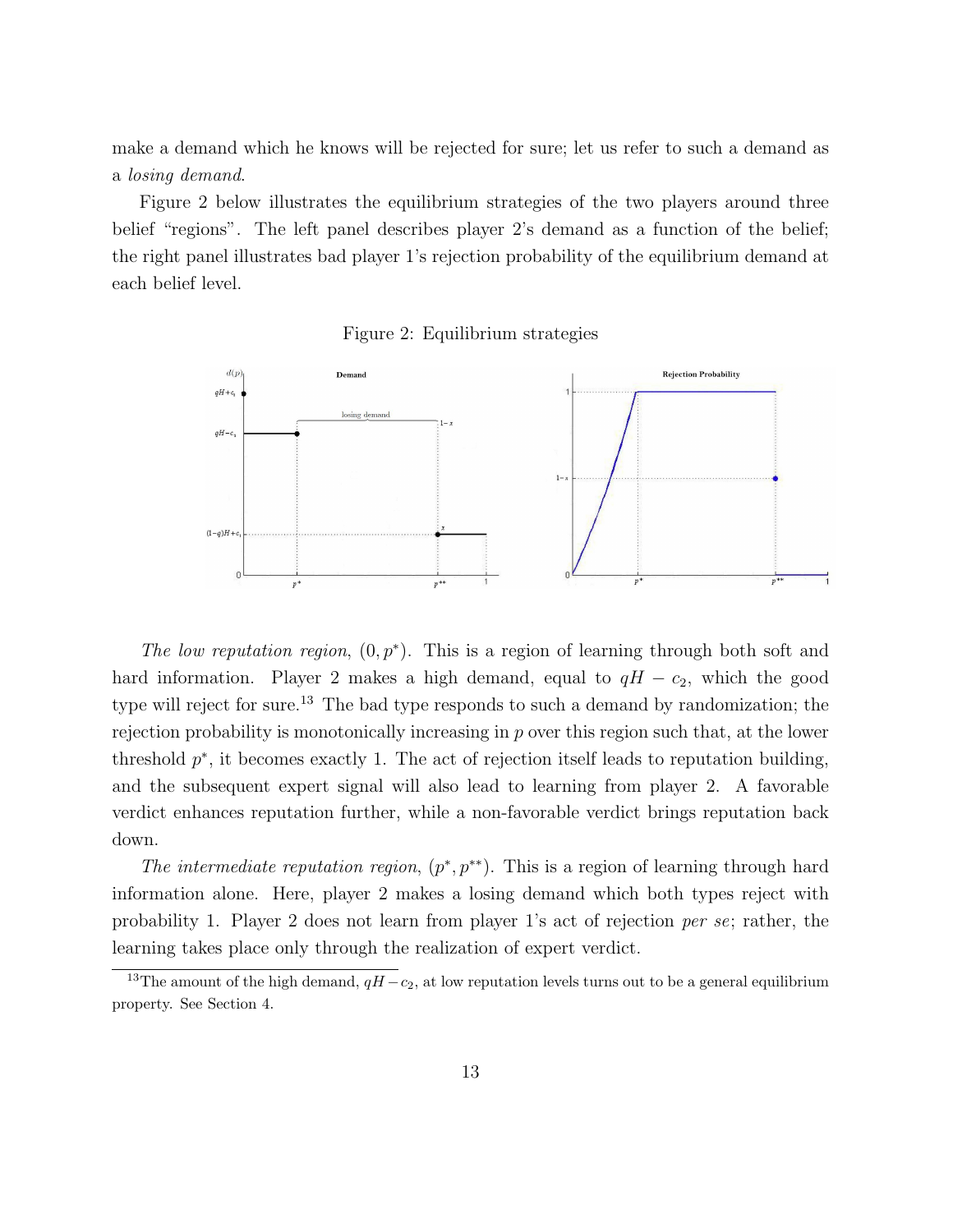The high reputation region,  $(p^{**}, 1)$ . This is a region of no learning. The full benefit of reputation is obtained. Player 2 makes a low demand, equal to  $(1 - q)H + c_1$ , that both types accept for sure.

The behavior at the two thresholds  $p^*$  and  $p^{**}$  are critical in the equilibrium construction. In particular, at  $p^{**}$ , player 2 mixes between  $(1 - q)H + c_1$  and a higher losing demand; both types of player 1 accept (reject) the low (high) demand for sure. Of course, in order to display reputational considerations, player 1 has to sufficiently care about the future. Let  $\bar{\delta} = \frac{c_1+c_2}{(2a-1)H+c_1}$  $\frac{c_1+c_2}{(2q-1)H+c_1+c_2}$ . We next state the equilibrium formally.

**Proposition 1** For any  $\delta > \overline{\delta}$ , the following is the outcome of a Markov perfect Bayesian equilibrium. There exist two thresholds,  $0 < p^* < p^{**} < 1$ , such that:

- If  $p = 0$ , player 2 demands  $qH + c_1$  with probability 1; player 1 (the bad type) accepts it with probability 1.
- If  $p \in (0, p^*]$ , player 2 demands  $qH c_2$  with probability 1; player 1 rejects it with probability  $r(p)$ , where

$$
r(p) = \frac{p}{p^*} \frac{1 - p^*}{1 - p} \le 1.
$$

- If  $p \in (p^*, p^{**})$ , player 2 makes a losing demand; player 1 rejects it with probability 1.
- If  $p = p^{**}$ , player 2 demands  $(1 q)H + c_1$  with probability x and makes a higher losing demand with probability  $1-x$  for some  $x \in [0,1)$ ; player 1 accepts  $(1-q)H + c_1$ with probability 1 and rejects the other demand with probability 1.
- If  $p \in (p^{**}, 1]$ , player 2 demands  $(1-q)H + c_1$  with probability 1; player 1 accepts it with probability 1.

Figure 3 below illustrates bad player 1's equilibrium (discounted average) expected payment as a function of the belief. Indeed, the expected payment is decreasing in reputation; however, it is a discontinuous step function with a finite number of jumps. The key element of the equilibrium construction lies in devising continuation payments that provide correct incentives. Before providing the details of construction, let us first consider the distinguishing features of reputation in our model.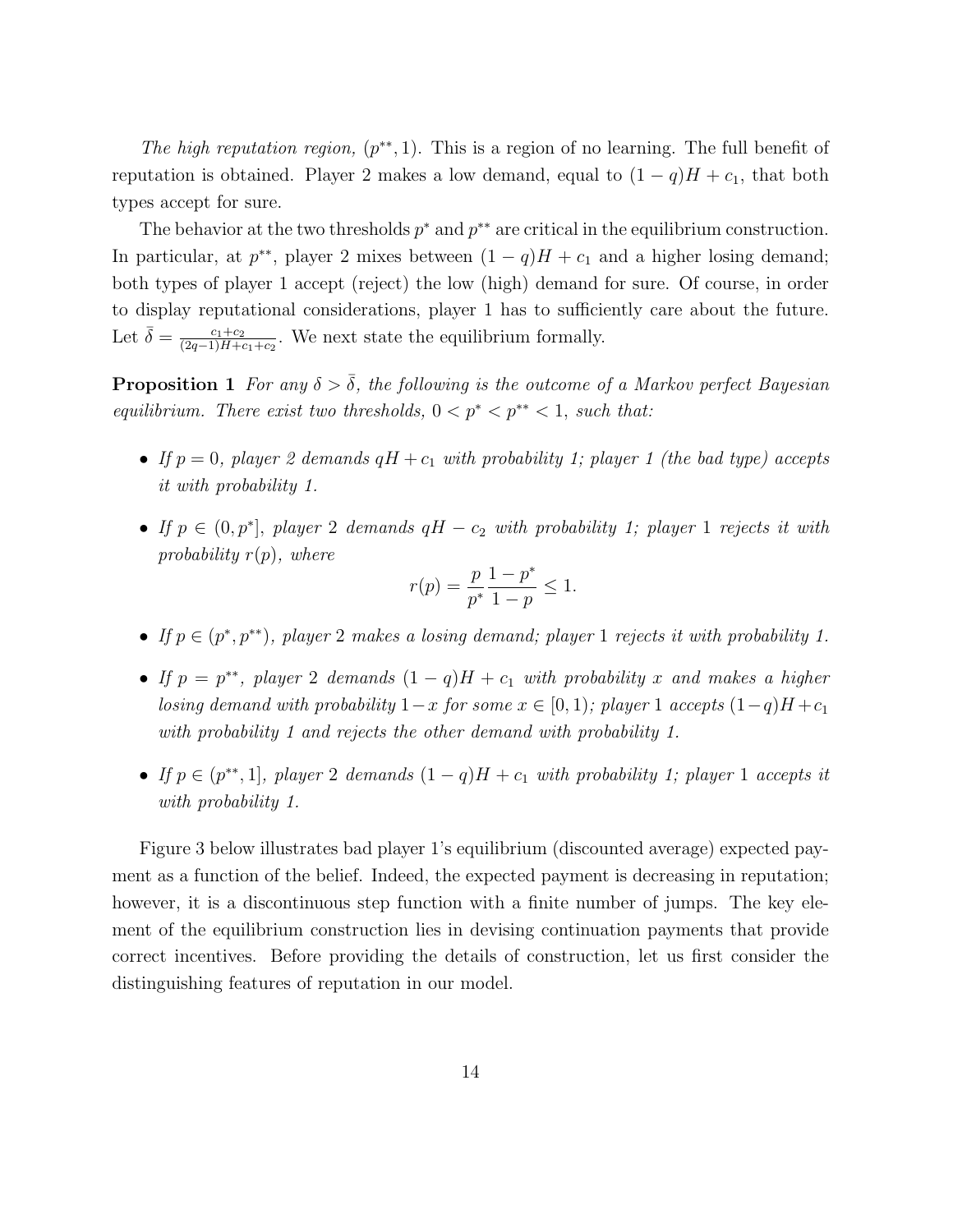

The equilibrium displays some interesting features beyond the threshold dynamics. First, if the game starts with a prior belief in the low reputation region, player 1's equilibrium payment converges to  $V(0)$  (the payment under complete information) as the discount factor goes to 1. The gain from reputation building is small. Second, starting from any interior prior, the posterior reaches the high reputation region  $(p^{**}, 1)$  and then remains there forever with an interior probability. Reputation can be built. Third, player 1 will also fail to build reputation with a positive probability; this happens in the low reputation region  $(0, p^*)$  where player 1 randomizes and reveals his type occasionally. Reputation can be lost. Finally, in the low reputation region where both soft and hard information are present, soft information can overturn hard information when their forces pull in opposite directions. In particular, when  $p$  is low enough relative to  $p^*$ , even after a non-favorable expert verdict the subsequent posterior at the beginning of the next period will be higher than the current period's initial level. Our next Proposition summarizes these findings formally.

#### Proposition 2 (Equilibrium properties)

• "The gain from reputation building is small."

Suppose that  $p_1 \in (0, p^*)$ . Then, the reputation gain is  $V(0) - V(p_1) = (1 - \delta)(c_1 + c_2)$ , where  $V(p_1) = qH + \delta c_1 - (1 - \delta)c_2$  and  $V(0) = qH + c_1$ .

• "Reputation can be built."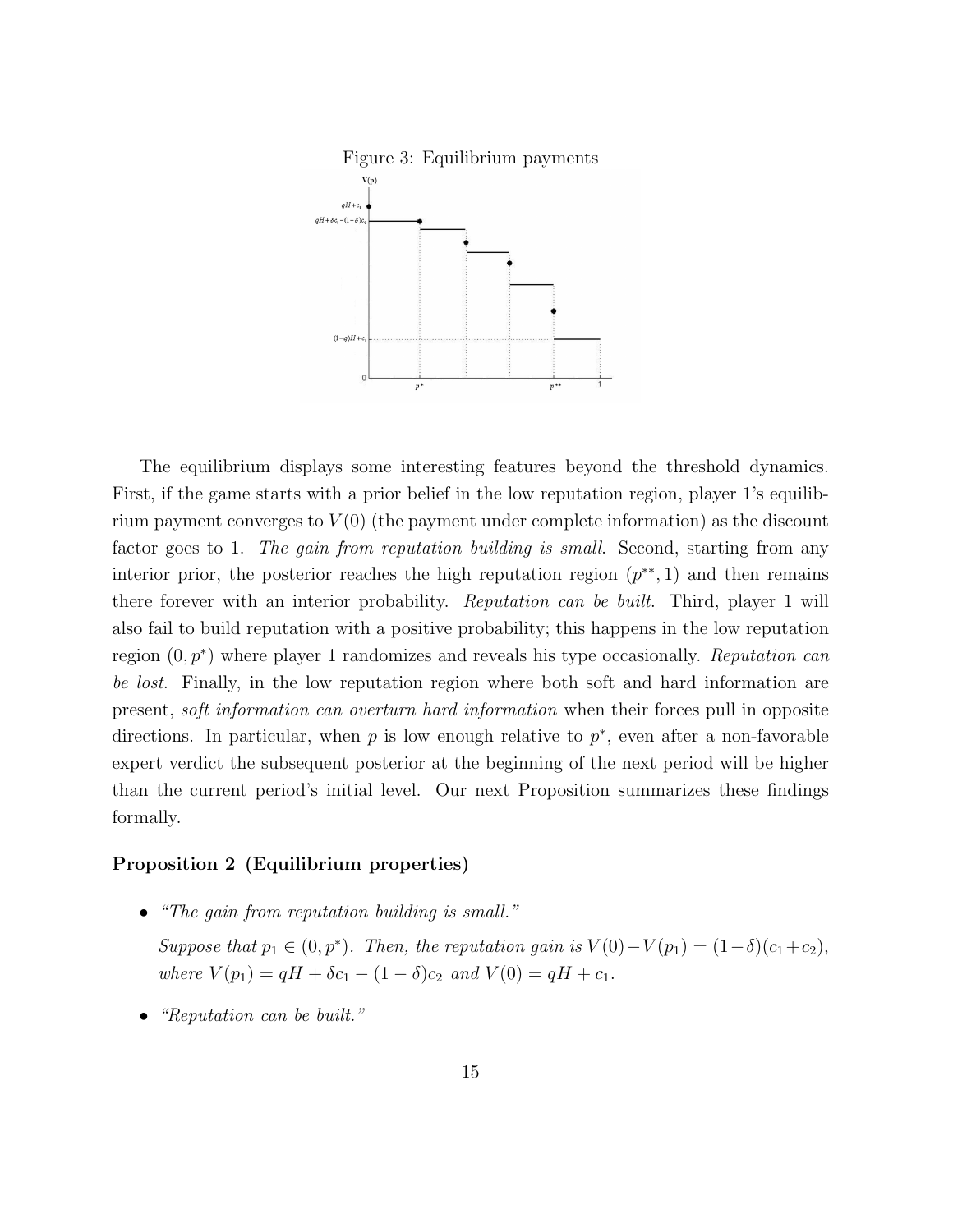Suppose that  $p_1 \in (0, p^{**})$ . Then, the probability with which the equilibrium posterior reaches the region  $(p^{**}, 1)$  is positive.

• "Reputation can be lost."

Suppose that  $p_1 \in (0, p^{**})$ . Then, the probability with which the equilibrium posterior falls to  $\theta$  is positive.

• "Soft information can overturn hard information."

Suppose that  $p_t \in \left(0, \frac{p^*(1-q)}{p^*(1-q)+(1-q)}\right)$  $\frac{p^*(1-q)}{p^*(1-q)+(1-p^*)q}$ . Suppose also that, in this period t, player 1 rejects player 2's demand and the subsequent expert verdict is non-favorable. Then, we have ∗

$$
p_{t+1} = \frac{p^*(1-q)}{p^*(1-q) + (1-p^*)q} > p_t.
$$

We next discuss how the equilibrium responds to shifts in some key parameters. Of particular interest is how the thresholds change in response to increased patience and expert quality. We report limit results for technical reasons.

#### Proposition 3 (Comparative statics)

- As  $\delta$  goes to 1,  $p^*$  goes to 0;  $p^{**}$  is independent of  $\delta$ .
- As q goes to 1,  $p^*$  goes to 0;  $p^{**}$  goes to  $\frac{H-c_1-c_2}{H}$ .

The impact of increased patience falls only on the lower threshold,  $p^*$ , which decreases. Thus, it expands the region in which player 1 fully mimics the good type and rejects the equilibrium demands for sure, thereby relying solely on expert verdicts. Although expert resolution, on average, worsens reputation, a more patient long-lived player is willing to try his luck *earlier*, in an effort to move into the no-learning region above the upper threshold, p ∗∗, where he incurs only a small amount of transfer.

As the expert quality increases, the intermediate reputation region also expands. But here, this effect is achieved by a reduced lower threshold and an increased upper threshold,  $p^{**}$  (whose corresponding limit is less than 1). This first implies that the no-learning region shrinks, and we may interpret this as suggesting that reputation is indeed more difficult to build when the expert is more accurate.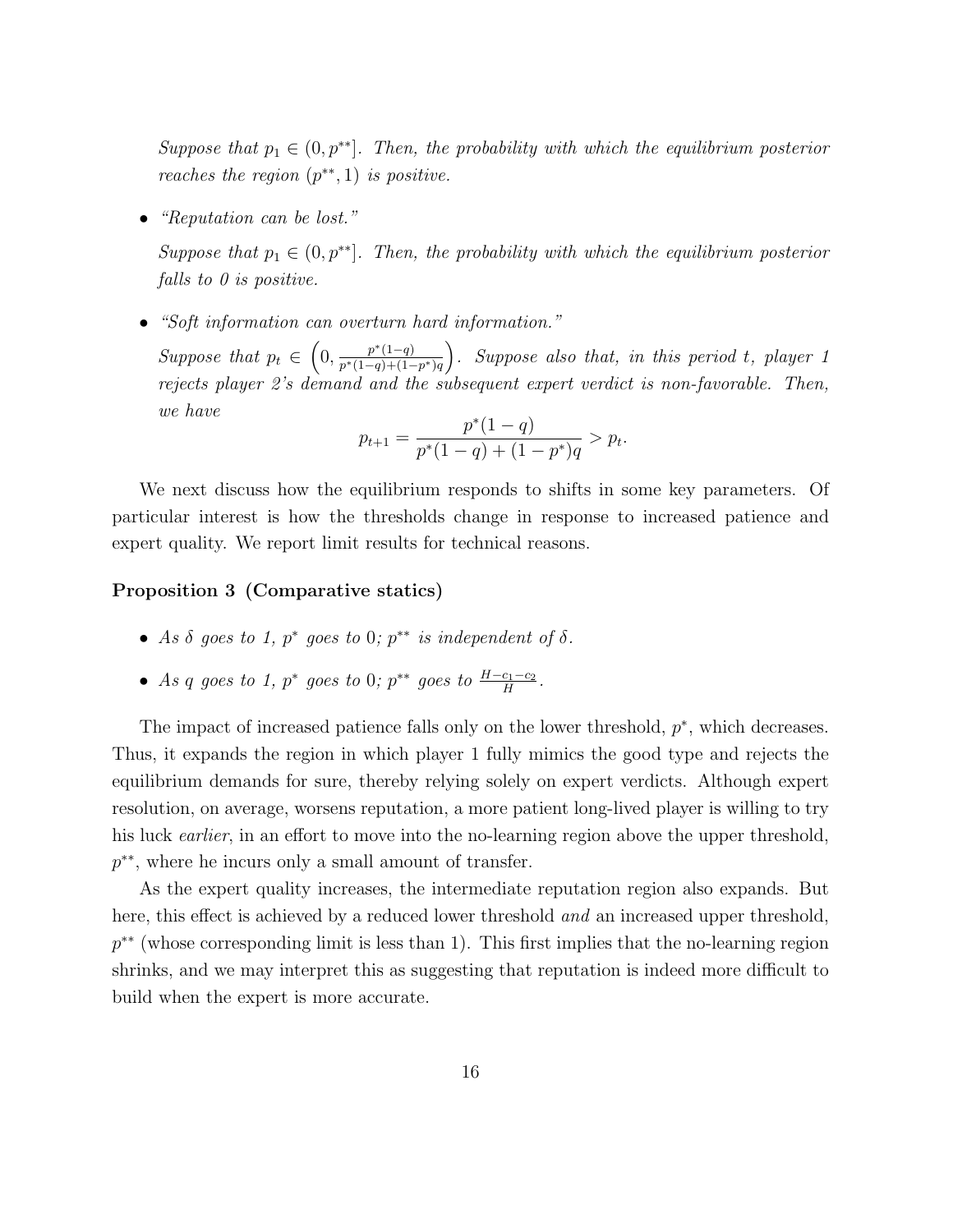While this last observation is intuitive, the fact that the intermediate region expands as q goes to 1 is somewhat surprising. This says that, when the expert is very precise, the parties will almost always resort to external intervention, rather than making voluntary agreements and saving on expert costs. Why is this? The reason is that when  $q$  is very large a single piece of good luck is all that is needed for player 1 to jump into the no-learning region and reap the full benefits of reputation. Given this, what player 2 asks for at low levels of reputation is too much for player 1 to accept.

Figure 4 illustrates the comparative static results in terms of payments with specific parameter values. The top left-hand side graph here represents the benchmark case when  $H = 1, \delta = 0.75, q = 0.7, c_1 = 0.02$  and  $c_2 = 0.1$ . The next three graphs, going from left to right in each row, demonstrate how the payments change after an increase in  $\delta$ , q and, also,  $c_2$ , respectively.



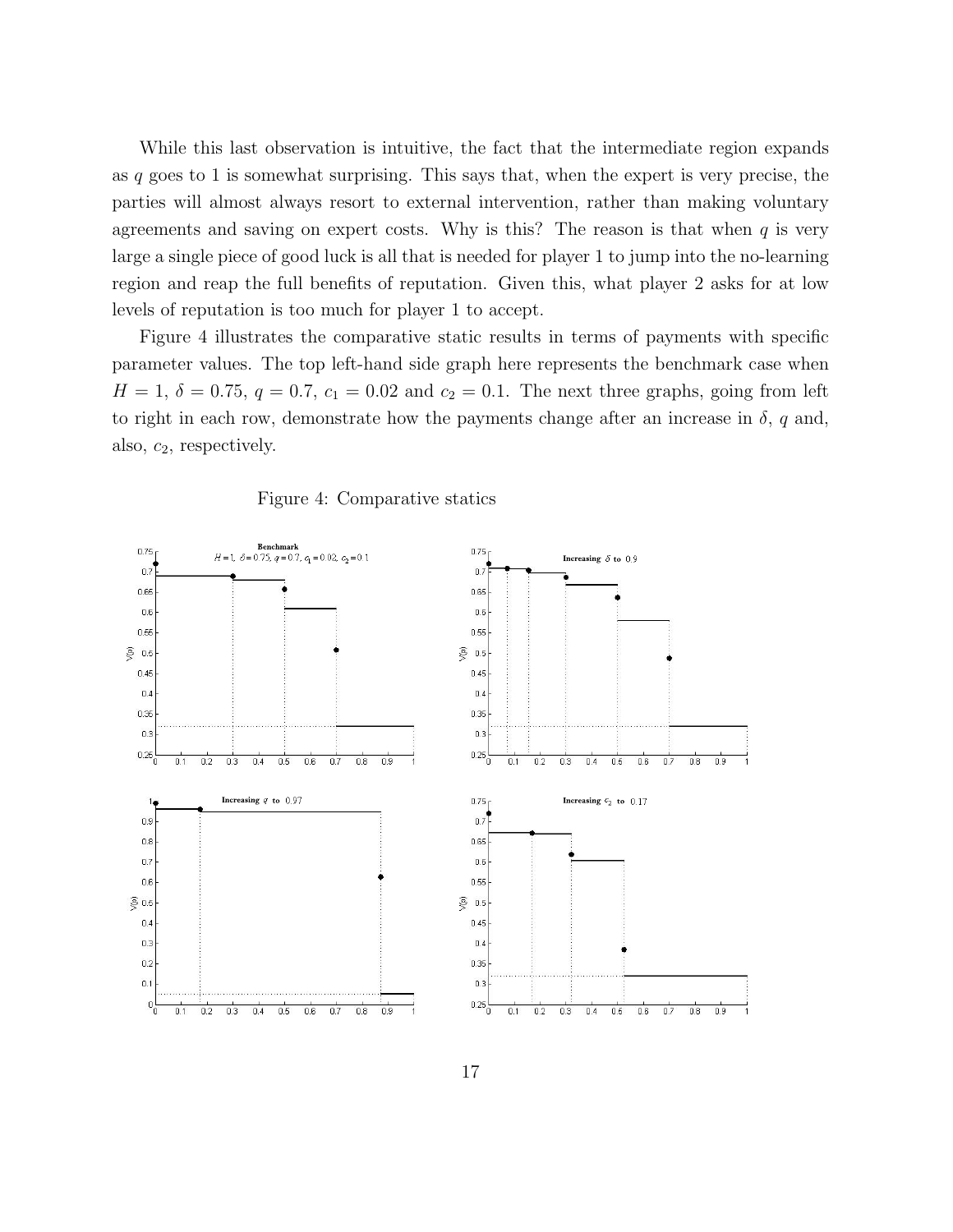An increase in  $\delta$  from 0.75 to 0.9 indeed expands the intermediate region by inducing more "steps"; the high reputation region and the corresponding payments remain the same but the lower threshold falls and the payment at the low reputation region is pushed up.

Raising the expert precision from 0.7 to 0.97 shows a more drastic change. The intermediate region is vastly expanded but it involves only one step. Both thresholds move, in opposite directions. It is more difficult to build reputation and reach the high reputation region; moreover, the payments during the reputation building process are also higher than the benchmark. However, should player 1 succeed in reaching beyond the (increased) upper threshold, the benefits will actually be greater (lower payments).

The final, bottom right-hand side, graph illustrates the effect of an increase in  $c_2$  (from 0.1 to 0.17), the expert cost incurred by player 2. Here, at any  $p$ , player 1's payment is lower, or the same, compared to the benchmark. Thus, making the expert more costly to player 2 may improve the benefits of player 1's reputation building.

#### 3.4 Details of construction

We now demonstrate the technique behind the equilibrium construction which we believe to be innovative and interesting in its own right. The key is to install correct incentives through continuation payments. It turns out that the right continuation payments take the form illustrated in Figure 3 above, and finding such values requires a recursive process. We will describe this process step by step.

**Step 1** At  $p = 0$ , it is clearly mutually optimal for player 2 to demand  $qH + c_1$  and player 1 to accept it. Once the posterior falls to 0, it remains at this level.

If p is sufficiently high, that is, at  $p > p^{**}$  (we later define  $p^{**}$ ), given the good type's behavior, it is mutually optimal for player 2 to demand  $(1 - q)H + c_1$  and (bad) player 1 to accept it.

If p is sufficiently low, that is, at  $p \in (0, p^*]$  (we later define  $p^*$ ), the proposed equilibrium strategies prescribe that player 2 demands  $qH - c_2$  and player 1 is indifferent between rejecting and accepting it. Player 1's expected payment is then given by what he obtains from accepting and revealing his type. If player 1's type is revealed, the demand will be  $qH + c_1$  in every period thereafter (and he is going to accept it) and, therefore, we have, for every  $p \in (0, p^*],$ 

$$
V(p) = (1 - \delta)(qH - c_2) + \delta(qH + c_1) = qH + \delta c_1 - (1 - \delta)c_2.
$$
 (1)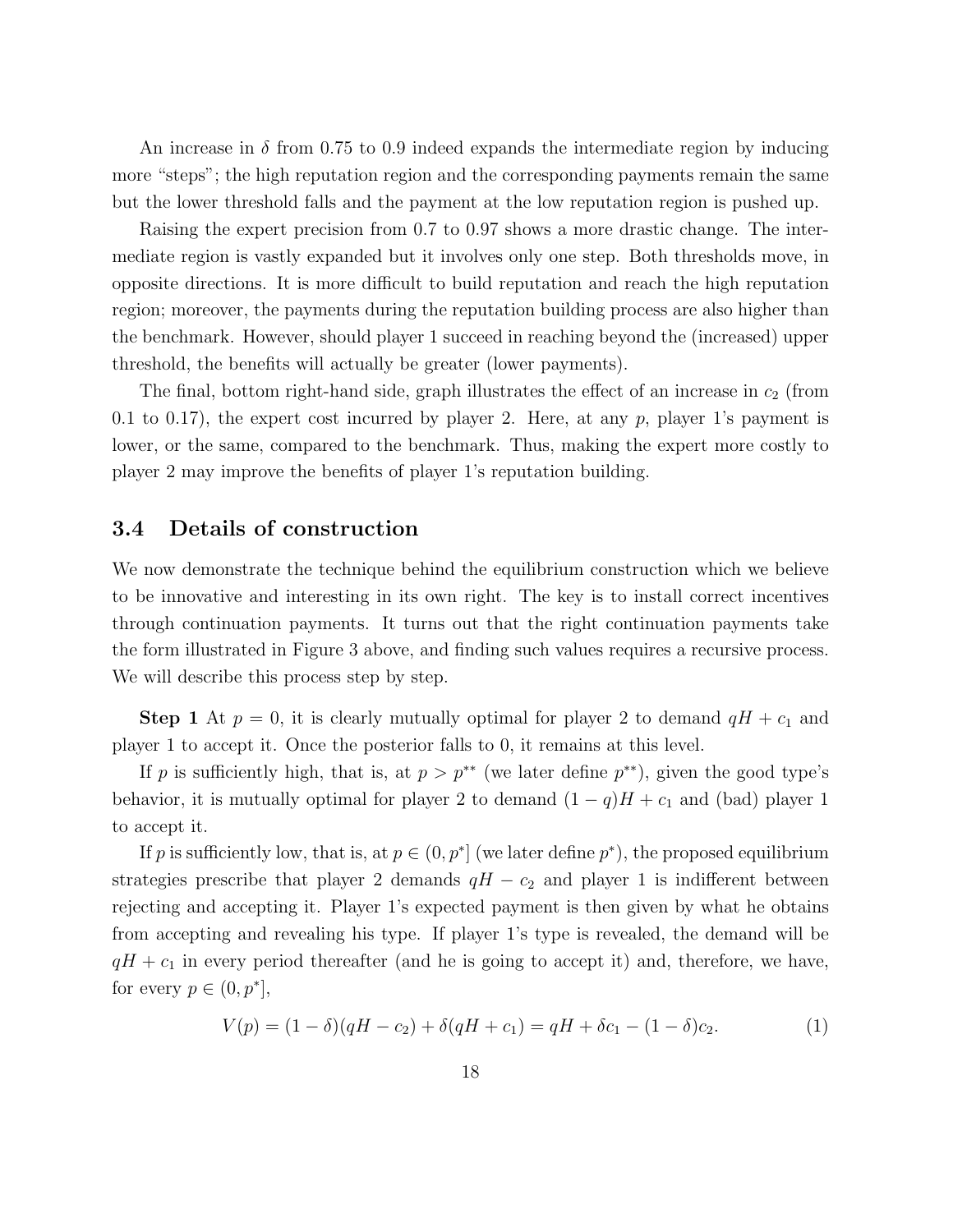In the next step, we shall construct continuation payments to support (1) as equilibrium payments and make player 1 indifferent. But first, let us summarize the continuation payment for  $p \in [0, p^*] \cup (p^{**}, 1]$  in the following illustration.



Step 2 We have to make player 1 indifferent between accepting and rejecting the demand  $qH-c_2$  at  $p \in (0, p^*]$ . Let the rejection probability be such that right after the rejection, but before the expert verdict, the posterior belief is exactly  $p^*$  (therefore, at  $p^*$ , the rejection probability is 1).

What is the continuation payment from rejecting? In the current period, player 1 expects to spend  $qH + c_1$  from going to the expert. As of the next period, the continuation payment depends on the outcome of expert verdict. If he obtains an unfavorable verdict (which happens with probability q), the posterior falls below  $p^*$  but then the continuation payment is given by equation (1) in Step 1 above. If he obtains a favorable verdict, the posterior improves to, say,  $p^1$  with continuation payment  $V(p^1)$ .<sup>14</sup>

The indifference condition of player 1 at  $p \in (0, p^*]$  then requires the following Bellman equation

$$
V(p) = (1 - \delta)(qH + c_1) + \delta q [qH + \delta c_1 - (1 - \delta)c_2] + \delta (1 - q)V(p^1).
$$
 (2)

Equations (1) and (2) pin down  $V(p^1)$ .<sup>15</sup> Figure 6 below illustrates these arguments.

<sup>&</sup>lt;sup>14</sup>By Bayesian updating,  $p^1 = \frac{p^*q}{p^*q + (1-p^*)(1-q)}$ .

<sup>&</sup>lt;sup>15</sup>It is easy to check that  $V(p^1) > (1-q)H + c_1$  when  $\delta > \overline{\delta}$ .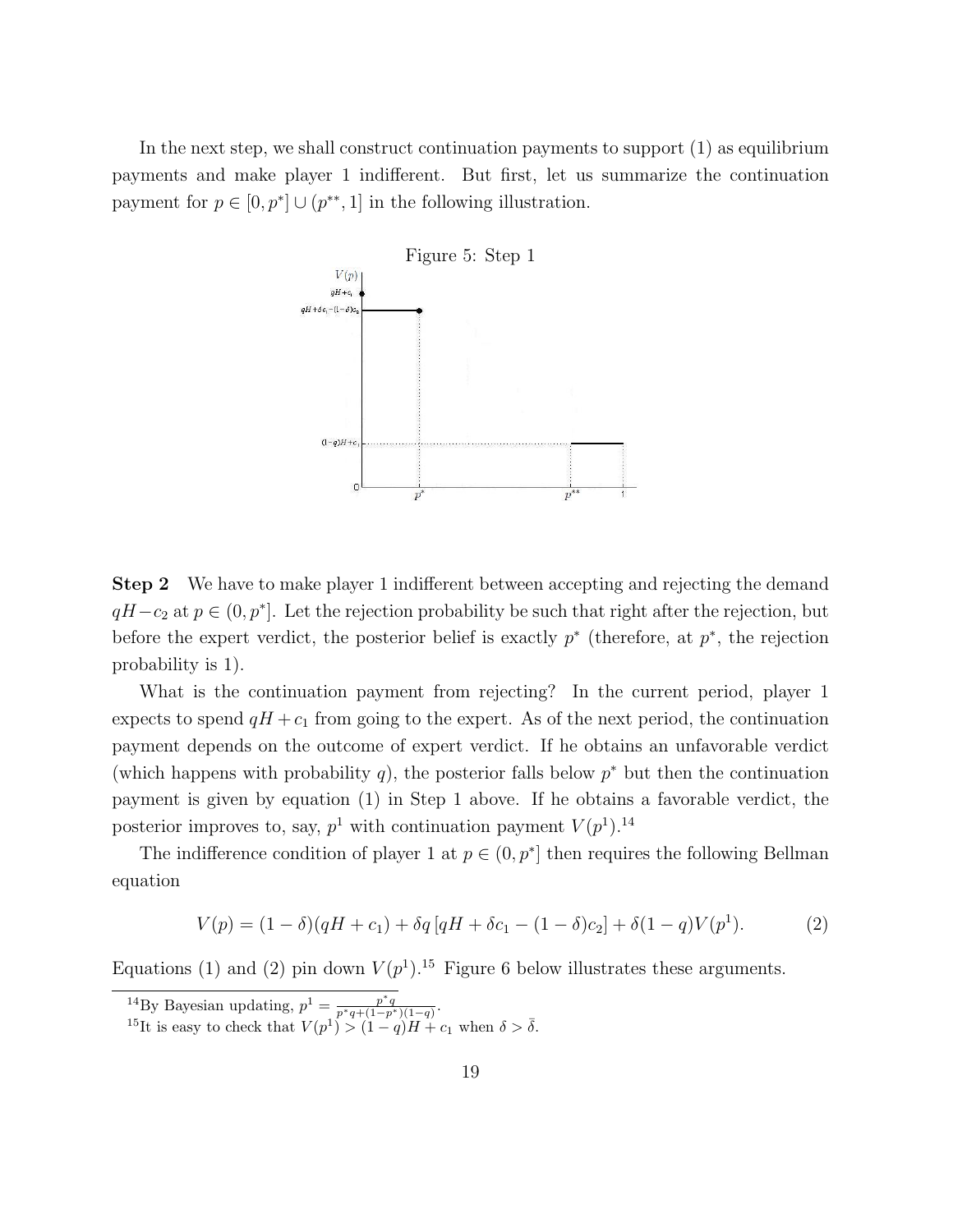

**Step 3** We now turn to the continuation payment that supports  $V(p<sup>1</sup>)$  in equilibrium. At  $p<sup>1</sup>$ , the proposed equilibrium requires player 1 to reject player 2's demand for sure. The current period's expected payment is  $qH + c_1$ . At the next period, if the expert verdict is favorable, the posterior belief improves to, say,  $p^2$ , with continuation payment  $V(p^2)$ ; otherwise, the belief goes back to  $p^*$  and the continuation payment  $V(p^*)$  is given by equation (1) above. The Bellman equation that supports  $V(p<sup>1</sup>)$  as an equilibrium payment is, therefore,

$$
V(p1) = (1 - \delta)(qH + c1) + \delta qV(p*) + \delta(1 - q)V(p2),
$$
\n(3)

and this delivers  $V(p^2)$ . Figure 7 below summarizes these arguments.

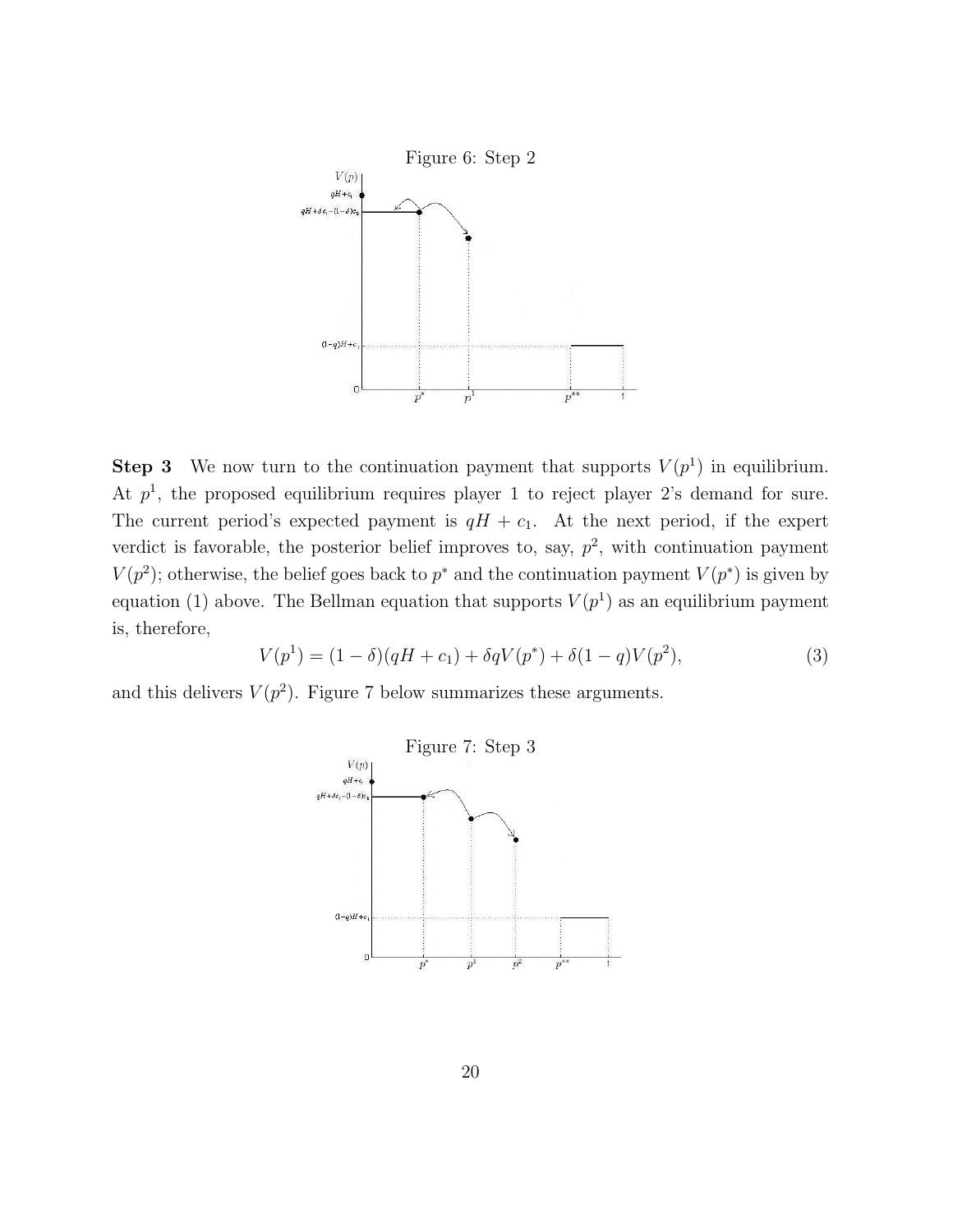**Step 4** By similar arguments, we can derive  $V(p^3)$  that supports  $V(p^2)$  in equilibrium and so forth, and put together the following recursive equation to characterize  $V(p^n)$  for any integer  $n:16$ 

$$
V(p^{n}) = (1 - \delta)(qH + c_1) + \delta q V(p^{n-1}) + \delta (1 - q)V(p^{n+1}).
$$
\n(4)

Starting from the two initial conditions  $V(p^*)$  and  $V(p^1)$ , the solution to this secondorder difference equation can easily be shown to be strictly decreasing and also divergent. Therefore, eventually,  $V(p^n)$  will drop below  $(1-q)H + c_1$ , the lowest possible continuation payment in equilibrium. This is illustrated in Figure 8 below.



Let N be the smallest integer such that  $V(p^N) > (1-q)H + c_1$ . Note that  $V(p^N)$  is needed in order to support  $V(p^{N-1})$  as an equilibrium continuation payment, but we cannot use  $V(p^{N+1})$  to support  $V(p^N)$  if the former is less than  $(1-q)H + c_1$ . Recall that the recursive arguments here are based on player 1 rejecting player 2's demand for sure. This

$$
p^{n} = \frac{p^{n-1}q}{p^{n-1}q + (1-p^{n-1})(1-q)}
$$

,

then

$$
p^{n-1} = \frac{p^n(1-q)}{p^n(1-q) + (1-p^n)q}.
$$

<sup>&</sup>lt;sup>16</sup>Note that the unbiased expert assumption, that the quality of expert judgement,  $q$ , is symmetric across player 1 types, implies that the posterior updated from  $p^n$  following a non-favorable verdict is exactly  $p^{n-1}$ . It is straightforward to verify that, for any integer  $n$ , if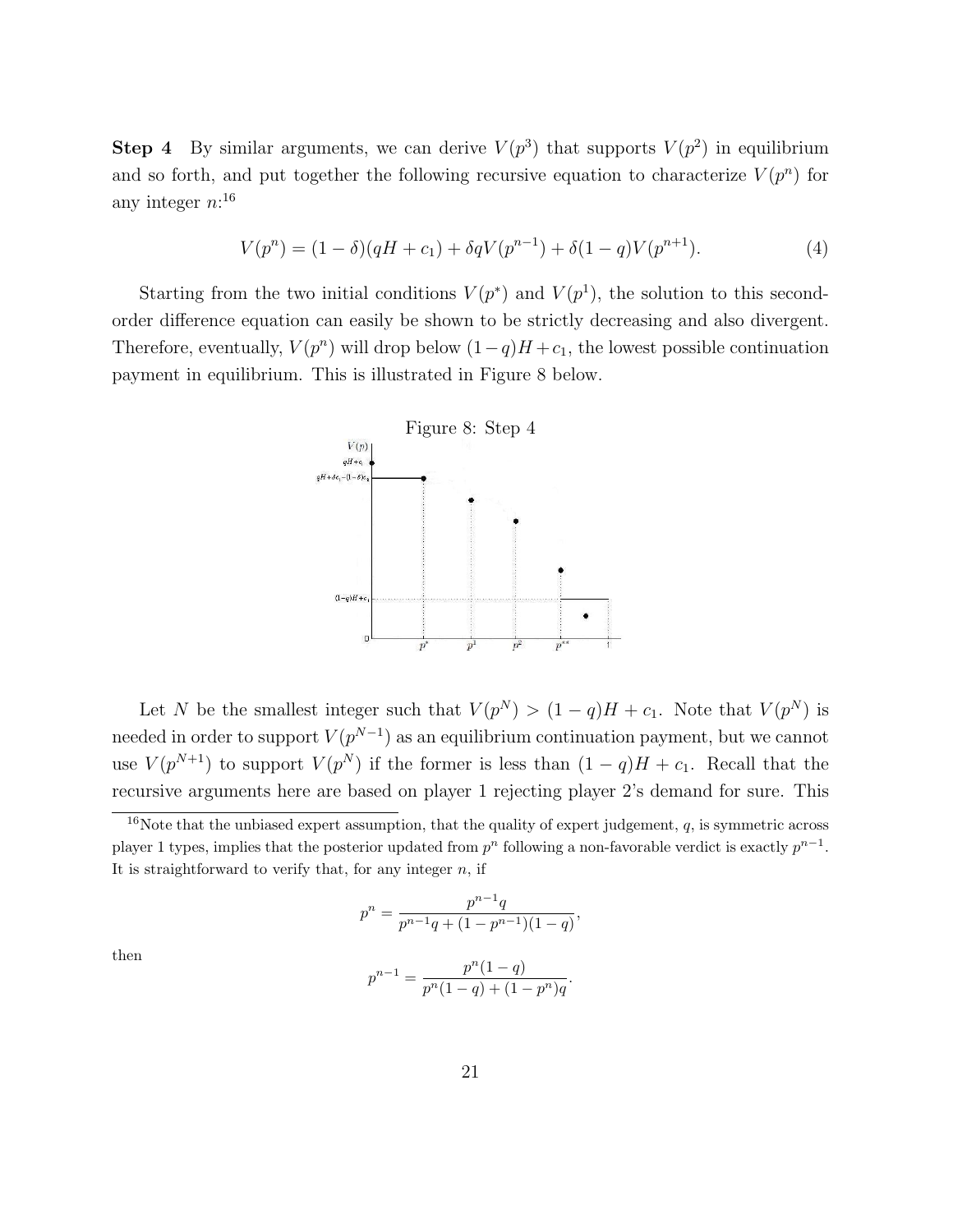implies that, at  $p^N$ , player 1 cannot reject player 2's demand with probability 1 (except in the degenerate case where  $V(p^{N+1}) = (1 - q)H + c_1$  exactly).

The critical aspect of the equilibrium, therefore, is that, at  $p^N$ , player 2 has to randomize such that some demand is accepted while others are rejected. Indeed, player 2 will be indifferent exactly at  $p^N = p^{**}$ .<sup>17</sup> If his demand is rejected, player 2's expected payoff from going to the expert is  $p^{**}(1-q)H + (1-p^{**})qH - c_2$ . Therefore, from the indifference condition  $p^{**}(1-q)H + (1-p^{**})qH - c_2 = (1-q)H + c_1$ , we uniquely find

$$
p^{**} = \frac{(2q-1)H - c_1 - c_2}{(2q-1)H} \in (0,1).
$$

From  $p^N = p^{**}$ , we backtrack to find  $p^*$ ; N consecutive unfavorable verdicts from  $p^{**}$  gives  $p^*$ . The exact mixing probability that supports  $V(p^N)$ , or  $V(p^{**})$ , is computed in Appendix. Since we now have  $p^*$  and  $p^{**}$ , we can also trace the entire continuation payment schedule, which takes the form illustrated in Figure 3 above. These details also appear in Appendix.

# 4 Some general properties of an equilibrium

The equilibrium constructed in the previous section exhibits a particular behavioral pattern. We now turn to the question of whether any aspects of the equilibrium apply more generally to an equilibrium. Our next results characterize some general properties of a Markov perfect Bayesian equilibrium, while maintaining the following condition:

(C) The good type, regardless of past history, accepts a demand if and only if it does not exceed  $(1 - q)H + c_1$ ; acceptance of a demand strictly greater than  $(1 - q)H + c_1$ reveals that player 1 is bad, both on and off the equilibrium path.

We start by examining the equilibrium strategies. The first result states that bad player 1 must use a cutoff strategy: there is a cutoff level of demand associated with each posterior belief such that any larger demand is rejected while any lower demand accepted.

**Lemma 1 (Cutoff strategy)** Fix any  $\delta$  and any Markov perfect Bayesian equilibrium. Also, fix any posterior p, and consider a demand  $s > (1 - q)H + c_1$ . The following is true on or off the equilibrium path:

<sup>&</sup>lt;sup>17</sup>We later show that the accepted demand here must be  $(1 - q)H + c_1$ .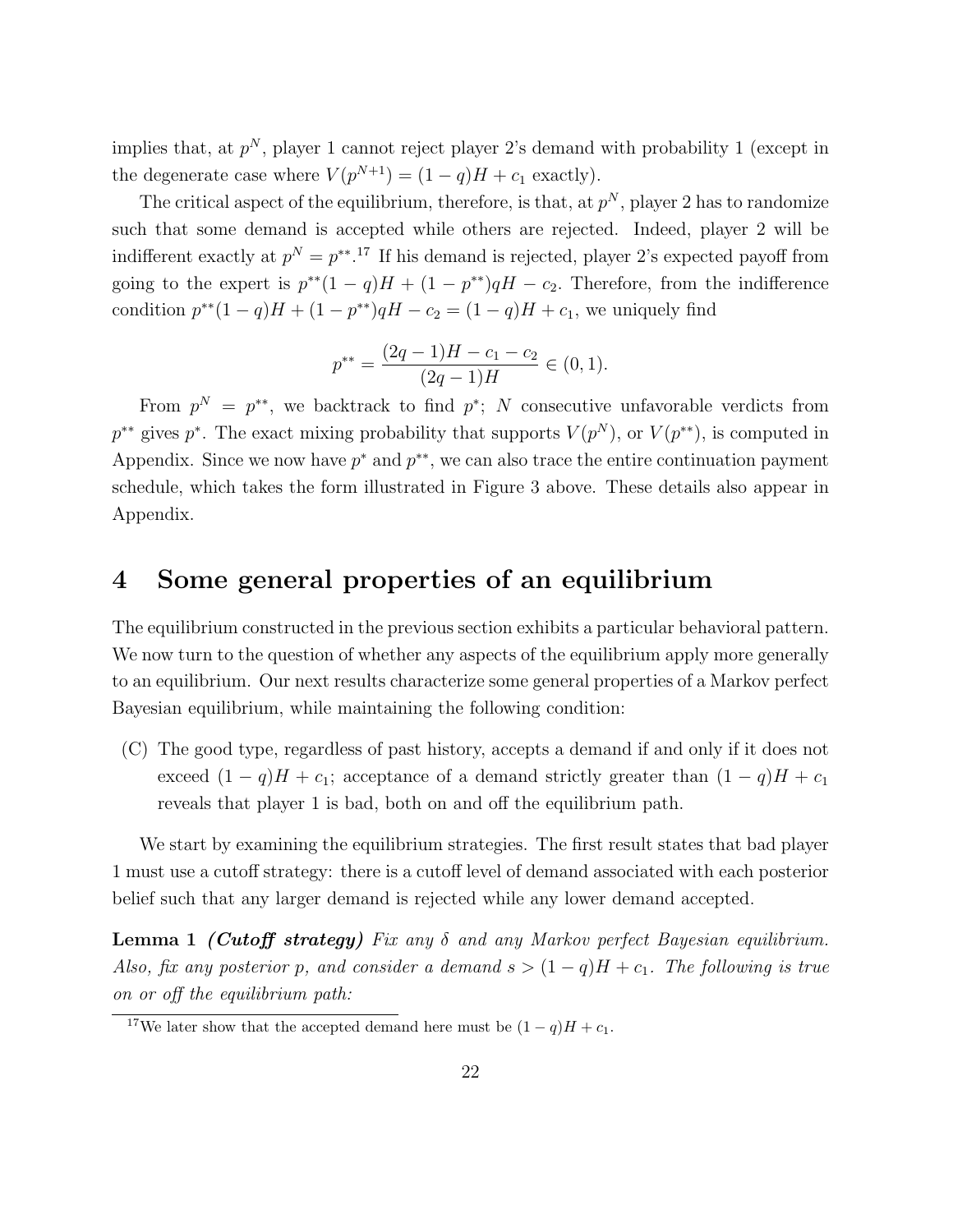(1) If type B accepts s with a positive probability, then he must accept any  $s' < s$  with probability 1.

(2) If type B rejects s with a positive probability, then it must reject any  $s' > s$  with probability 1.

Next, we obtain a suprising property regarding player 2's demand in any equilibrium. There are only two constant demand levels that could be accepted with postive probability in equilibrium. Any other demands must be either off the equilibrium path or offered and rejected in equilibrium. This general property has been confirmed in the particular equilibrium constructed above.

**Proposition 4** Fix any  $\delta > \overline{\delta}$  and any Markov perfect Bayesian equilibrium. Suppose that, in equilibrium before player 1 reveals his type, player 2 makes a demand which player 1 accepts with a positive probability. Then, the demand is either  $(1-q)H + c_1$  or  $qH - c_2$ .

The demand  $(1 - q)H + c_1$  follows from the assumption on the good type's behavior. Let us argue that the only other acceptable equilibrium demand is  $qH - c_2$ . Suppose to the contrary that a higher demand is acceptable. Then, the acceptance must occur for sure. This is because, otherwise, player 2 could profitably deviate by demanding slightly less and the deviation would be met with sure acceptance (since player 1 plays a cutoff strategy). Player 2 clearly has no incentive to demand anything less than  $qH - c_2$  (but greater than  $(1-q)H + c_1$ ) since only the bad type would accept such a demand and the expected payoff under expert resolution conditional on player 1 being bad is  $qH - c_2$ .

Our final result examines player 1's expected equilibrium payments in any Markov perfect Bayesian equilibrium. Let  $p^{**} = \frac{(2q-1)H-c_1-c_2}{(2q-1)H}$  $\frac{-1}{1} \frac{H - c_1 - c_2}{(2q - 1)H}$  be the upper threshold belief as defined in the equilibrium construction in Section 3 above.

**Proposition 5** Suppose that  $\delta > \overline{\delta}$ . For any Markov perfect Bayesian equilibrium, there exists  $p^* \in (0, p^{**})$  such that the following properties hold:

- $V(0) = qH + c_1$ .
- For any  $p \in (0, p^*), V(p) = qH + \delta c_1 (1 \delta)c_2$ .
- For any  $p \in (p^*, p^{**}], V(p) \in [(1-q)H + c_1, qH + \delta c_1 (1-\delta)c_2].$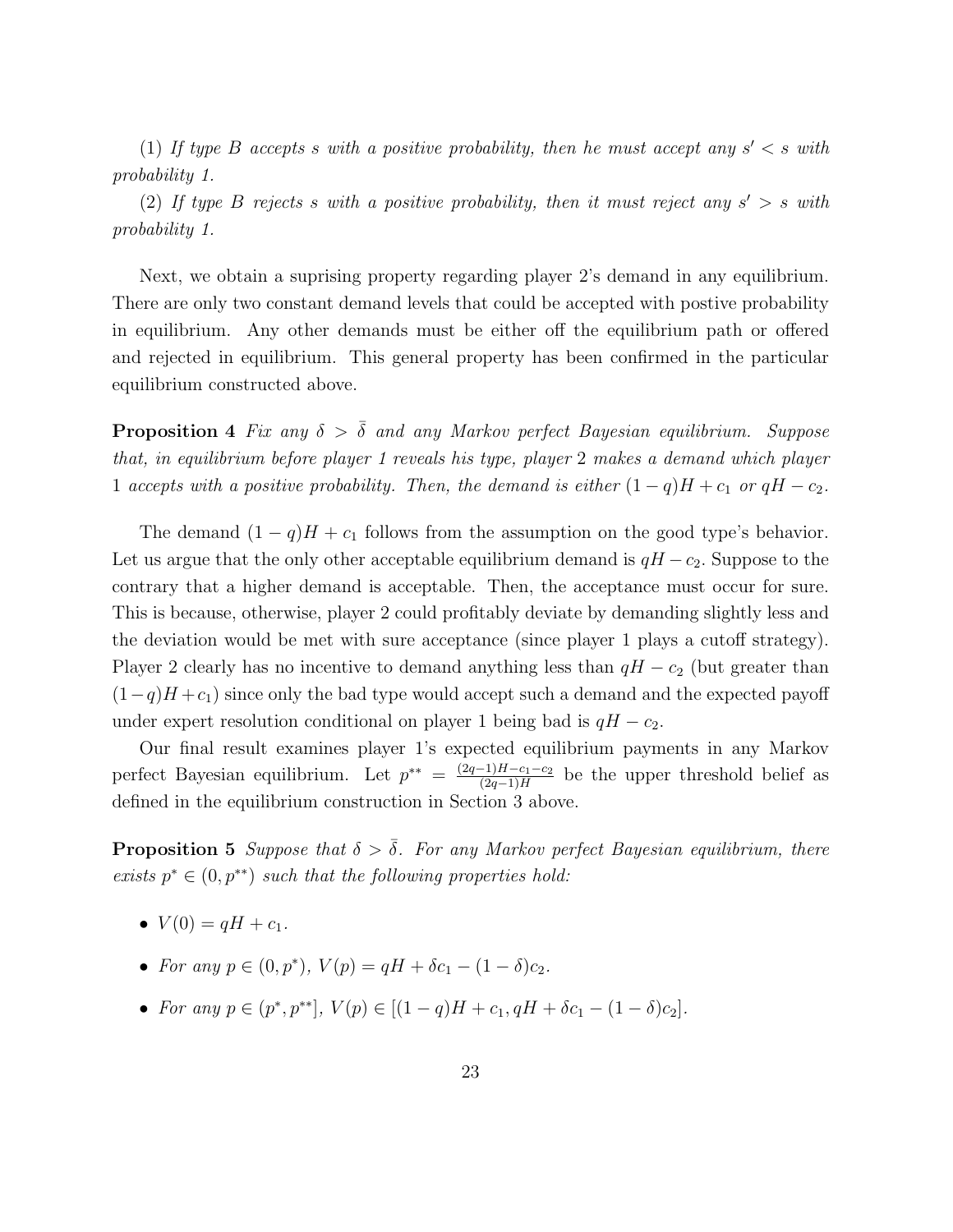• For any  $p \in (p^{**}, 1], V(p) = (1 - q)H + c_1.$ 

Thus, we are able to obtain payment bounds for any equilibrium and, moreover, establish that the lower bound must be achieved when reputation is sufficiently high while the upper bound is met when reputation is sufficiently low. The proof which utilizes a novel argument with "downward induction on beliefs" can be found in Appendix.

# 5 Concluding discussion

In this section, we discuss the key assumptions of the model as well as some related work.

# 5.1 Robustness to the (un)observability of demands

We have assumed that accepted demands are publicly observable while rejected demands are not. Our equilibrium in Section 3 is robust to the (un)observability of the details of bargaining.

It is straightforward to see that the equilibrium continues to be valid when rejected demands are also publicly observable. Even though we have assumed that short-lived players do not observe previously rejected demands, it is common knowledge in equilibrium that the rejected demands must always be  $qH - c_2$ . Thus, it does not depend on whether this amount is observable or not.

We can also incorporate unobservability of accepted demands into our model. As is often the case in litigations, consider the two bargaining sides themselves choosing whether the amount of transfer will be publicly observable or confidential, should there be an agreement. Even with this modification to the model our equilibrium is robust under the following natural specification of belief upon observing a confidential agreement: player 2 assigns probability 1 to the bad type. This equilibrium survives the refinements such as the intuitive criterion. After all, it is natural that the good type who is innocent has nothing to hide. This eliminates any benefit of confidentiality.<sup>18</sup>

<sup>&</sup>lt;sup>18</sup>See Daughety and Reinganum [6][7] for two-period litigation models with endogenous confidentiality agreements.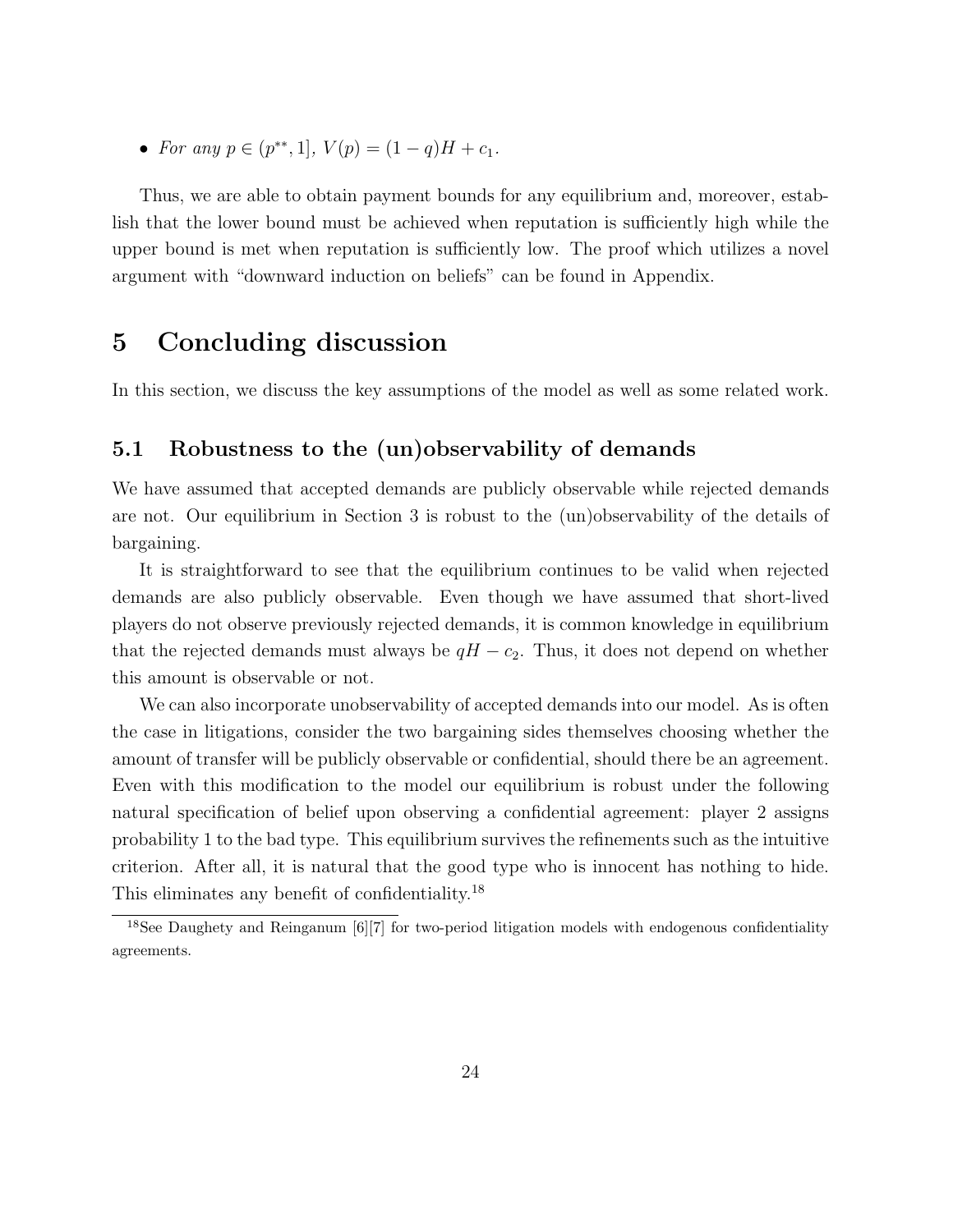#### 5.2 Relation between type and responsibility

Recall that we have conducted the analysis under the assumption that type  $B(G)$  is always responsible (not responsible) for each claim. Our analysis remains the same by instead assuming the following structure. For each claim, type  $G$  is responsible with probability  $q' < \frac{1}{2}$  $\frac{1}{2}$  and type B is responsible with a probability  $1 - q'$ . Player 1 knows his type, but not his responsibility for each dispute due to some randomness (usual in medical malpractice cases, for instance). An expert makes a judgement on player 1's responsibility for each case with precision  $q''$ . It is readily verified that this is isomorphic to the model above with expert quality  $q = q'q'' + (1 - q')(1 - q'')$ .

# 5.3 Behavior of the good type

We have focused on equilibria in which the good type accepts a demand if and only if it does not exceed  $(1 - q)H + c_1$ . This is the maximum expected payment that the good type can guarantee himself since he always has the option of rejecting an offer. Indeed, using the same technique in Section 3, we can easily construct other equilibria where the good type's cutoff is D, for any  $D < (1-q)H + c_1$ . The indifference condition that pins down  $p^{**}$  is then  $p^{**}(1-q)H + (1-p^{**})qH - c_2 = D$ ; the lower threshold  $p^*$  will be adjusted accordingly. The two levels of demand made by player 2 in the equilibrium will be  $qH - c_2$  and D. The higher level remains the same, as well as the payoff benefit of reputation building for very small priors. Clearly, this modification to the good type's behavior does not add any new insights.

#### 5.4 Other assumptions and extensions

In our model, the bargaining within each period takes a simple format: the uninformed player makes a take-it-or-leave-it offer. Such simplicity allows us to focus on the long-lived player's dynamic incentives, as done also in Schmidt [17], Daughety and Reinganum [6][7] and others. The one-sided offer by the uninformed player however rules out complex signaling effects. Spier [18] considers settlement bargaining between a single pair of defendant and plaintiff under more complex bargaining procotols.

Our analysis considers the case in which the long-lived player takes one of two possible types. As mentioned earlier, this fits a number of applications, including product liability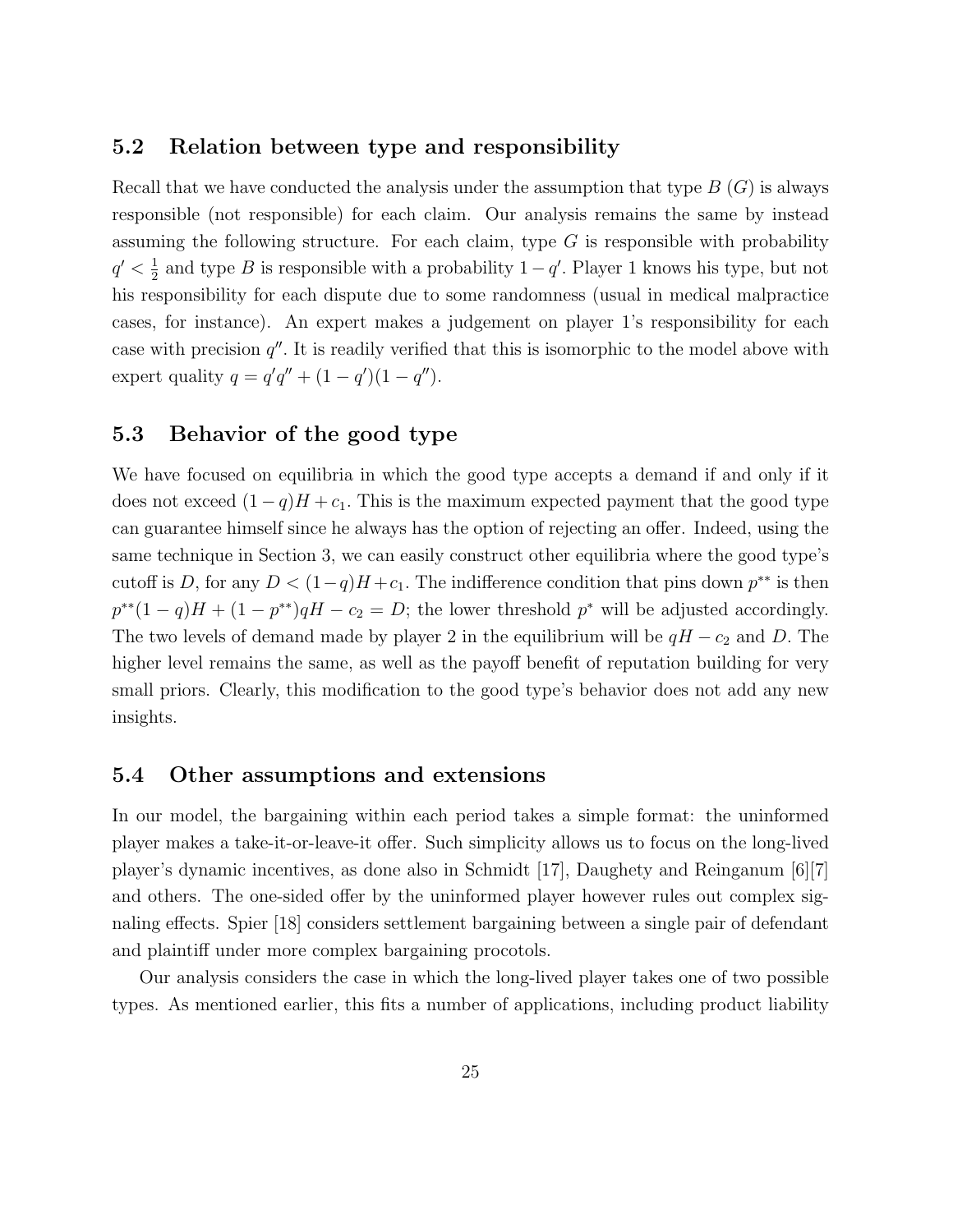litigations in which a sequence of disputes originate from the same act that a firm has, or is believed to have, already undertaken. Extending our analysis to the case of multiple types, nonetheless, offers an interesting direction for future research.

The stake (or the distribution thereof) in each dispute is assumed to be common knowledge. This also seems to be a reasonable description of many applications. For instance, in securities class actions, the stakes can be traced to the loss in share value. Introducing private information over the magnitude of the stake, in addition to private information on responsibility, will significantly complicate the analysis beyond the scope of the present paper.

We also assume that the the quality of the third party is constant. We could alternatively think of the model with an expert being drawn from a pool of experts with average quality q in each period.<sup>19</sup>

## 5.5 Further contribution to the legal literature

Alexander [2] studies repeated securities class action lawsuits involving underwriters behind similar claims of fraud in computer-related IPOs. She finds that, beyond very few exceptions, "the cases settled at an apparent 'going rate' of approximately one quarter of the potential damages... a strong case in this group appears to have been worth no more than a weak one" (Alexander [2], p.500). Thus, the *merit* of a case, or "the parties' estimates of the strength of the case" (Alexander [2], p500), does not appear to matter for settlement. Alexander suggests that reputation may play a role here because the securities class actions often involve long-lived defendants.<sup>20</sup> Our results support this observation; this is exactly what happens in the low reputation region where settlements occur and, moreover, the *amount* of settlement is constant over this interval of merits.

We also clarify the puzzle. Although the settlement amount, conditional on agreement, is independent of merit, settlement is nevertheless meritorious in that the settlement rate (i.e. the likelihood of settlement) is strictly decreasing in merit over the low reputation region. This is confirmed by Studdert and Mello [19] who find that, in medical malpractice

<sup>&</sup>lt;sup>19</sup>Another possibility is to simply assume that the expert becomes more precise over time as evidence and verdicts accrue. But, this will make the problem less tractable.

 $^{20}$ For instance, Alexander [2] notices that "two prominent investment banking firms stated in their own prospectuses that in 1986 they were involved in 60 and 73 lawsuits, respectively, over public offerings they had underwritten" (Alexander [2], p.558). Also, see Palmrose [16].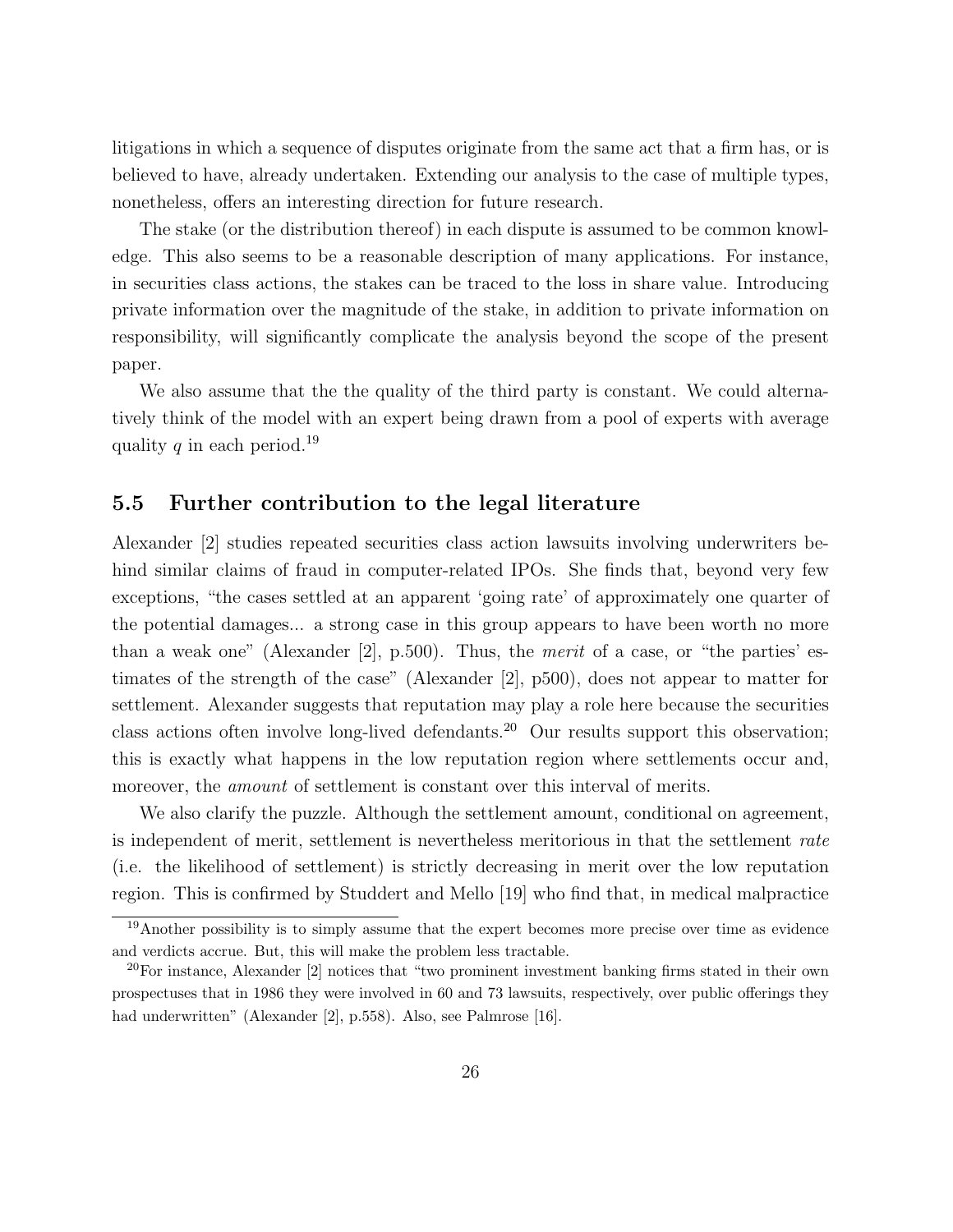litigations, merits do indeed affect the settlement rate. Furthermore, it is observed that cases favoring neither party, or "close calls", are more likely to go to court (see Palmrose [16] and Studdert and Mello [19]). Such cases can be interpreted as corresponding to reputation levels over, or close to, the intermediate region in our equilibrium, where the bad defendant rejects plaintiffs' demands and proceed to trial for sure, or with a very high probability. Here, the conflict between the defendant's long-run interest and the plaintiff's short-run interest leads to the low settlement rate. The short-lived plaintiffs demand a relatively high compensation based on his estimate of the case's strength. However, the long-lived defendant is forward looking; the high reputation region is within reach and thus he will only accept a low demand, an amount less than what the plaintiffs are willing to offer.

# 6 Appendix

# 6.1 Omitted proofs of Section 3

#### Proof of Proposition 1

Our proof of this result is based on the following construction. We first need some notation. Let

$$
\Phi^{1}(p) = \frac{pq}{pq + (1-p)(1-q)}
$$
  

$$
\Phi^{-1}(p) = \frac{p(1-q)}{p(1-q) + (1-p)q}
$$

.

That is, when the belief is p, if both types of player 1 go to expert and the verdict is not liable (or liable), then the increased (or decreased) updated belief is equal to  $\Phi^1(p)$  (or  $\Phi^{-1}(p)$ ). Notice that  $\Phi^{-1}(\Phi^1(p)) = p$  for any p.

Furthermore, for any positive integer k, define  $\Phi^k(p)$  recursively such that  $\Phi^2(p)$  =  $\Phi^1(\Phi^1(p))$ ,  $\Phi^3(p) = \Phi^1(\Phi^2(p))$  and, hence,  $\Phi^k(p) = \Phi^1(\Phi^{k-1}(p))$ . In other words, when the initial belief is  $p$ , if both types of player 1 go to expert  $k$  consecutive times and the verdict favors player 1 on each occasion, then the posterior belief updated from p is  $\Phi^k(p)$ , Similarly, we define  $\Phi^{-k}(p)$  as the posterior reached from p after k successive non-favorable expert decisions for player 1. Also, let  $\Phi^0(p) \equiv p$ .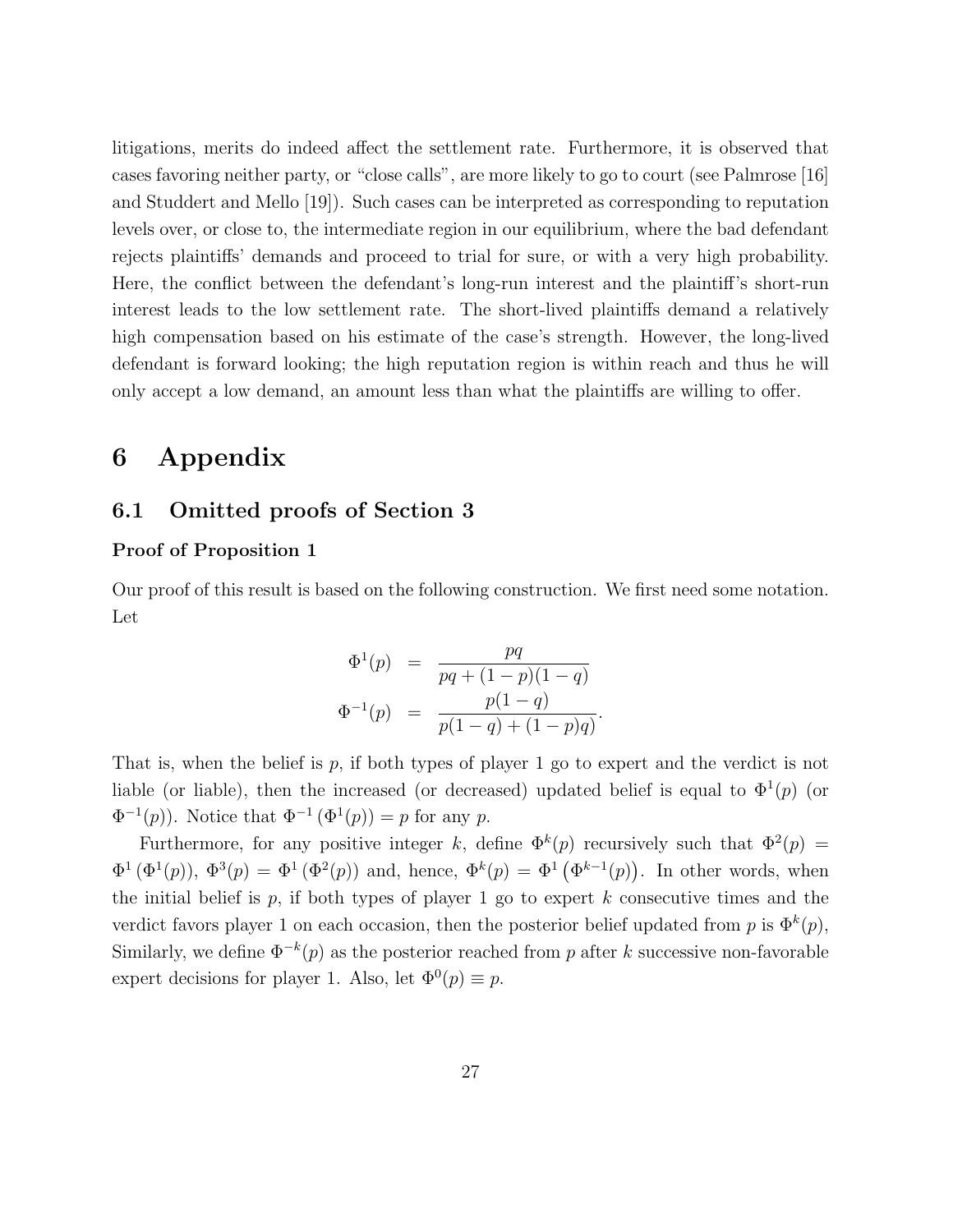Next, let  $\bar{\delta}$  solve the following:

$$
[1 - \bar{\delta}q][qH + \bar{\delta}c_1 - (1 - \bar{\delta})c_2] = (1 - \bar{\delta})(qH + c_1) + \bar{\delta}(1 - q)[(1 - q)H + c_1].
$$
 (5)

It is straightforward to observe that such  $\bar{\delta}$  must belong to (0, 1).

Fix any  $\delta > \overline{\delta}$ , and consider the profile  $(r^B, r^G, d)$  below, where  $p^*, p^{**} \in (0, 1)$  and player 2's randomization probability at  $p^{**}$ , x, are to be defined later.

First, player 2's strategy,  $d$ , is such that:

- At  $p = 0$ , it demands  $qH + c_1$  with probability 1;
- At any  $p \in (0, p^{**})$ , it demands  $qH c_2$  with probability 1;
- At  $p = p^{**}$ , it demands  $(1-q)H + c_1$  with probability x and  $qH c_2$  with probability  $1-x;$
- At any  $p \in (p^{**}, 1]$ , it demands  $(1 q)H + c_1$  with probability 1.

Second, type G player 1's strategy,  $r^G$ , is such that, for any p, it accepts a demand s if and only if  $s \leq (1-q)H + c_1$ .

Third, we define type B player 1's strategy,  $r^B$ :

- At  $p = 0$ , it accepts a demand s if and only if  $s \leq qH + c_1$ ;
- At any  $p \in (0, p^*],$ 
	- it rejects any  $s > qH c_2$  with probability 1;
	- it accepts any  $s < qH c_2$  with probability 1;
	- it rejects  $qH c_2$  with probability  $r(p)$ , where  $r(p)$  satisfies

$$
p^*=\frac{p}{p+(1-p)r(p)},
$$

and therefore,

$$
r(p) = \frac{p}{p^*} \frac{1 - p^*}{1 - p} \le 1.
$$

(Notice that  $r(p^*) = 1$ .)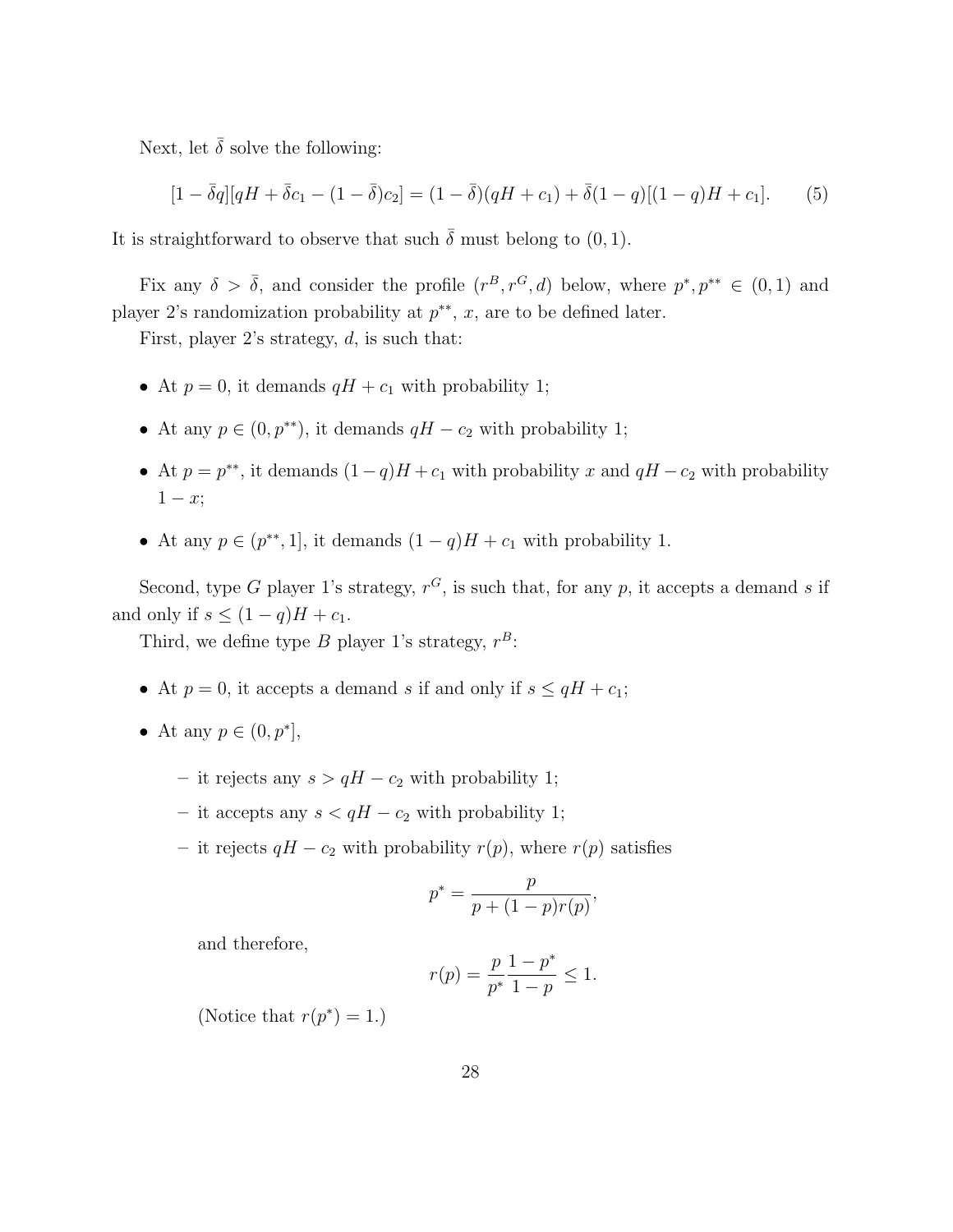- At any  $p \in (p^*, p^{**}],$ 
	- it rejects any  $s > \max{\{\xi(p), (1-q)H + c_1\}}$  with probability 1;
	- it accepts any  $s \leq max{\xi(p), (1 − q)H + c_1}$  with probability 1, where  $\xi(p)$  here is defined later.
- At any  $p \in (p^{**}, 1],$ 
	- it rejects any  $s > (1 q)H + c_1$  with probability 1;
	- it accepts any  $s \leq (1 q)H + c_1$  with probability 1.

Finally, the belief is updated by Bayes' rule and the equilibrium strategies whenever possible. We also assume that the posterior belief assigns probability 1 to type  $B$  after an acceptance of a demand higher than  $(1 - q)H + c_1$ .

We now define  $p^*$ ,  $p^{**}$  and x. Along the way, the equilibrium payment of type B,  $V(p)$ , will also be obtained, as well as  $\xi(p)$  for  $p \in (p^*, p^{**}]$ .

**Defining**  $p^{**}$  At the upper threshold level of belief,  $p^{**}$ , player 2 must be indifferent between demanding  $(1 - q)H + c_1$ , which is accepted with probability 1, and demanding  $qH - c<sub>2</sub>$ , which is rejected with probability 1. Thus, it is computed from the equation

$$
(1-q)H + c_1 = p^{**}((1-q)H - c_2) + (1-p^{**})(qH - c_2),
$$

which yields

$$
p^{**} \equiv \frac{(2q-1)H - c_1 - c_2}{(2q-1)H} \in (0,1).
$$
 (6)

**Defining**  $p^*$  At  $p^*$ , type B is indifferent between accepting and rejecting  $qH - c_2$ . Let  $V_0 \equiv V(p^*)$  and  $V_n \equiv V(\Phi^n(p^*))$ . Then, since acceptance of the equilibrium demand leads to revelation, we first have

$$
V_0 = (1 - \delta)(qH - c_2) + \delta(qH + c_1) = qH + \delta c_1 - (1 - \delta)c_2.
$$
\n(7)

Rejection, on the other hand, yields the following:

$$
V_0 = (1 - \delta)(qH + c_1) + \delta q V_0 + \delta (1 - q) V_1,
$$
\n(8)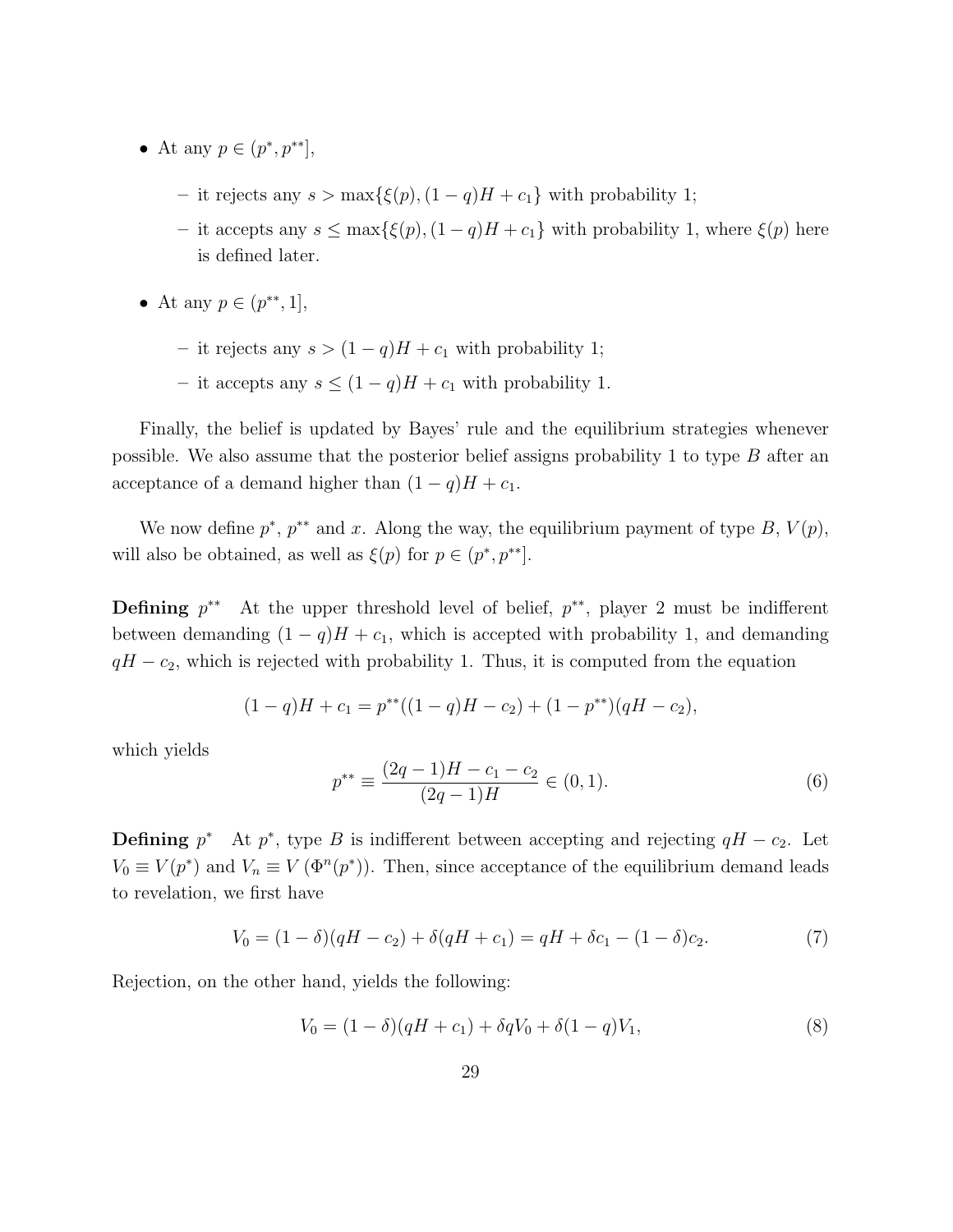where the current period expected payment equals  $qH + c_1$ , the next period continuation expected payment following a favorable verdict (which takes place with probability  $1-q$ ) is  $V_1$  and the corresponding payment following a non-favorable verdict is also  $V_0$  (since type B randomizes at any  $p < p^*$ ).

Note here that, since we assume  $(2q-1)H > c_1+c_2$ ,  $V_0 > (1-q)H + c_1$  and that, since  $\delta > \overline{\delta}$ ,  $V_1 > (1 - q)H + c_1$  (see (5) above for the definition of  $\overline{\delta}$ ).

Next, consider the equilibrium payment  $V_n$  (at  $p = \Phi^n(p^*)$ ) for any integer  $n \geq 1$ . Here, since the equilibrium demand is rejected for sure, the continuation payment must satisfy the following recursive structure:

$$
V_n = (1 - \delta)(qH + c_1) + \delta q V_{n-1} + \delta (1 - q) V_{n+1}.
$$
\n(9)

Define  $N = \sup\{n \in \mathbb{Z} : V_n > (1 - q)H + c_1\}$ , where  $\mathbb Z$  denotes the set of integers; i.e. N is the largest integer n such that  $V_n > (1 - q)H + c_1$ .

Then, given Claim 1 below, define  $p^* = \Phi^{-N}(p^{**}) \in (0,1)$ . Since  $V_1 > (1-q)H + c_1$ , N must be positive and, hence,  $p^* < p^{**}$  as required by the equilibrium.

**Claim 1** (1)  $V_n$  is strictly decreasing in n.

 $(2)$  N is finte.

**Proof.** (1) Notice that  $V_0 < qH$  and  $V_0$  is a convex combination of  $qH + c_1$  and  $V_1$ . Then  $V_1 < V_0$ . Suppose  $V_n < V_{n-1} < \cdots < V_0 < qH$ . From (9),  $V_n$  is a convex combination of  $qH + c_1$ ,  $V_{n-1}$ , and  $V_{n+1}$ , and hence  $V_{n+1} < V_n$ . The monotonicity of  $V_n$  follows by induction.

(2) Suppose to the contrary that N is infinite. That is,  $V_n > (1-q)H+c_1$  for all n. Then, since  $V_n$  is strictly decreasing,  $V_n$  converges to  $V_\infty$  such that  $(1-q)H + c_1 \le V_\infty < qH + c_1$ . But, from (9), it follows that  $V_{\infty} = qH + c_1$ . This is a contradiction.

**Defining** x At  $p^{**}$ , player 2 demands  $(1 - q)H + c_1$  with probability x and  $qH - c_2$  with probability  $1 - x$ ; both types of player 1 accept the first demand with probability 1 and reject the second demand with probability 1. This implies that the equilibrium posterior at the next period must be such that:

- if  $(1 q)H + c_1$  is accepted then the posterior remains at  $p^{**}$ ;
- if a demand is rejected, followed by a favorable verdict to player 1, then the posterior moves up to  $\Phi^1(p^{**})$ ; and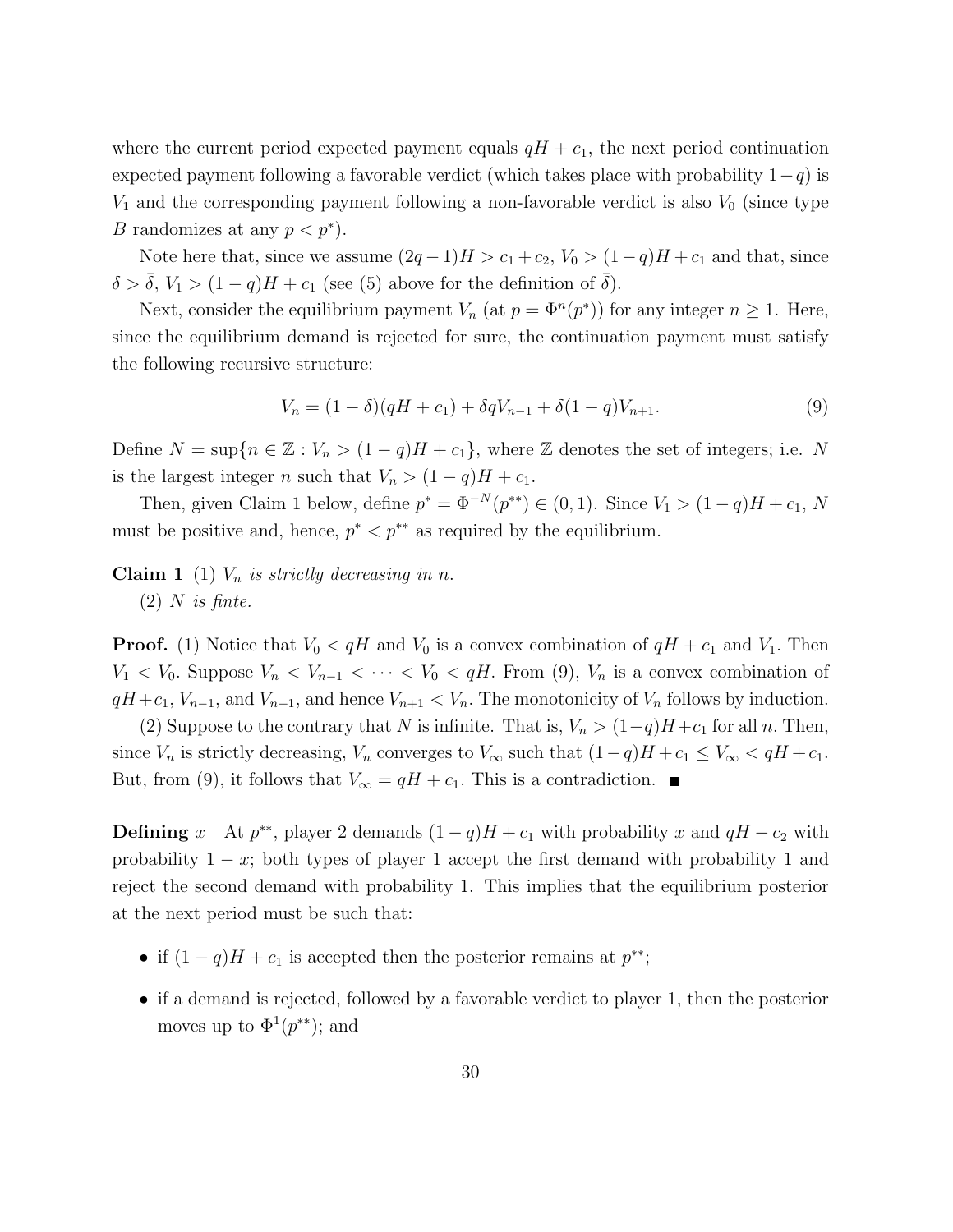• if a demand is rejected, followed by a non-favorable verdict to player 1, then the posterior moves down to  $\Phi^{-1}(p^{**})$ .

Thus, we have

$$
V(p^{**}) \equiv V_N = x [(1 - \delta)((1 - q)H + c_1) + \delta V_N] + (1 - x)X,\tag{10}
$$

where  $V_N$  is given by the second-order difference equation (9) with the two initial conditions  $V_0$  and  $V_1$  as in (7) and (8) above, and

$$
X \equiv (1 - \delta)(qH + c_1) + \delta q V_{N-1} + \delta (1 - q)((1 - q)H + c_1). \tag{11}
$$

**Claim 2** There exists a unique  $x \in [0, 1)$  that satisfies (10).

Proof. Simple computation shows that

$$
x = \frac{X - V_N}{X - (1 - \delta)((1 - q)H + c_1) - \delta V_N}.
$$

Note first that  $V_N \leq X$ . This follows from comparing (11) above to the recursive equation

$$
V_N = (1 - \delta)(qH + c_1) + \delta q V_{N-1} + \delta (1 - q) V_{N+1},
$$

where, by assumption,  $V_{N+1} \leq (1-q)H + c_1$ . Also, we have  $V_N > (1-\delta)((1-q)H + c_1) + \delta V_N$ because, again by assumption,  $V_N > (1 - q)H + c_1$ . Thus,  $x \in [0, 1)$ .

Equilibrium payments At this juncture, we characterize the equilibrium expected payments of type  $B$ . The following is clear:

- For any  $p \leq p^*$ ,  $V(p) = V_0$ .
- For any  $p = \Phi^n(p^*)$  with an integer  $1 \leq n \leq N$ ,  $V(p) = V_n$ ; in particular,  $V(p^{**}) =$  $V_N$ .
- For any  $p > p^{**}$ ,  $V(p) = (1 q)H + c_1$ .

We now pin down payments when  $p \in (p^*, p^{**})$  but  $p \neq \Phi^n(p^*)$  for any integer  $1 \leq n \leq$ N.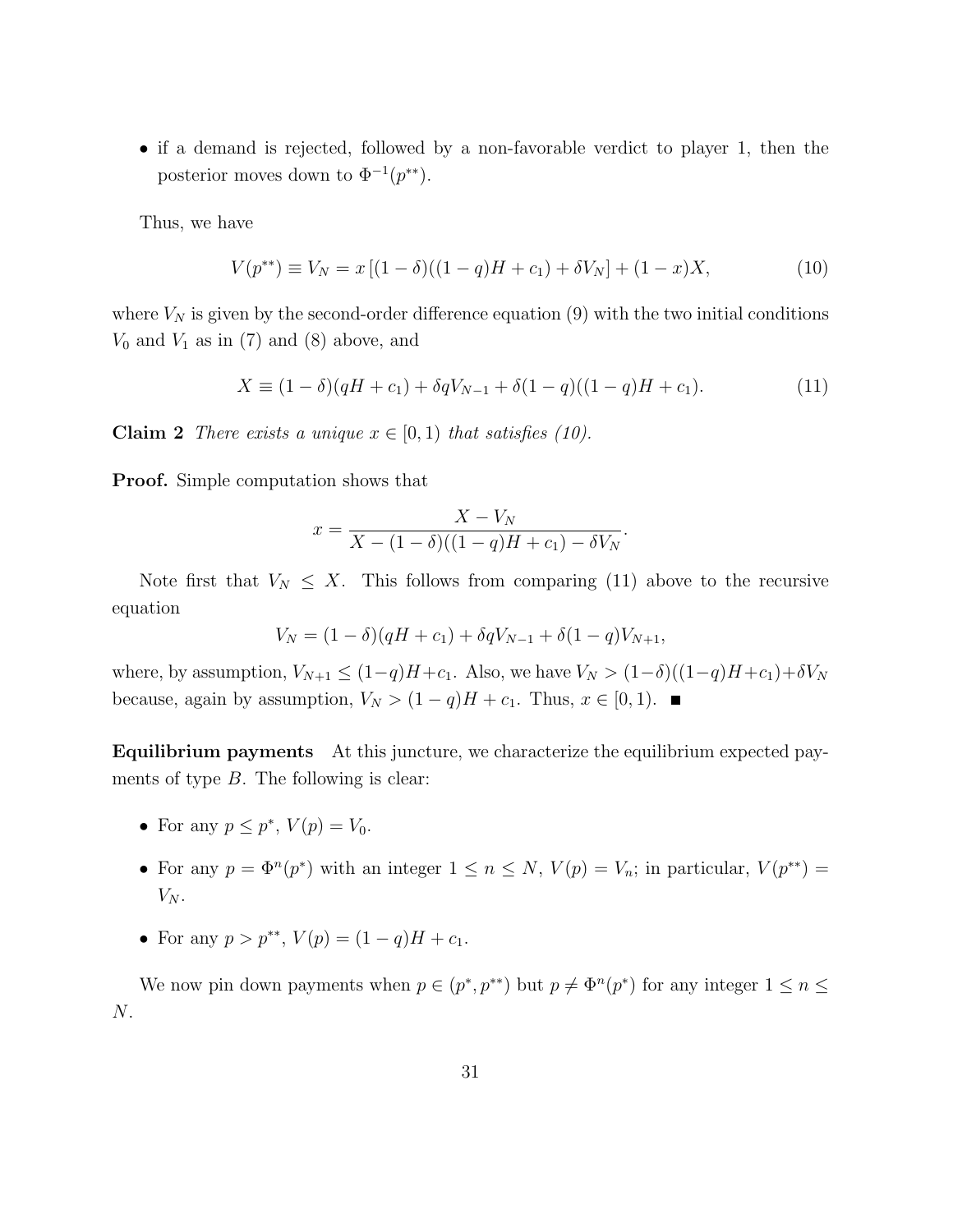**Claim 3** Fix any integer  $n \in [1, N]$  and any  $p, p' \in (\Phi^{n-1}(p^*), \Phi^n(p^*))$ . Then, we have

$$
V(p) = V(p') < V_0.
$$

**Proof.** Consider the following recursive structure: for any integer  $k$ ,

$$
W_k = (1 - \delta)(qH + c_1) + \delta q W_{k-1} + \delta (1 - q)W_{k+1}
$$

such that  $W_0 = V_0$  and  $W_{N+1} = (1 - q)H + c_1$ , where N is defined as above.

Note that we have

$$
\Phi^{-n}(p) = \Phi^{-n}(p') < p^* \quad \text{and} \quad \Phi^{-n+1}(p) = \Phi^{-n+1}(p') > p^*;
$$
\n
$$
\Phi^{N-n+1}(p) = \Phi^{N-n+1}(p') > p^{**} \quad \text{and} \quad \Phi^{N-n}(p) = \Phi^{N-n}(p') < p^{**}.
$$

Thus, it is straightforward to see that

$$
W_n = V(p) = V(p').
$$

Also, from the same arguments for Claim 1 above, we can show that  $W_k$  is strictly decreasing.  $\blacksquare$ 

**Defining**  $\xi(p)$  for  $p \in (p^*, p^{**}]$  Recall that, in specifying player 1's equilibrium strategy earlier, we had deferred the definition of  $\xi(p)$  at  $p \in (p^*, p^{**}]$ . Fix any  $p \in (p^*, p^{**}]$ , and define  $\xi(p)$  as satisfying

$$
(1 - \delta)\xi(p) + \delta(qH + c_1) = V(p),
$$

where  $V(p)$  is the equilibrium payment computed above. It is easily seen that  $\xi(p)$  $qH - c_2$ .

It remains to be shown that the profile  $(r^B, r^G, d)$  defined above, together with the stated beliefs, constitutes a Markov perfect Bayesian equilibrium.

First, given  $r^B$  and  $r^G$ , and the definition of  $p^{**}$ , it is straightforward to establish optimality of player 2 strategy, d. In particular, note that it is never optimal for player 2 to make a demand  $s \in ((1 - q)H + c_1, qH - c_2)$ .

Second, we check optimality of  $r^G$ , the strategy of type G. This is clear since player 2 never makes a demand less than  $(1 - q)H + c_1$ , which is precisely the amount that this type expects to pay in total in case the dispute goes to the expert in any period.

Finally, we check optimality of  $r^B$ .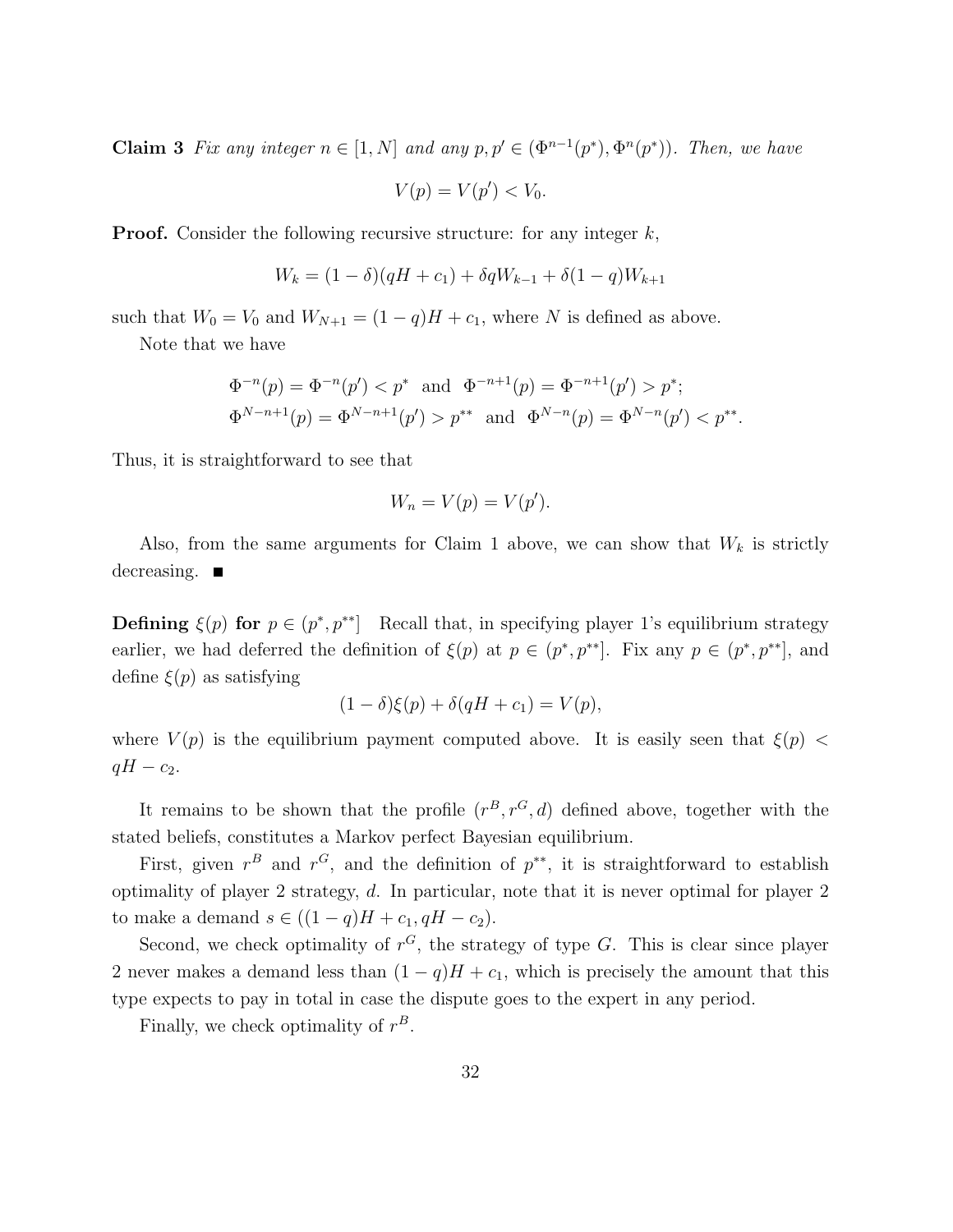- It is straightforward to check optimality of  $r^B$  at  $p=0$ .
- Fix any  $p \in (0, p^*]$ . Suppose first that the demand, s, is less than  $qH c_2$ . If type B accepts this demand, the continuation payment amounts to

$$
(1 - \delta)s + \delta(qH + c_1) < V_0,
$$

while, since rejected demands are not observable, the continuation payment from rejecting continues to be  $V_0$ . Thus, accepting any  $s < qH - c_2$  for sure is optimal. A symmetric argument establishes that rejecting any  $s > qH - c_2$  for sure is optimal. The rejection probability  $r(p)$ , supports the indifference conditions captured by (7) and (8) above.

- Fix any  $p \in (p^*, p^{**})$ . Here, by Claims 1 and 3 above, we have  $V(p) < V_0$ , and accepting the demand  $qH - c_2$  yields precisely  $V_0 = (1 - \delta)(qH - c_2) + \delta(qH + c_1)$ due to revelation. Thus, rejecting the equilibrium demand,  $qH - c_2$ , is optimal.
- Consider  $p = p^{**}$ . If type B accepts the equilibrium demand  $qH c_2$ , he reveals his type and, hence, obtains a continuation payment  $V_0$ . If he rejects this demand, on the other hand, he obtains

$$
(1 - \delta)(qH + c_1) + \delta qV_{N-1} + \delta(1 - q)((1 - q)H + c_1) \equiv X < V_0,
$$

where the last inequality can be obtained from the proof of Claim 3 above. Thus, it is optimal to reject  $qH - c_2$ .

Next, consider the demand  $(1 - q)H + c_1$ . Rejection, again, yields a continuation payment X, while acceptance leads to a payment  $(1 - \delta)((1 - q)H + c_1) + \delta V_N$ . Since  $V_N < X$  and  $(1 - q)H + c_1 < X$ , acceptance is optimal.

• Fix any  $p \in (p^{**}, 1]$ . Since player 2 plays a pure strategy here, accepting the equilibrium demand  $(1-q)H + c_1$  cannot reduce the equilibrium posterior. Thus, accepting yields a continuation payment  $(1 - q)H + c_1$ . On the other hand, rejection yields, at best, a continuation payment

$$
(1 - \delta)(qH + c_1) + \delta((1 - q)H + c_1),
$$

implying the optimality of acceptance.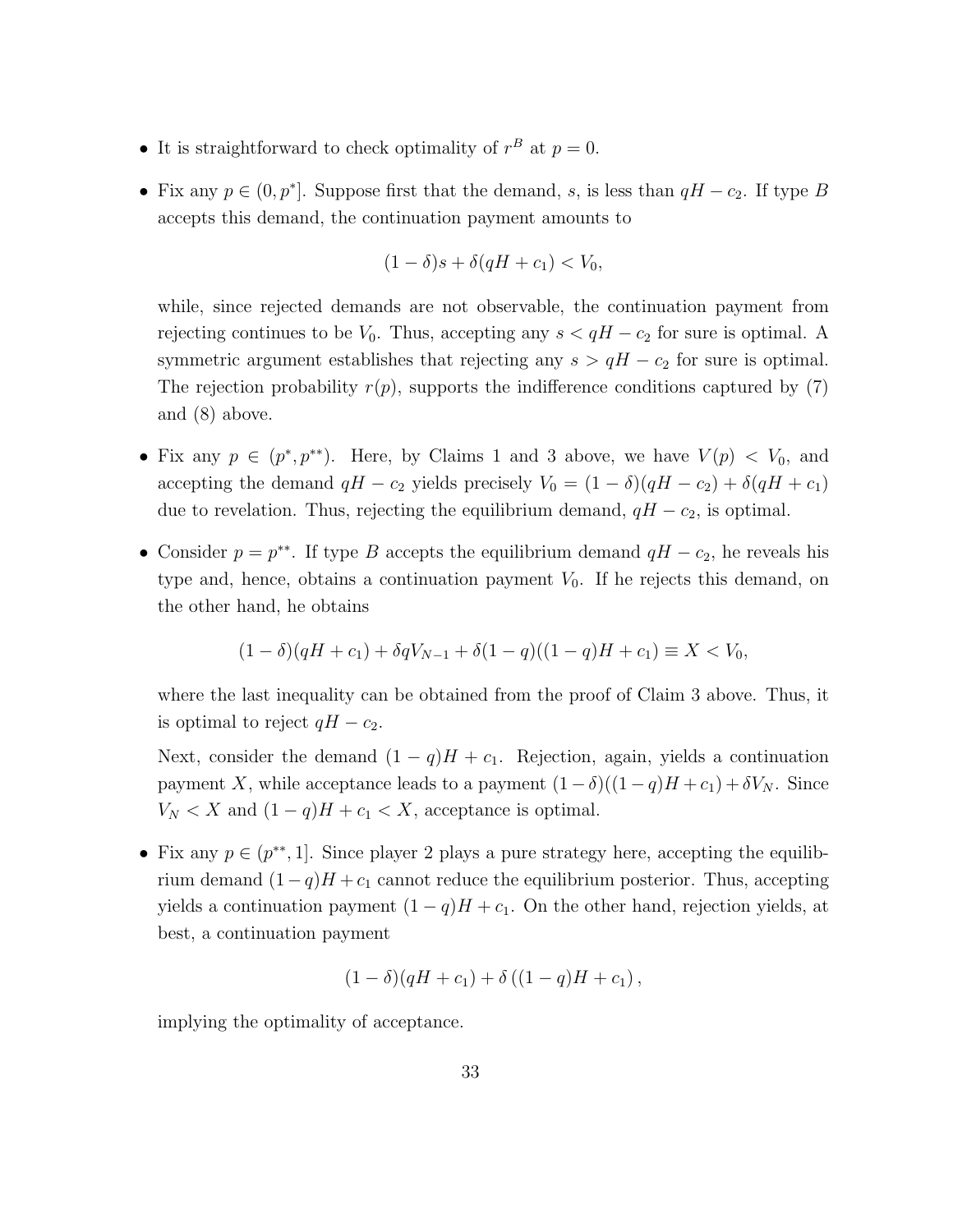#### Proof of Proposition 2

When  $p_1 = 0$ , it is known that player 1 is the bad type. Therefore,  $V(0) = qH + c_1$ . If  $p_1 \in (0, p^*)$ , player 1 plays mixed strategies and, hence, his payment is obtained from assuming that he agrees with player 2 on the first case and reveals his type, i.e.  $V(p_1)$  =  $(1-\delta)(qH-c_2)+\delta V(0)=qH+\delta c_1-(1-\delta)c_2$ . Therefore, the reputation gain is  $(1-\delta)(c_1+c_2)$ if  $p_1 \in (0, p^*)$ . The next three properties follow directly from the equilibrium construction.

#### Proof of Proposition 3

1. We have already established that  $p^{**}$  is independent of  $\delta$  (see (6) above). By definition, p<sup>\*</sup> is the posterior belief after N consecutive non-favorable expert decisions starting from  $p^{**}$ . Therefore, to show  $p^*$  goes to 0 as  $\delta$  goes to 1, it suffices to establish that  $N(\delta)$  goes to  $\infty$  as  $\delta$  goes to 1.

We first note that that  $V(p^n) - V(p^0) \to 0$  as  $\delta$  goes to 1 for any fixed n. This follows directly from the difference equation (4) and its initial conditions. Since  $V(p^0) > (1$  $q$ ) $H + c_1$  even when  $\delta \rightarrow 1$ ,  $N(\delta)$  goes to  $\infty$  by definition.

2. It is immediate from the definition of  $p^{**}$  that  $p^{**} \to \frac{H-c_1-c_2}{H}$  as  $q \to 1$ . By equation (2) in the main text,  $V(p^1) \to -\infty$  as  $q \to 1$ . Therefore,  $N \to 1$  as  $q \to 1$  and, hence, p<sup>\*</sup> becomes the posterior probability obtained after a single non-favorable expert decision starting from  $p^{**}$ , that is,  $p^* = \frac{p^{**}(1-q)}{p^{**}(1-q)+(1-q)}$  $\frac{p^{**}(1-q)}{p^{**}(1-q)+(1-p^{**})q}$ . Given the limit of  $p^{**}$ , it follows immediately that  $p^* \to 0$  as  $q \to 1$ .

# 6.2 Omitted proofs of Section 4

#### Proof of Lemma 1

(1) If s is accepted, the continuation (discounted average expected) payment from accepting s must be at least as good as that from rejecting it.

Since rejected demands are not observable, rejecting any demand results in the same continuation payment. Also, by (C), accepting any demand strictly above  $(1 - q)H + c_1$ leads to the same continuation payment at the next period (equal to  $qH + c_1$ ). Then, accepting any  $s' \in ((1-q)H + c_1, s)$  must be strictly better than rejecting it since it yields a lower immediate payment.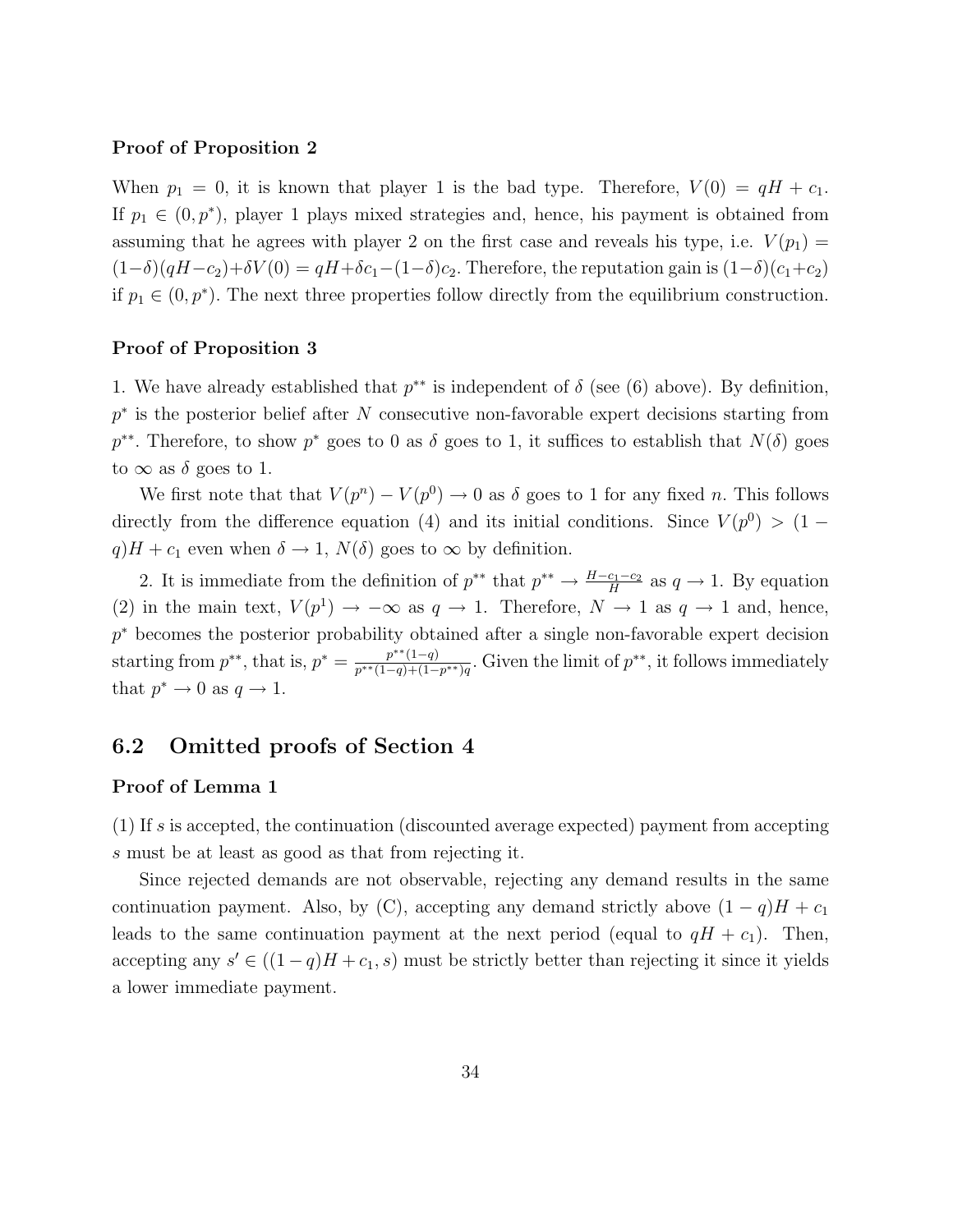On the other hand, accepting a demand  $s' \leq (1-q)H + c_1$  needs not lead to revelation but the continuation payment at the next period must still be bounded above by  $qH + c_1$ and, hence, the same arguments imply that such a demand must also be accepted for sure.

(2) If s is rejected, the continuation payment from rejecting s must be at least as good as that from accepting it. Rejecting  $s$  or  $s'$  results in identical expected payments, both in the current period and each forthcoming period; on the other hand, while accepting  $s'$  and s yield the same continuation payment as of the next period, accepting  $s' > s$  involves a strictly higher stage expected payment than accepting s. Thus, any  $s' > s$  must be rejected for sure.

#### Proof of Proposition 4

The proof is by contradiction. We consider the following cases.

Case 0.  $s < (1-q)H + c_1$  or  $s > qH + c_1$ .

Any demand  $s < (1 - q)H + c_1$  is dominated by  $(1 - q)H + c_1$  since type G accepts  $(1-q)H + c_1$  and player 2's stage payoff from type B is  $qH - c_2 > (1-q)H + c_1$  should he reject  $(1-q)H + c_1$ . Therefore, in equilibrium, player 2 will not demand  $s < (1-q)H + c_1$ . This contradicts the assumption that s is demanded in equilibrium.

If type B accepts a demand  $s > qH + c_1$ , by (C), he will reveal his type and the subsequent payment is  $qH + c_1$  each period. If he rejects s, his current period expected payment is  $qH + c_1$  while future expected payments are bounded above by  $qH + c_1$ . Therefore,  $s > qH + c_1$ , if demanded, will be rejected by type B for sure. This contradicts the assumption that s is accepted.

Case 1.  $s \in ((1-q)H + c_1, qH - c_2)$ .

But then, player 2 can profitably deviate by not demanding s and, instead, demanding any  $s' > qH + c_1$ . By (C), type G rejects both s and s' for sure; from Case 0 above, we know that type B must also reject s' for sure. But player 2 expects to earn  $qH - c_2 > s$ from type  $B$  by seeking an expert and, therefore, would strictly prefer to have  $s'$  rejected than to have s accepted. This is a contradiction.

Case 2.  $s \in (qH - c_2, qH + c_1]$  and type B rejects s with probability  $r \in (0, 1)$ .

But then, consider player 2 deviating by demanding  $s - \epsilon > qH - c_2$  instead of s for some small  $\epsilon > 0$ . By Lemma 1, such a demand must be accepted by type B for sure; by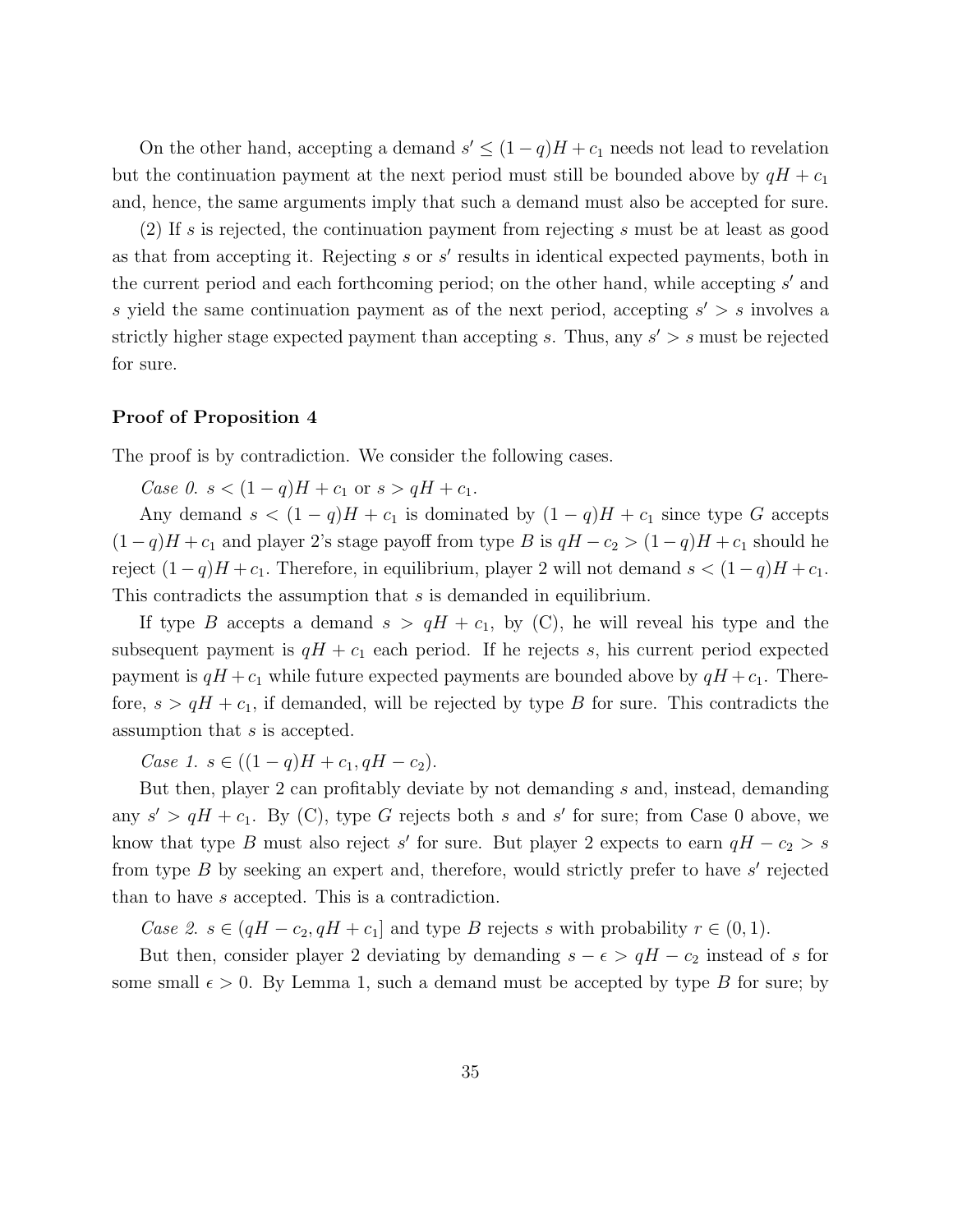(C), type G rejects  $s - \epsilon$ . The deviation payoff then amounts to

$$
p((1-q)H - c_2) + (1-p)(s - \epsilon),
$$

while the corresponding equilibrium payoff is

$$
p((1-q)H - c2) + (1-r)(1-p)s + r(1-p)(qH - c2).
$$

Thus, such a deviation is profitable if  $\epsilon < r(s - qH + c_2)$ . This is a contradiction.

Case 3.  $s \in (qH - c_2, qH + c_1]$  and type B accepts s with probability 1.

Let  $r^B$  be the given equilibrium strategy of type B, and let  $s^* > qH - c_2$  denote the supremum of demands that it accepts with probability 1 at p; that is,  $s^* = \sup\{s :$  $r^{B}(p, s) = 0$ .

Then, by Lemma 1,  $r^{B}(p, s') = 0$  for any  $s' \in (qH - c_2, s^*)$ , and  $r(p, s'') = 1$  for any  $s'' \in (s^*, \infty)$ . Therefore, player 2's payoff is s' by demanding s' and  $qH - c_2 < s^*$  by demanding s''. However, both s' and s'' are dominated by  $s^* - \frac{s^* - s'}{2}$  which is accepted for sure, yielding a payoff of  $s^* - \frac{s^* - s'}{2} > qH - c_2$ . Therefore, given our arguments against Cases 0 and 1 above, player 2 will not make a demand other than  $(1-q)H + c_1$  or  $s^*$  in equilibrium.

Suppose now that player 2 demands  $s^*$  with a positive probability. We shall show that this is impossible.

On the one hand, if player 2's equilibrium strategy demands  $s^*$  with a positive probability, type B must accept it with probability 1 by the same argument as in Case 2; otherwise, player 2 could profitably deviate by demanding  $s^* - \epsilon$  instead of  $s^*$  for some small enough  $\epsilon > 0$ .

On the other hand, type B has an incentive to deviate by rejecting  $s^*$  if  $\delta > \frac{c_1+c_2}{(2q-1)H+c_1+c_2}$ . As we have already established, in equilibrium, the demand can only be either  $(1-q)H + c_1$ or  $s^*$ , where the former demand is accepted for sure by both types and the latter is accepted for sure by type B while rejected for sure by type  $G$ . It then follows that the equilibrium posterior at the next period after observing rejection in the current period must be 1.

Thus, the deviation results in each subsequent player 2 demanding  $(1 - q)H + c_1$  and, hence, the continuation payment

$$
(1 - \delta)(qH + c_1) + \delta((1 - q)H + c_1).
$$
\n(12)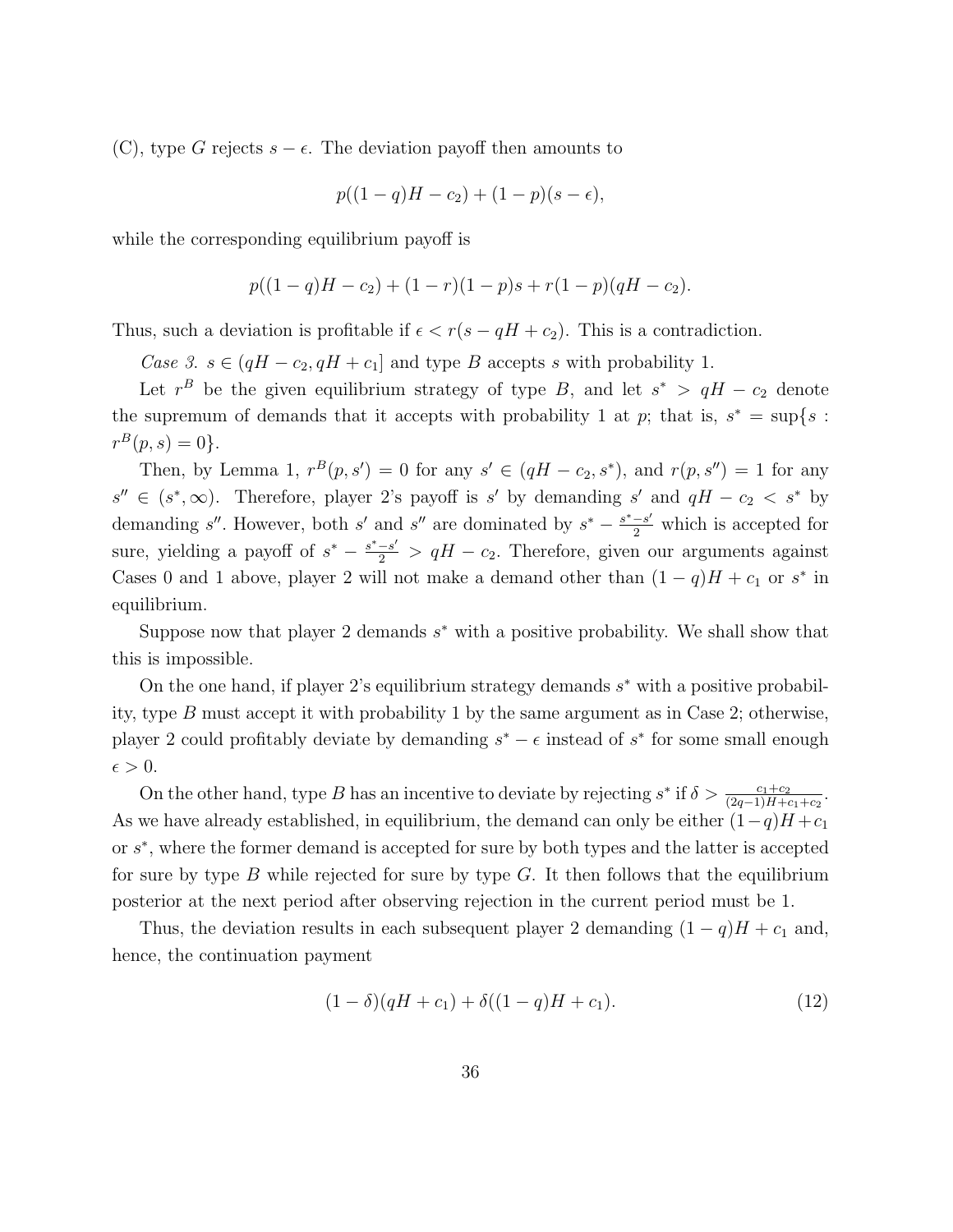But, in equilibrium, acceptance of  $s^*$  results in revelation (condition  $(C)$ ) and, hence, the continuation payment

$$
(1 - \delta)s^* + \delta(qH + c_1). \tag{13}
$$

Since  $s^* > qH - c_2$  and  $\delta > \frac{c_1+c_2}{(2q-1)H+c_1+c_2}$ , (13) exceeds (12) and, therefore, the deviation is profitable. This is a contradiction.

#### Proof of Proposition 5

We proceed to prove each claim of Proposition 5 in turn. Fix any  $\delta > \frac{c_1+c_2}{(2q-1)H+c_1+c_2}$ , as required by Proposition 4, and any Markov perfect Bayesian equilibrium. Also, for ease of exposition, let  $\overline{V} = qH + \delta c_1 - (1 - \delta)c_2$ . We proceed with the following Lemmata.

**Lemma 2** For any  $p \in (0, 1), V(p) \in [(1 - q)H + c_1, \overline{V}].$ 

**Proof.** First of all, the lower bound is immediate since, with condition  $(C)$ , any demand less than  $(1 - q)H + c_1$  is strictly dominated for player 2 and thus will never occur in equilibrium.

Next, we establish the upper bound. Let us consider two cases in turn.

First, suppose that every *equilibrium* demand of player 2 is accepted by type B. Then, player 2 must play pure strategy (given the assumption that each equilibrium demand is accepted, player 2 cannot randomize between a low demand and a high demand).

Then, by Proposition 4, the equilibrium demand is either  $qH - c_2$  or  $(1 - q)H + c_1$ . If the demand is  $(1 - q)H + c_1$ , by condition (C), no belief updating occurs and, therefore,  $V(p) = (1 - q)H + c_1 < \overline{V}$ . If the demand is  $qH - c_2$ , type B reveals himself and hence by the Markov property

$$
V(p) = (1 - \delta)(qH - c_2) + \delta(qH + c_1) = \overline{V}.
$$

Second, suppose that, at  $p$ , some equilibrium demand is rejected with a positive probability. Let  $s_*$  be the infimum of these demands that are rejected by type B at p. By Lemma 1, all demands below  $s_*$  will be accepted and all demands above  $s_*$  will be rejected by this type.

Note that type B's equilibrium payment,  $V(p)$ , is bounded above by rejecting all demands. In particular, given the definition of  $s<sub>*</sub>$ , the upper bound equals the continuation payment from rejecting an *equilibrium* demand  $s_* + \epsilon$ , for some  $\epsilon \geq 0$ .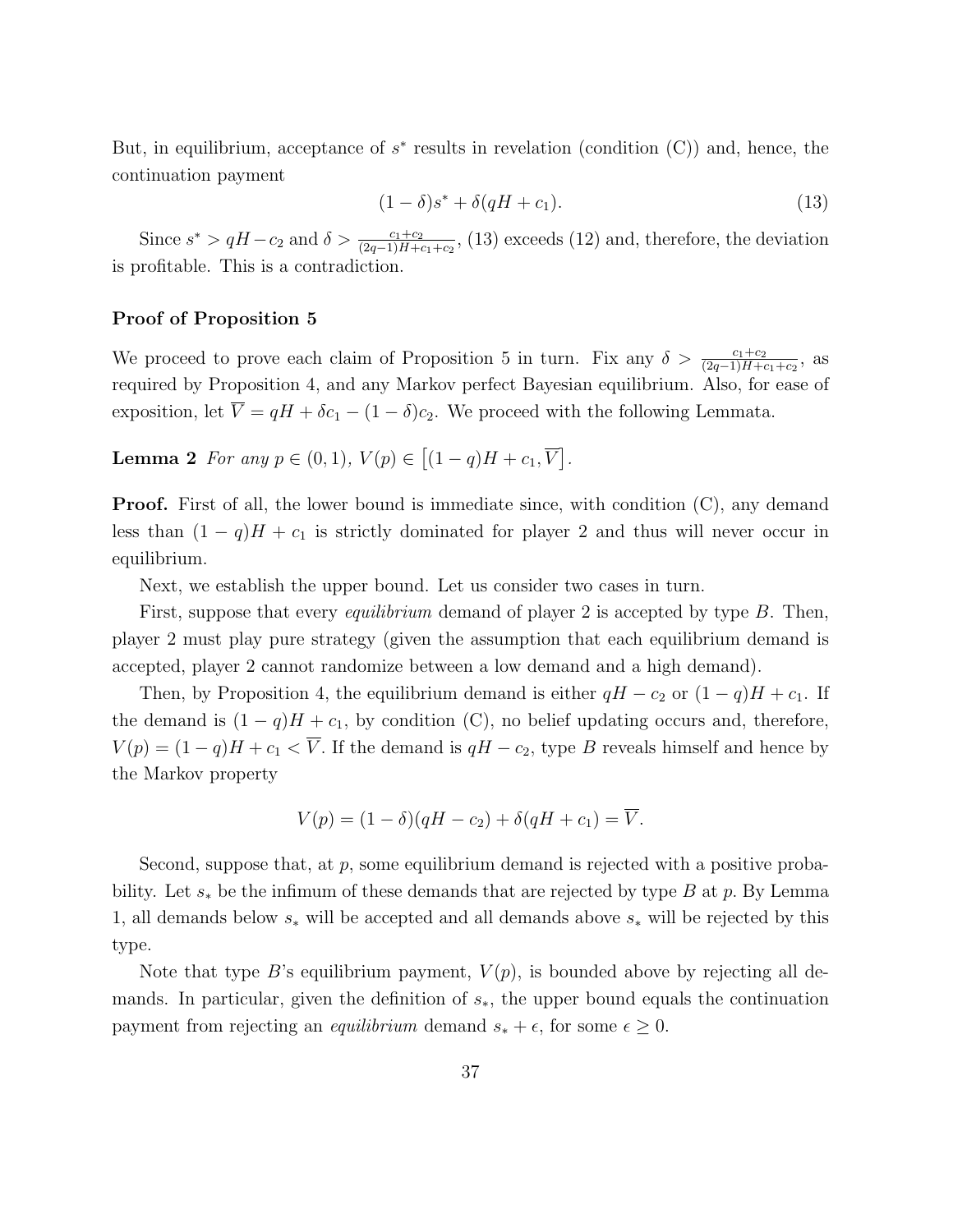But, at the same time, since  $s_* + \epsilon$  occurs and is rejected in equilibrium, type H's equilibrium payment at  $p$  is bounded above by the continuation payment from accepting  $s_* + \epsilon$ . Therefore, it must be that

$$
V(p) \le (1 - \delta)(s_* + \epsilon) + \delta(qH + c_1),
$$

where  $qH + c_1$  is the maximum possible continuation payment.

Now, by the definition of  $s_*,$  we can take  $\epsilon \to 0$  and, hence, obtain

$$
V(p) \le (1 - \delta)s_* + \delta(qH + c_1). \tag{14}
$$

From (14), we are done if  $s_* \leq qH - c_2$ . We simply note that it is impossible that  $s_* > qH - c_2$ . The reasoning is as follows. Suppose not. By the definition of  $s_*,$  there exists an equilibrium demand  $s \geq s_*$  such that s is rejected and player 2 obtains a payoff of  $qH - c_2$ . But, by the definition of  $s_*,$  any  $s_* - \epsilon > qH - c_2$  will be accepted by type B which gives player 2 a payoff of  $s_* - \epsilon > qH - c_2$ . Therefore, s cannot be demanded in equilibrium. This is a contradiction.  $\blacksquare$ 

**Lemma 3** Let  $p^{**} = \frac{(2q-1)H-c_1-c_2}{(2q-1)H}$  $\frac{-1)H-c_1-c_2}{(2q-1)H}$ . For any  $p \in (p^{**}, 1)$ ,  $(1-q)H + c_1$  is demanded and accepted for sure.

**Proof.** By demanding  $(1 - q)H + c_1$ , player 2 obtains a payoff of at least

$$
(1-q)H + c_1 \tag{15}
$$

since the good type accepts it and he can obtain  $qH - c_2 > (1-q)H + c_1$  if the bad type ever rejects the demand. Note that all lower demands are strictly dominated by  $(1 - q)H + c_1$ .

By demanding  $qH - c_2$ , player 2 obtains at most

$$
p((1-q)H - c_2) + (1-p)(qH - c_2)
$$
\n(16)

since type G will reject it, leading to expected payoff of  $(1 - q)H - c_2$  for player 2, and  $qH - c_2$  is player 2's expected payoff regardless of type B's response. Note that all demands in  $((1 - q)H + c_1, qH - c_2)$  are weakly dominated by  $qH - c_2$ , because type G rejects the demand and player 2's payoff is lower than  $qH - c_2$  if type B ever accepts it.

Now, by Lemma 1 and Proposition 4, any demand greater than  $qH - c_2$  is rejected by both types for sure, which gives player 2 a payoff of  $p((1-q)H - c_2) + (1-p)(qH - c_2)$ .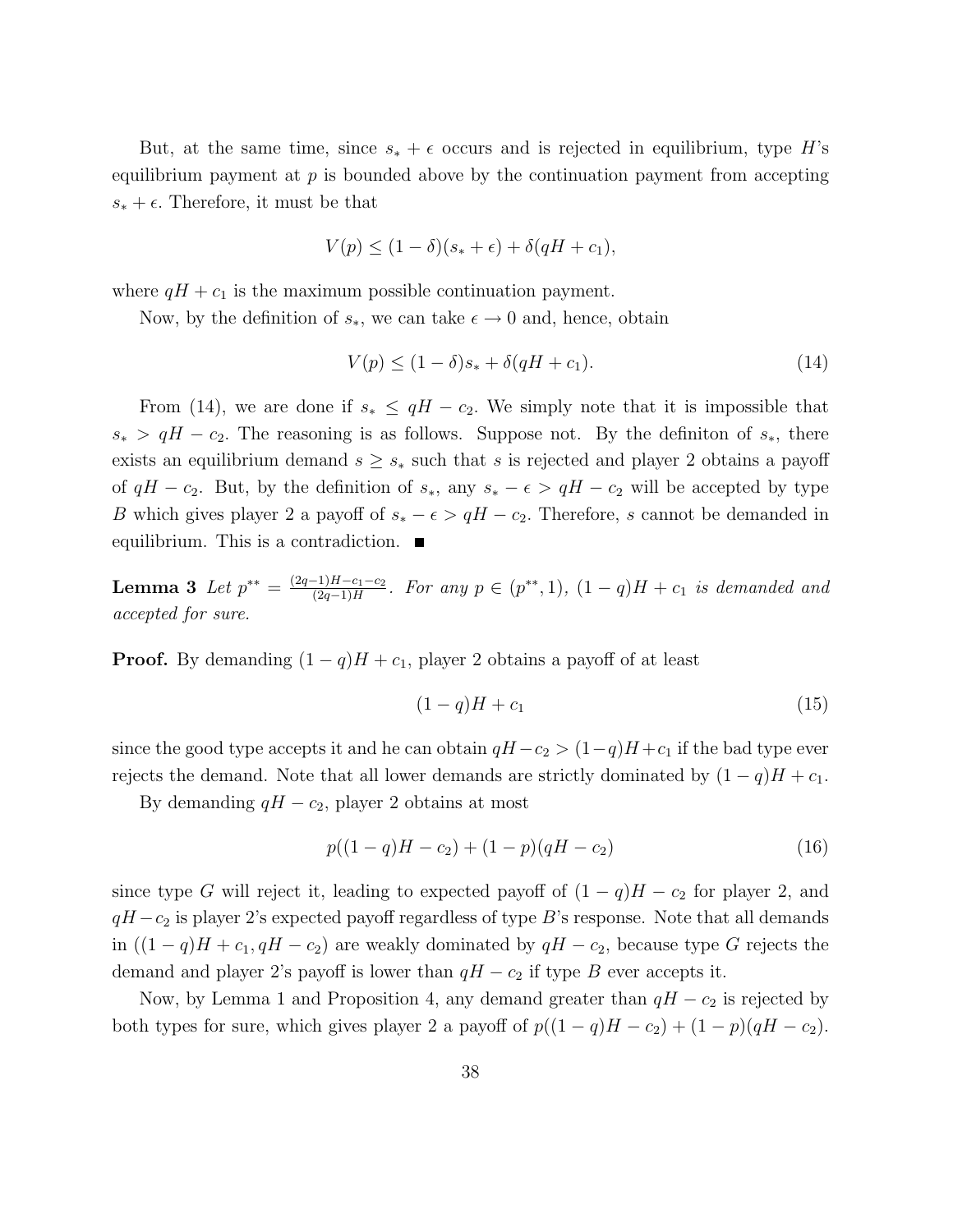Therefore, we only need to compare (15) with (16). Since  $p > p^{**}$ , the former is larger, implying that  $(1 - q)H + c_1$  must be demanded for sure.

Then, since player 2 plays a pure strategy here, and by (C), accepting the equilibrium demand  $(1 - q)H + c_1$  cannot reduce the equilibrium posterior. Thus, accepting yields a continuation payment  $(1 - q)H + c_1$  to type B. On the other hand, rejection yields, at best, a continuation payment

$$
(1 - \delta)(qH + c_1) + \delta((1 - q)H + c_1),
$$

implying that  $(1 - q)H + c_1$  is accepted for sure. ■

In order to pin down our final claim, we first need the following Lemma.

**Lemma 4** Consider the state space  $P \subset [0,1]$  such that  $P = P_1 \cup P_2 \cup P_3$ . Let  $V(p)$  be the discounted average expected payment at p (with discount factor  $0 < \delta < 1$ ).

At any  $p \in P_3$ , with probability  $1-q$  the immediate payment is 0 and the new state becomes  $p' = \Phi^1(p)$ ; with probability q, the payment is H and the new state becomes  $p'' =$  $\Phi^{-1}(p)$ , where  $\Phi^1(\cdot)$  and  $\Phi^{-1}(\cdot)$  are as defined in the proof of Proposition 1 above. If  $p \in P_1$ ,  $V(p) = v_1 > 0;$  If  $p \in P_2$ ,  $V(p) = v_2 > 0$ .

We then have the following: If  $qH \ge \min\{v_1, v_2\}$ , then  $V(p) \ge \min\{v_1, v_2\}$  for any  $p \in P_3$ .

**Proof.** Suppose not. Let  $v_3 = \inf_{p \in P_3} V(p)$ . Then, by assumption,  $v_3 < \min\{v_1, v_2\}$ . For any small  $\varepsilon > 0$ , there exists  $p^{\varepsilon} \in P_3$  such that  $V(p^{\varepsilon}) < v_3 + \varepsilon$ . We know that

$$
V(p^{\varepsilon}) = (1 - \delta)qH + \delta((1 - q)V(p') + qV(p''))
$$
  
\n
$$
\geq (1 - \delta)qH + \delta \min\{V(p'), V(p'')\}.
$$

Therefore,

$$
\min\{V(p'), V(p'')\} \leq \delta^{-1}(V(p^{\varepsilon}) - (1 - \delta)qH) \leq \delta^{-1}[v_3 + \varepsilon - (1 - \delta)v_3 + (1 - \delta)v_3 - (1 - \delta)qH] < v_3 + \delta^{-1}[\varepsilon + (1 - \delta)(v_3 - qH)].
$$

Taking  $\varepsilon$  to 0, we have  $\min\{V(p'), V(p'')\} < v_3 + \delta^{-1}(1-\delta)(v_3-qH)$ . However, we know that, by assumption,  $v_3 < \min\{v_1, v_2\} \leq qH$ . It then follows that  $\min\{V(p'), V(p'')\} < v_3$ . This contradicts the definition of  $v_3$ .

We are now ready to complete the proof of Proposition 5 with the following Lemma.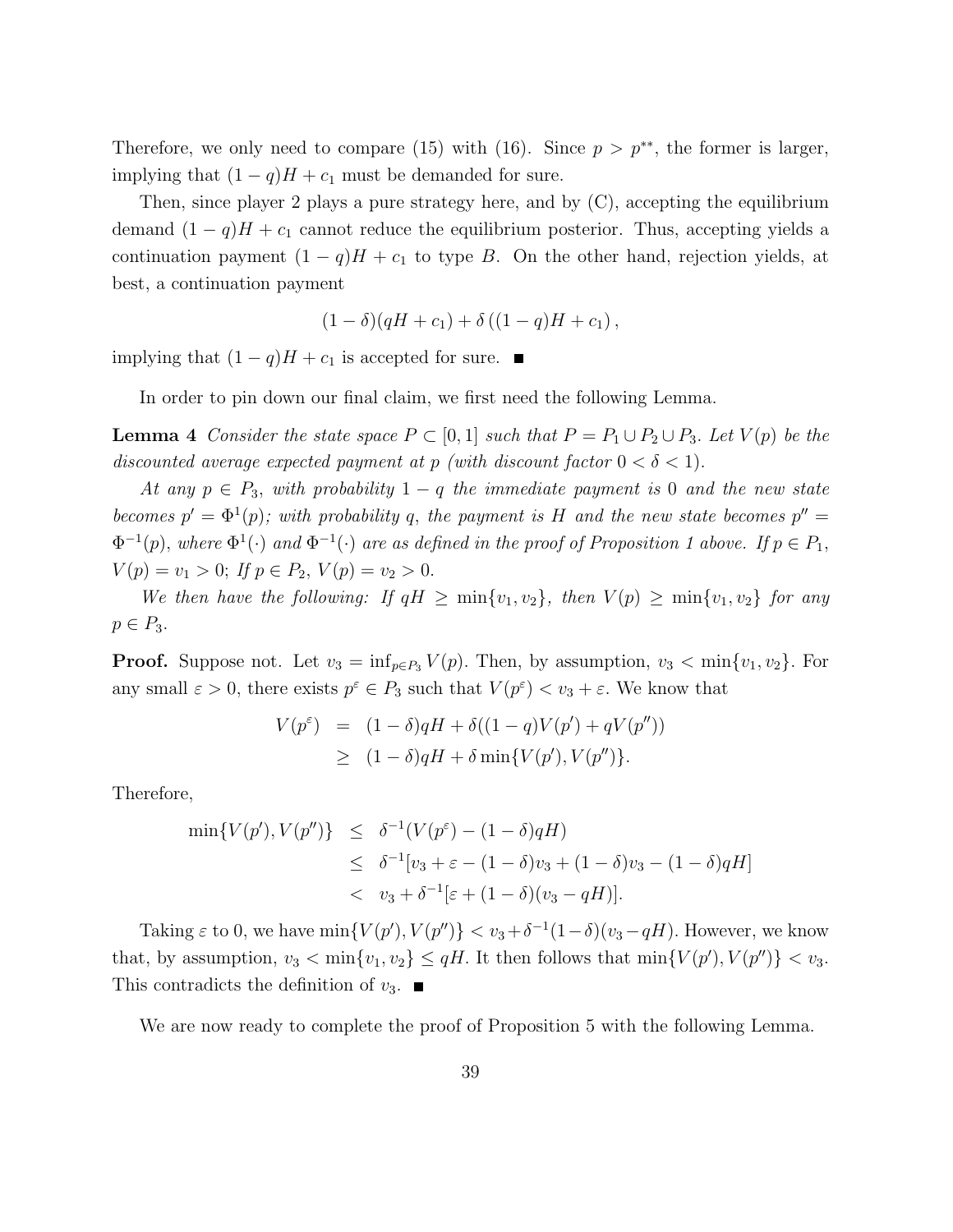**Lemma 5** There exists  $p^* \in (0, p^{**})$  such that, for any  $p \in (0, p^*)$ ,  $V(p) = \overline{V}$ .

**Proof.** We shall follow a series of steps.

Step 1. Fix any  $p < p^{**}$ , and suppose that player 2 demands  $(1-q)H+c_1$  in equilibrium. Then, type B must reject this demand with a positive probability, and hence the equilibrium posterior belief after a rejection but before the expert verdict does not exceed p.

Proof of Step 1. Suppose to the contrary that player 1 accepts the demand for sure. Player 2's payoff will be  $(1-q)H + c_1$ . We shall argue that  $(1-q)H + c_1$  is strictly dominated and cannot be an equilibrium demand.

Consider another demand  $qH - c_2$ . If player 1 is type G, then he will reject it and player 2's payoff will be  $(1 - q)H - c_2$ ; if player 1 is type B, then whether or not he rejects  $qH - c_2$ , player 2 will earn  $qH - c_2$  in expectation. Therefore, player 2's expected payoff is  $p(1-q)H + (1-p)qH - c_2$ . Since  $p < p^{**}$ , this amount is greater than  $(1-q)H + c_1$ . That is,  $qH - c_2$  dominates  $(1 - q)H + c_1$ .

Since  $(1-q)H + c_1$  is rejected with positive probability, all higher demands are rejected for sure by Lemma 1. It follows that in this case rejection reduces the posterior belief.

Step 2. Fix any  $p < p^{**}$ . One of the following holds: (a)  $V(p) = \overline{V}$ ; or

(b) player 1 weakly prefers to reject any equilibrium demand and the equilibrium posterior immediately after the rejection (before the expert verdict) does not exceed p.

Proof of Step 2. There are two cases to consider.

Case 1:  $(1 - q)H + c_1$  is demanded with a positive probability in equilibrium.

Then, by Step 1, (b) holds.

Case 2:  $(1 - q)H + c_1$  is demanded with probability 0 in equilibrium.

In this case only  $qH - c_2$  can be possibly accepted by Proposition 4.

- If type B's equilibrium strategy prescribes that  $qH - c_2$  be rejected for sure, then the belief will not change after rejection; hence, (b) holds.

- If it prescribes that  $qH - c_2$  be accepted with a positive probability, then all demands greater than  $(1 - q)H + c_1$  but less than  $qH - c_2$  is going to be accepted for sure, and they are dominated by  $qH - c_2$  for player 2 (because only type B accepts these demands).

Now, there are two possibilities here.

First, if  $qH - c_2$  is not demanded in equilibrium by player 2, then all equilibrium demands are rejected and, therefore, belief never changes; hence, (b) holds.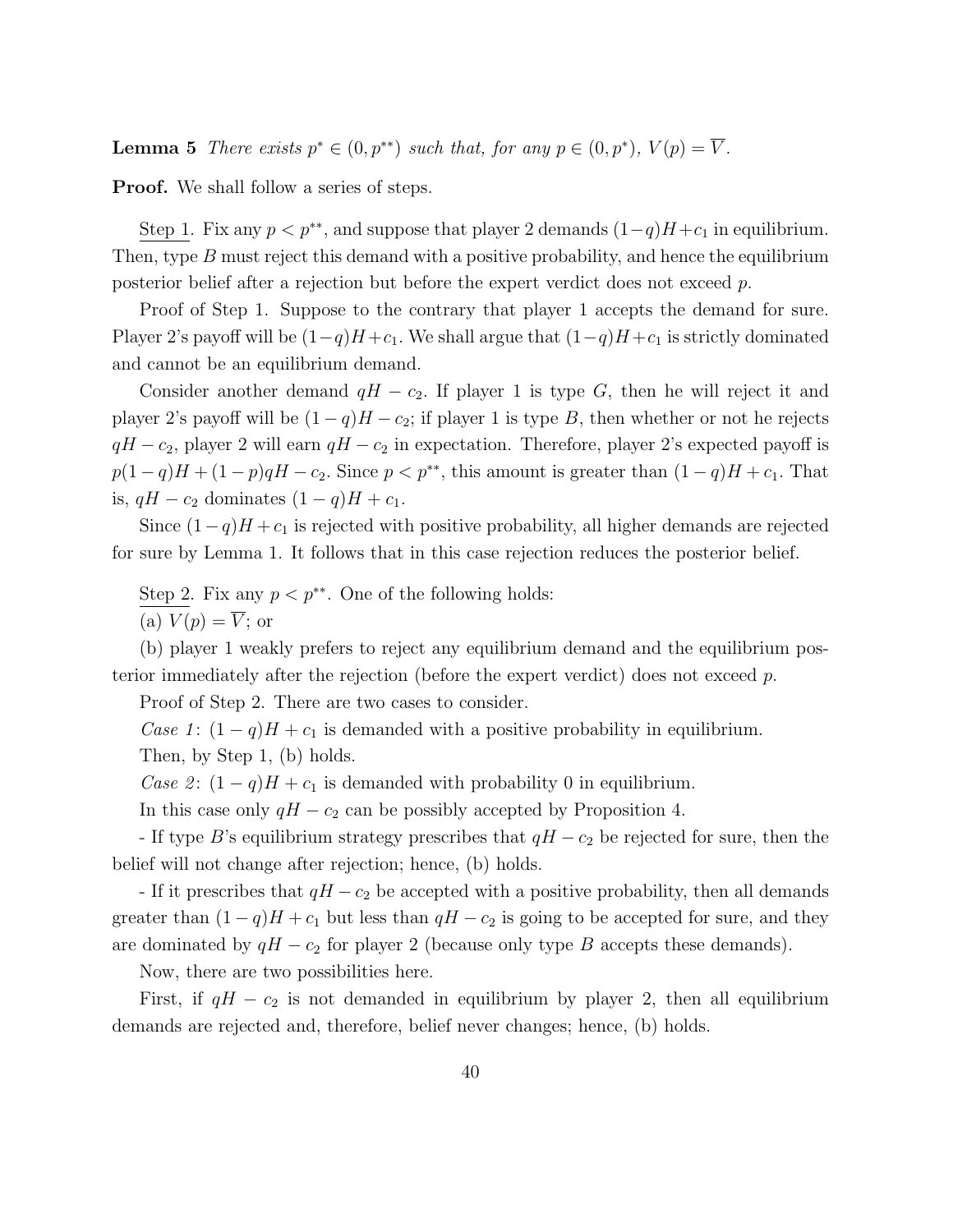Second, if  $qH - c_2$  is demanded in equilibrium with a positive probability by player 2, then type  $B$ 's continuation payment from rejecting any demand is higher than or equal to that from accepting  $qH - c_2$ . The latter amounts to

$$
(1 - \delta)(qH - c_2) + \delta(qH + c_1) = \overline{V}.
$$

But, since  $V(p) \leq \overline{V}$  by Lemma 2, it must be that  $V(p) = \overline{V}$ ; hence, (a) holds.

At this point, for any positive integer k, let  $p_k = \Phi^{-k}(p^{**})$ , as defined in the proof of Proposition 1 above.

Step 3. Fix any  $p \in [p_{k+1}, p_k)$ , and suppose that

$$
\overline{V} \ge (1 - \delta^k) qH + \delta^k (1 - q)H + c_1.
$$

Then, we have

$$
V(p) \ge \min\{(1 - \delta^{k+1})qH + \delta^{k+1}(1 - q)H + c_1, \overline{V}\}.
$$

Proof of Step 3. We employ induction. First, consider any  $p \in [p_1, p^{**})$ . By Step 2, we have either  $V(p) = \overline{V}$  or an equilibrium demand is rejected and so  $V(p)$  is given by the continuation payment from the rejection.

In the latter case, clearly,  $V(p) \ge (1 - \delta)(qH + c_1) + \delta((1 - q)H + c_1)$ . Thus,

$$
V(p) \ge \min\{(1-\delta)qH + \delta(1-q)H + c_1,\overline{V}\}.
$$

Next, assume that, for any  $p \in [p_k, p_{k-1}),$ 

$$
V(p) \ge \min\{(1-\delta^k)qH + \delta^k(1-q)H + c_1, \overline{V}\}.
$$

We want to show that, for any  $p \in [p_{k+1}, p_k)$ ,

$$
V(p) \ge \min\{(1 - \delta^{k+1})qH + \delta^{k+1}(1 - q)H + c_1, \overline{V}\}.
$$

Again, given Step 2 above, consider the continuation payment when any equilibrium demand here is rejected such that the posterior immediately after rejection does not go above p.

Rejection results in the current period expected payment of  $qH + c_1$ . If the subsequent expert verdict is favorable, the next period's posterior belongs to  $[p_k, p_{k-1}]$  and, hence, the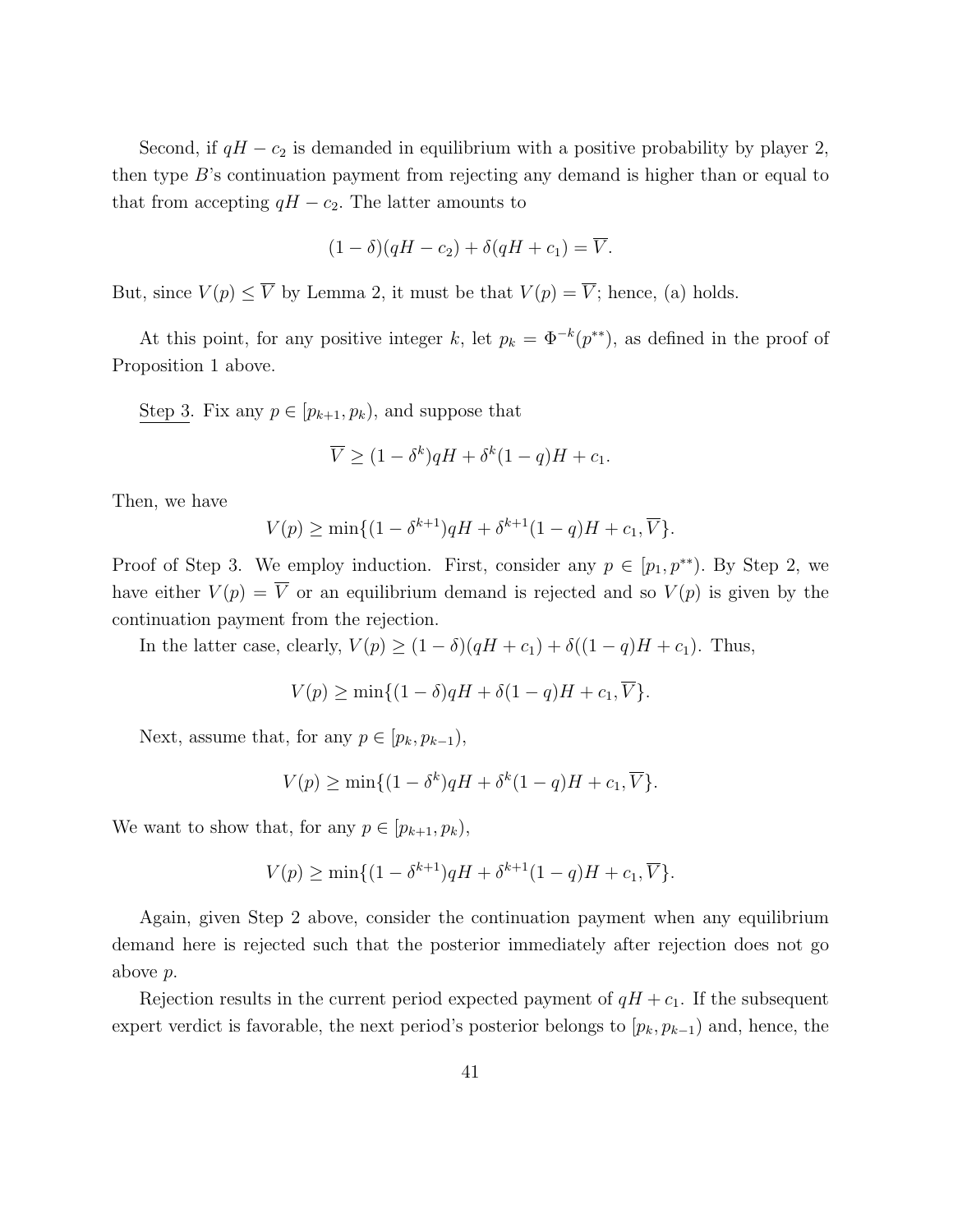corresponding continuation payoff must be at least  $\min\{(1-\delta^k)qH + \delta^k(1-q)H + c_1, \overline{V}\},\$ by assumption.

If the expert verdict is not favorable then the next period's posterior must belong to  $[p_{k+2}, p_{k+1})$ . By Lemma 4 (taking  $P_3 = [p_{k+2}, p_{k+1}), P_1 = [p_k, p_{k-1}), P_2 = \{p : V(p) =$  $\overline{V} \setminus (P_1 \cup P_3)$ , the corresponding continuation payment must also be bounded below by  $\min\{(1-\delta^k)qH+\delta^k(1-q)H+c_1,\overline{V}\}.$ 

Thus, we have

$$
V(p) \ge \min\{(1-\delta)(qH+c_1) + \delta[(1-\delta^k)qH + \delta^k(1-q)H + c_1], \overline{V}\}\
$$
  
=  $\min\{(1-\delta^{k+1})qH + \delta^{k+1}(1-q)H + c_1, \overline{V}\},$ 

and induction closes the proof of Step 3.

Now, let K be the largest integer such that  $\overline{V} \geq (1 - \delta^{K})qH + \delta^{K}(1 - q)H + c_{1}$ . Then, Step 3 immediately implies that, for any  $p \in [p_{k+1}, p_k)$ ,  $k \geq K$ , we must have

$$
V(p) \ge \min\{(1-\delta^{k+1})qH + \delta^{k+1}(1-q)H + c_1, \overline{V}\} = \overline{V}.
$$

Since, by Lemma 2 we already know that  $V(p) \leq \overline{V}$  for any  $p \in (0,1)$ , it follows that  $V(p) = \overline{V}$  for any  $p < p_K$ .

# References

- [1] Abreu, D. and F. Gul, "Bargaining and reputation," Econometrica, 68 (2000), 85-117.
- [2] Alexander, J. C., "Do the merits matter? A study of settlements in securities class actions," Stanford Law Review, 43 (1991), 497-598.
- [3] Bar-Isaac, H., "Reputation and survival: learning in a dynamic signalling model," Review of Economic Studies, 70 (2003), 231-251.
- [4] Bar-Isaac, H. and S. Tadelis, "Seller reputation", Foundations and Trends in Microeconomics, 4 (2008), 273-351.
- [5] Che, Y-K. and J. G. Yi, "The role of precedents in repeated litigation," Journal of Law, Economics and Organization, 9 (1993), 399-424.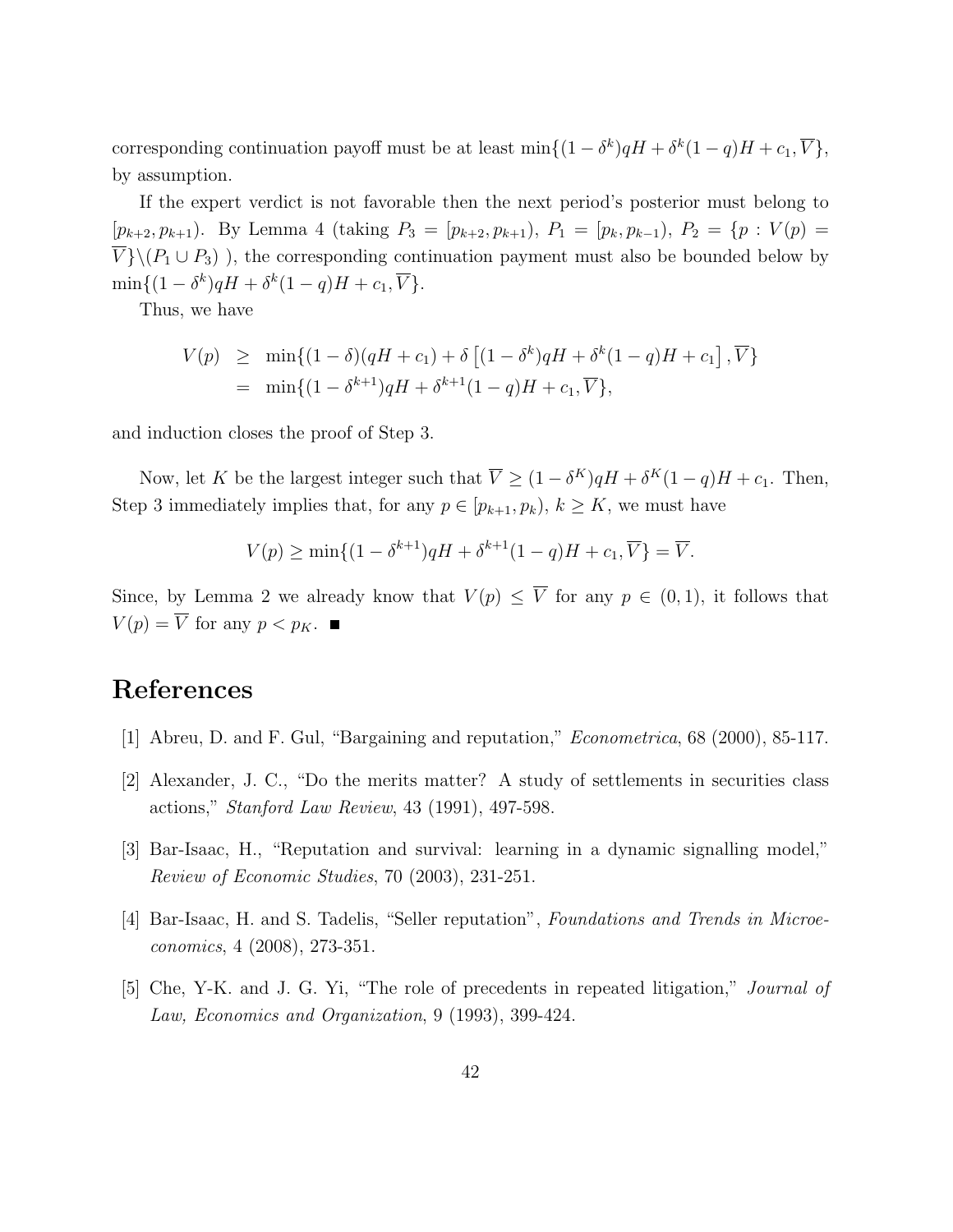- [6] Daughety, A. F. and J . F. Reinganum, "Hush money," RAND Journal of Economics, 30 (1999), 661-678.
- [7] Daughety, A. F. and J . F. Reinganum, "Informational externalities in settlement bargaining: confidentiality and correlated culpability," RAND Journal of Economics, 33 (2002), 587-604.
- [8] Fudenberg, D. and D. Levine, "Reputation and equilibrium selection in games with a patient player," Econometrica, 57 (1989), 759-778.
- [9] Fudenberg, D. and J. Tirole, Game Theory, MIT Press (1991).
- [10] Hart, O. and J. Tirole, "Contract renegotiation and Coasian dynamics," Review of Economic Studies, 55 (1988), 509-540.
- [11] Hua, X. and K. E. Spier, "Information and externalities in sequential litigation," Journal of Institutional and Theoretical Economics, 161 (2005), 215-232.
- [12] Kremer, I. and A. Skrzypacz, "Dynamic signaling and market breakdown," Journal of Economic Theory, 133 (2007), 58-82.
- [13] Kreps, D., P. Milgrom, J. Roberts and R. Wilson, "Rational cooperation in finitely repeated prisoners' dilemma," Journal of Economic Theory, 27 (1982), 245-252.
- [14] Mailath, G. and L. Samuelson, "Who wants a good reputation," Review of Economic Studies, 68 (2001), 415-441.
- [15] OECD, "Medical malpractice prevention, insurance and coverage options," Policy Issues in Insurance, 11 (2006).
- [16] Palmrose, Z-V., "Trials of legal disputes involving independent auditors: some empirical evidence," Journal of Accounting Research, 29 (1991), 149-185.
- [17] Schmidt, K. M., "Commitment through incomplete information in a simple repeated bargaining game," Journal of Economic Theory, 60 (1993), 114-139.
- [18] Spier, K. E., "The dynamics of pretrial negotiation," Review of Economic Studies, 59 (1992), 93-108.